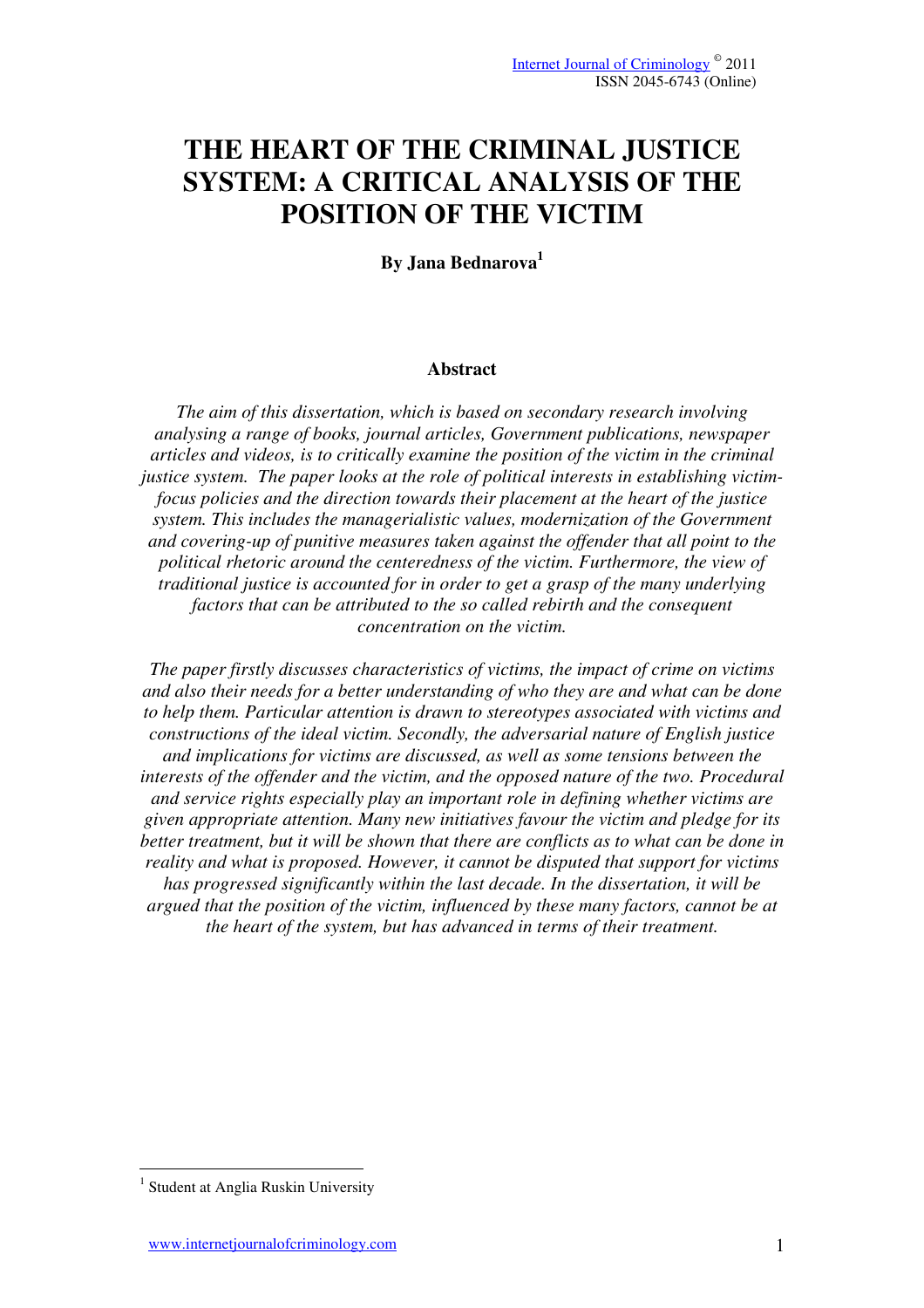## **Introduction**

'For too long victims of crime have not been given a proper support and protection they deserve. This must change. I am determined to ensure that their needs are placed at the very heart of the criminal justice system' (Jack Straw, 1999 cited in Sanders, 2002: 197).

'At the heart of my Government's legislative programme is a commitment to reform and rebalance the criminal justice system to deliver justice for all and to safeguard the interests of victims, witnesses and communities' (Queen's Speech,  $2002^2$ ).

'We will put victims and witnesses at the heart of the criminal justice system and ensure they see justice done more often and more quickly. We will support and inform them, and empower both victims and witnesses to give their best evidence in the most secure environment possible' (Home Office, 2002: 19).

'My Government will put victims at the heart of the criminal justice system' (Queen's Speech,  $2006^3$ ).

'By 2011 we will improve victim satisfaction with the Police and victim and witness satisfaction with the Criminal Justice System' (Home Office, 2008: 11).

The quotes illustrate the recent and rapidly increasing attention that has been paid to victims of crime in England and Wales and the atmosphere for the care of victims. A great number of governmental papers, reports and initiatives now focus on victims, their treatment, needs, assistance, support and satisfaction with the criminal justice system. Particularly the White Paper Justice for All (Home Office, 2002) has brought new priorities by setting out a programme of radical reform and a pledge to rebalance the criminal justice system in favour of the victim (Home Office, 2002). Victims have become a significant element appearing in policies relating to crime, its reduction and prevention, and are also used as a factor to determine the success of the criminal justice system, or to justify some developments towards the offender. Criminologists, policy-makers, researchers, organizations and lobbying groups have shown an interest and engagement in victim-related issues, which can be seen in the growing amount of literature and studies investigating this area (Goodey, 2000). In the past, the victim was often described as 'the forgotten man' of the criminal justice system (Shapland et al, 1985: 1), 'the non-person in the eyes of the professional participants' (Shapland, 1983 cited in Rock, 2004: 331) or the 'Cinderella of the criminal law' (Shafer, 1960 cited in Walklate & Mawby, 1994: 58). The tendencies towards poor treatment, overlooking or complete ignorance of victims are evident in the phrases. The low status has recently transformed dramatically, and victims have been accepted as key players and actors on the criminal justice stage (Mawby, 2007; Zedner & Hoyle, 2007; Walklate, 2007). The Government intensively promotes the idea of reorientation of the justice system, makes efforts to enhance the position and improve services for victims, as purportedly the offender has been in the centre for too long.

<sup>&</sup>lt;sup>2</sup><br>Available online at: http://www.publications.parliament.uk/pa/ld200203/ldhansrd/vo021113/text/21113-01.htm.

<sup>&</sup>lt;sup>3</sup> Available online at: http://news.bbc.co.uk/1/hi/uk\_politics/6150274.stm.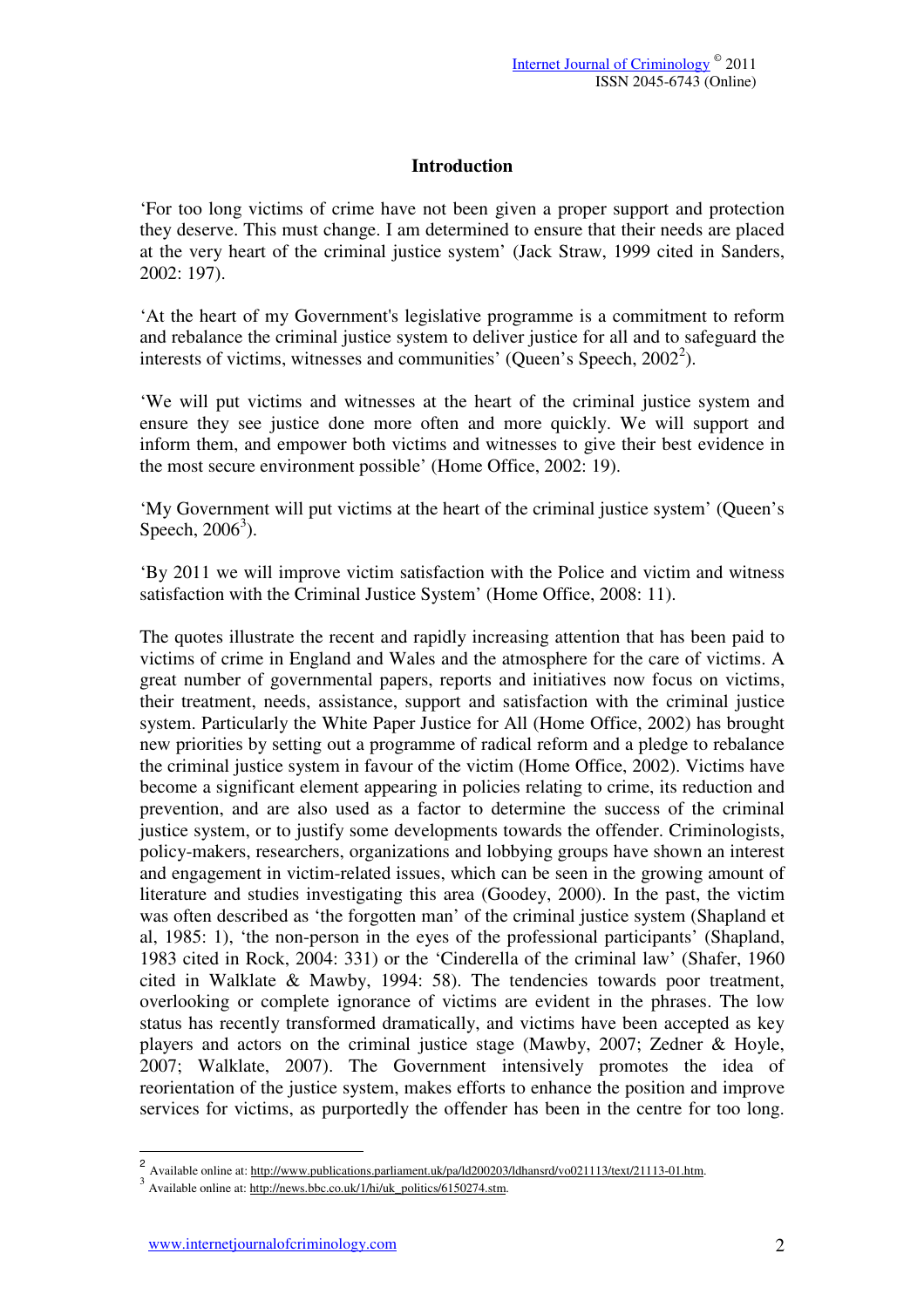Recent developments include for example the Code of Practice for Victims of Crime, victim personal statements, the Witness Charter, Victims' Champion or the Witness Care Units in court. Without any question, victims are treated with more respect, dignity and recognition. Victims' needs and rights are regarded as essential to the criminal justice system, and it is fundamental to address and fulfill those.

 However, some arguments point out certain contradictions between what is proposed and what can be realistically done. Victims may still be marginalized and not given appropriate consideration, even though the Government is suggesting oppositely. The White Paper has been criticized for offering little tangible effects and benefits in victim's rights and remedies, and for its rhetorical, rather than substantial nature (Goodey, 2005; Jackson, 2003; Sanders & Young, 2007). Equally, the criminal justice system can appear too complex, unfamiliar and bureaucratic to victims which could result in difficulties to realize the plans to put victims at its heart<sup>4</sup>. Needless to say, the language of the victim-orientated agenda is likely to appeal to the public, and possibly influence voters in the political competition. As some put it, there is always 'room for doubt about politicians' motives in drawing attention to victims' (Williams, 1999: 13). Furthermore, practical reality of provisions to victims has to be distinguished from the theoretical side. Various policies can be introduced, but there may be problems with their implementation<sup>5</sup>. Laws may be passed, but not enforced<sup>6</sup>. Hall (2009b) explains that some reforms may be genuinely targeted at assistance to victims, some are grounded in different concerns and accidentally help victims, and the rest is only rhetorical with other aims. The government may want to claim credit for supporting victim, and thus increase public confidence and ensure victims turn up to give evidence (Dunn, 2007). It is apparent that politics has its part in the victimfocused programme.

What may seem a simple program to advance the victim's position at first glance, is in fact a part of a continuous change within the wider political and social settings with many underlying factors. The growing awareness and current concentration on victims, as well as the publication of Justice for All were the initial reasons that determined the topic for this dissertation. The methodology of the dissertation is based on secondary research. By conducting a review of selected literature, journal articles and governmental publications concerning victims, the focus of the paper was refined to a few issues arising from the literature and believed to be important in the debate about victims. The paper aims to critically analyze the position of the victim and draw conclusions in regard to its alleged placement at the heart of the criminal justice system. The key objectives of the analysis are:

- to explain who victims are and to discuss the rebirth of the victim
- to explore the relationship between the victim and traditional criminal justice
- to investigate political motives behind the victim agenda and practical developments in the criminal justice system

The main challenges encountered were related to the amount of the material and selection of all relevant sources, and organization and structure of final writing.

<sup>&</sup>lt;sup>4</sup> See for example Putting Victims at the Heart of Justice (Guardian, 2009).

<sup>&</sup>lt;sup>5</sup> See for example Hoyle et al (1998) for an evaluation of some difficulties in One Stop Shop and Victim Statement initiatives, or

Flood-Page & Mackie (1998) for research on the use of compensation orders.<br><sup>6</sup> 'More than 50 sections of the 2003 Criminal Justice Act haven't been put into effect.' (Nick Clegg cited in Guardian, 2006).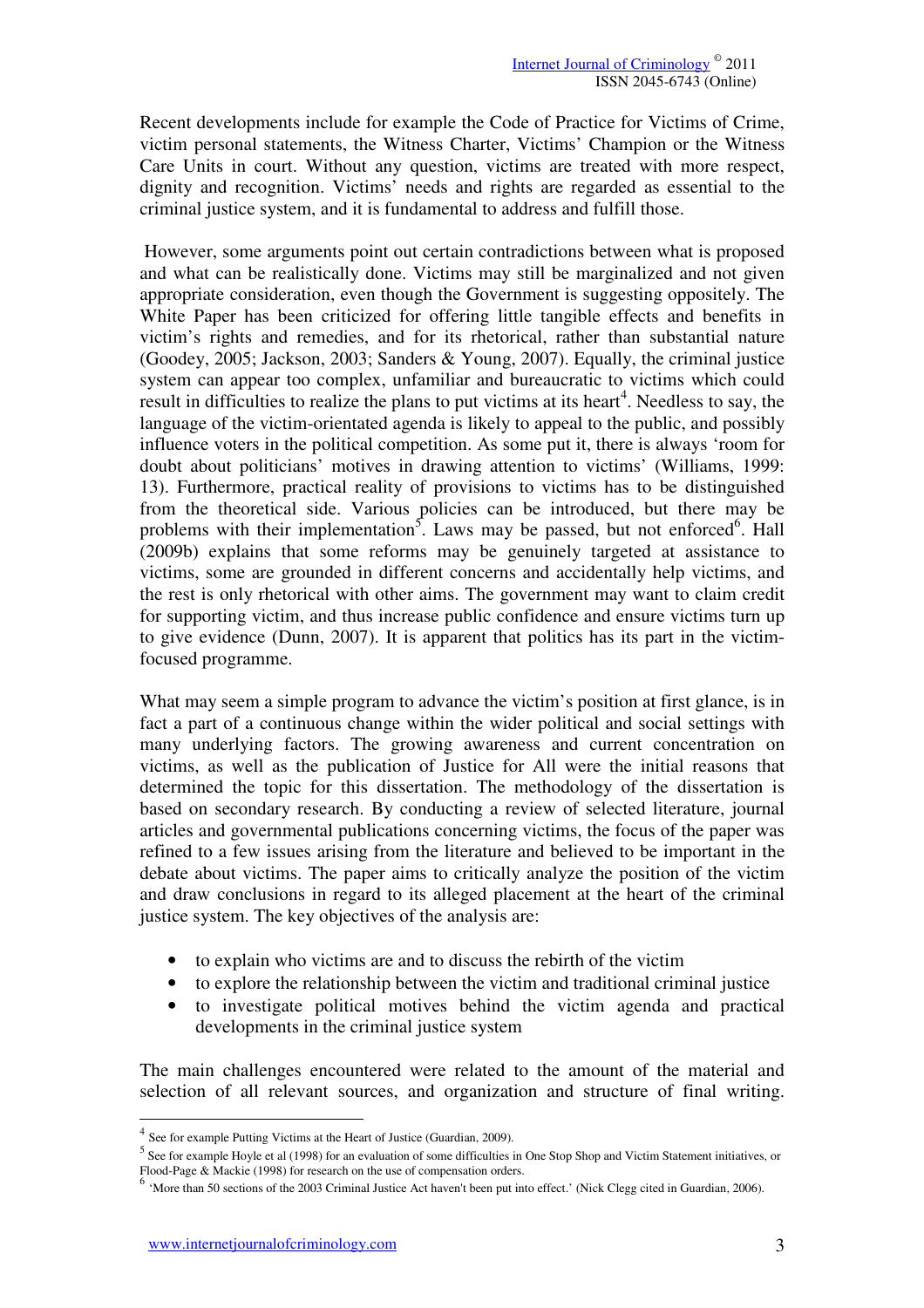Chapter one is concerned with the main characteristics of victims and the beginning of the victim movement, chapter two discusses traditional criminal justice and victims' rights, and chapter three looks at the role of the Government and the criminal justice system as a service provider.

#### **Characteristics of victims and the victim movement**

This chapter will give some information about who victims are, victimization, impact of crime, and victims' needs which will set a background for later discussion. The beginning of the victim movement will also be briefly outlined in order to provide a fuller picture about the debate around victims and the forces behind victim-centred justice.

To begin with, the study of crime concentrated specifically on the offender until quite recently. A new perspective was brought with victimology<sup>7</sup>, an expanding subdiscipline of criminology that is concerned with the problems relating to victims of crime. By a victim of crime it is meant 'a person who has suffered direct, or threatened, physical, emotional or pecuniary harm as a result of a commission of a crime' (Smartt, 2006: 16). The term is often associated with negative meanings of weakness, passivity, and some victims could be even perceived as underdogs (Dunn, 2007; Williams, 1999, Dignan, 2005). The alternative term survivor $8$  is sometimes preferred, as it implies the seriousness of the experience with crime and promotes images of strength. Also groups may become victims; this would typically involve hate crime. Social construction may determine who are regarded as a victim to a degree, as the status carries certain expectations that the victim will have of others and they will have of the victim (Marsh et al, 2004; Goodey, 2000). In victimology, there are still many unanswered questions and difficulties to find patterns that would easily classify victims, because virtually anyone can become a victim (Dignan, 2005; Wright, 2003). Nevertheless, some stereotypical views about victims are embedded in our society. For example, Christie  $(1986)$  describes the notion of the ideal victim<sup>9</sup>, that is, a person who is easily given the status of being a victim. Ideal victims<sup>10</sup> are perceived as innocent, vulnerable and deserving of help, sympathy and attention. The media have been highlighted for playing a part in maintaining these views by constructing particular representations of victims according to the newsworthiness of each story and their selectiveness (Geer, 2007). Also campaigners use ideal victims to emphasise the importance of victims' interests and thus excluding other groups of victims (Dignan, 2005). Walklate's (2005: 18) distinction between the 'victimological other', that is white heterosexual men viewed as criminals, and 'criminological other', that is middle class females viewed as victims, further sheds light on the stereotypes.

Victims often have other characters, past conducts or actions that are considered undesirable (Goodey, 2005: 124). This makes it difficult to accept such people as

 $^7$  The roots can be traced back to Hans von Hentig and his book The Criminal and his Victim (1948), Benjamin Mendelsohn and The Origin of the Doctrine of Victimology (1974). The term victimology was first used by Frederick Wertham in his book The Show of Violence (1949). There is a distinction between positivist, radical, critical and feminist victimology.<br><sup>8</sup> Particularly victims of rape and homicide tend to be called survivors (Rape Crisis, 2008; Rock, 1998).

 $9$  Such victims can be identified according to six main attributes, for example weakness of the victim in relation to the offender who is a big and bad stranger, or victims' blamelessness (Christie, 1986).

<sup>&</sup>lt;sup>10</sup> For instance elderly people, young children or weak women are ideal victims. Women particularly have represented a powerful image of victims, especially in the context of sexual offences (Walklate, 2007).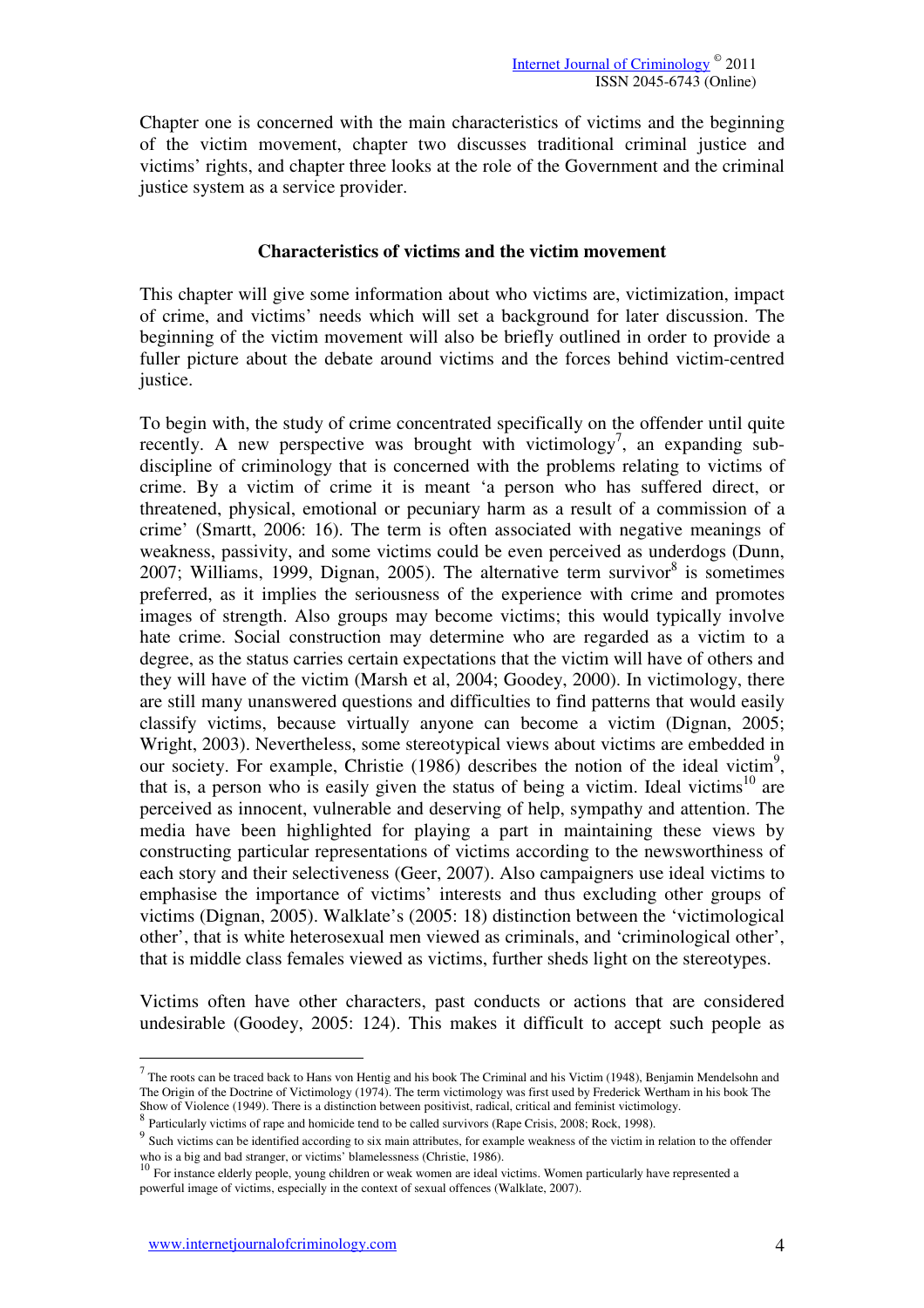victims. The acquirement of the label has been described as the 'hierarchy of victimization' (Carrabine et al, 2004: 116). At one end of the scale are low-status victims or so called unworthy victims, for example the homeless, prostitutes, drug addicts, those with criminal convictions, and the ideal elderly woman is placed at the other end. In reality, it is young men who are most at risk, and twice as likely to be victims of violent crime compared to women (Walker et al, 2009). These perceptions might have an influence on victims of crime and the way they are perceived and used in policy-making process. The so called ideal victims need appropriate support due to their vulnerability, but not to the exclusion of a large proportion of other victims.

The extent of and victimization patterns depend on a variety of factors, for instance the type of crime, nature of the area, income, age or gender of the victim<sup>11</sup>. The knowledge about victimization derives from victimization surveys<sup>12</sup>, qualitative studies and clinical studies looking at the psychological effects of being a victim (Maguire, 1991), as well as official statistics. Research into victimization gained a different dimension with the introduction of the British Crime Survey in 1982 that looks at factors such as concerns about crime, risk of crime, groups at risk, media influence, or vulnerability. Despite limitations<sup>13</sup>, the survey represents a useful source of information and reveals a lack of completeness of official statistics, the so called dark figure of crime. Alternatively, the complexities of victimization and incompleteness of statistics can be revealed by other ways, such as the independent investigation of crime in Oxford that offers additional and quite detailed information<sup>14</sup>. It is obvious that the real extent of victimization goes far beyond the recorded and published numbers, not to mention some victims, such as victims of white collar crime, who are hardly recognized.

Victims can be affected by crime in various ways; some experience practically no effect, whilst others are impacted very seriously. More qualitative research would provide a detailed account of the impact of crime (Hoyle & Zedner, 2007). But such research might be problematic, as there are substantial differences in responses to crime by individual victims determined by their characteristics, circumstances and type of the crime. A range of studies looks at specific issues and draw conclusions within their subject of investigation, for example Beaton et al (2000) explores the impact of burglary, Hoyle & Sanders (2000) domestic violence, Shapland et al (1985) violent crime, Donaldson (2003) elderly victims, and Morgan & Zedner (1992) child victims. Again, the ideal victim seems to be preferred. Studies covering a broader variety of crimes and their victims may help to separate the stereotypical views and promote a better understanding of victims' experiences and needs. In general, the impact of crime is a product of the effects from the victim's own standpoint (Dignan, 2005: 24). Janoff-Bulham & Frieze (1983 cited in Dunn, 2007: 258) suggested that victims experience shattering of three basic assumptions – firstly, about their personal invulnerability, secondly, that the world is meaningful and ordered and finally, about the positive view of the self. This implies difficulties with full psychological recovery and maintenance of healthy perceptions victims may have had prior to the crime

 $11$  For instance, victimization has a close link with social disadvantage (Williams, 1999; Dixon et al, 2006), and rural areas are at lower risk than urban areas (Walker et al, 2009).

 $12$  These can be international - for example the International Crime Victimization Survey, national - for example the British Crime Survey and local - for example The Islington Crime Survey (Jones et al, 1986).

For example see Criminology: the Basics (Walklate, 2005).

<sup>14</sup> Available online at: http://www.bbc.co.uk/truthaboutcrime/index.shtml.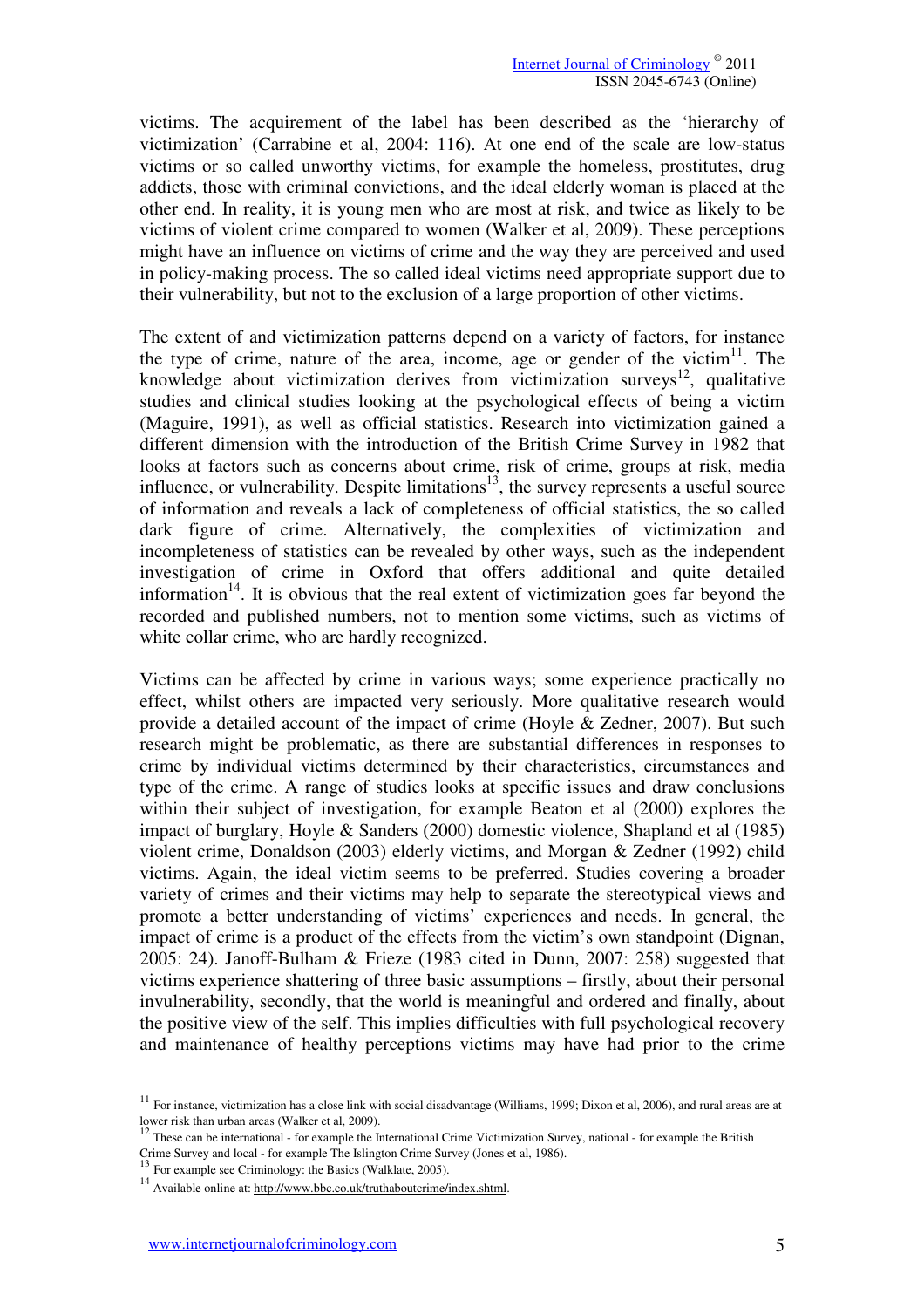experience. Victimization usually imposes physical, financial, psychological and emotional effects on the victim (Walklate, 2007; See Appendix A). Among common responses are changes in behaviour, attitudes and one's self-perception (Dignan, 2005). The changes are accompanied by suffering a collection of emotions, from distress, fear, anxiety, anger and shock, to severe depression or post-traumatic stress  $disorder<sup>15</sup>$ . Evidence suggest that violent crimes have the greatest impact (Shapland et al, 1985) and tend to be underestimated (Farrell & Pease, 2007), rape victims tend to suffer long-term (Dixon et al, 2006), older victims could be damaged for long periods and sustain quick health deterioration (Donaldson, 2003; Williams, 1999), child victims may be harmed psychologically and have learning problems (Hoyle & Zedner, 2007), and emotional impact can be more important than physical or financial impact for burglary victims (Nicholas & Wood, 2003; Victim Support, 2005). Moreover, the impact of victimization can influence other people<sup>16</sup> in the vicinity of the victim (Dignan, 2005), not to mention possible repeat victimization that could be encountered<sup>17</sup>.

On the other hand, victims can be believed to have precipitated their victimization  $experience<sup>18</sup>$ . Studies concerning this problem include Patterns in Forcible Rape (Amir, 1971) concluding that some rapes were victim precipitated, Patterns in Robbery (Normandeau, 1968) suggesting that some victims of robbery created temptation-opportunity situations, or Patterns in Criminal Homicide (Wolfgang, 1958) analysing murders and possible victim precipitation. Naturally, this way of thinking is likely to act upon the perceptions and subsequent treatment of victims by the criminal justice system<sup>19</sup> and the public views. Such opinions need to be reasonably reduced to improve the situation for victims. Additionally, more emphasis should be put on support and meeting victims' needs. The variety and individuality of reactions displayed by different victims can be a barrier to the provision of their recovery, as they may not fully benefit from services targeted at certain needs or receive necessary support.

Victims' needs are taken into account in order for them to cope with the seriousness that impact of crime causes. Their needs incline to be very individual and depended on a number of factors<sup>20</sup>, but typically are of a social, emotional, practical<sup>21</sup> or financial character. For instance, indirect victims of homicide and victims of violent crime may have very strong reactions requiring assistance over a long period of time, or may never fully  $recover^{22}$ . It is vital that victims are provided with appropriate support which rests on a sensitive approach consisting of recognition of the individual needs, provisions of information and help on one side, and avoidance of victim

21 See for example Investigating the Practical Support Needs of Burglary Victims (Victim Support, 2005).

<sup>&</sup>lt;sup>15</sup> See Psychological distress following criminal victimization in the general population: cross-sectional, longitudinal, and

prospective analyses (Norris & Kaniasty, 1994).<br><sup>16</sup> These are called secondary or indirect victims (Dignan, 2005; Williams, 1999). Serious crimes, such as homicide or murder, has more secondary victims.

<sup>&</sup>lt;sup>17</sup> "Repeat victimisation occurs when the same person or place suffers from more than one criminal incident over a specified period of time" (Home Office, 1994: 2). Recent statistics show that domestic violence and vandalism indicate the highest figures

for repeat victimization (Walker et al, 2009)<br><sup>18</sup> This is based on victim precipitation and a continuum from completely innocent victim to most guilty victim (Walklate, 2005). <sup>19</sup> Victims may experience secondary victimization, that is, re-victimization by the criminal justice system.

<sup>&</sup>lt;sup>20</sup> This may include gender, age, type of crime, circumstances, personal characteristics of the victim, the impact of the offence, and so on. Goodey (2005) identifies physical and social power as important determinants of recovery from victimization.

<sup>&</sup>lt;sup>22</sup> See for example In the Aftermath: the Support Needs of People Bereaved by Homicide (Paterson et al, 2006); Murderers, Victims and 'Survivors' (Rock, 1998).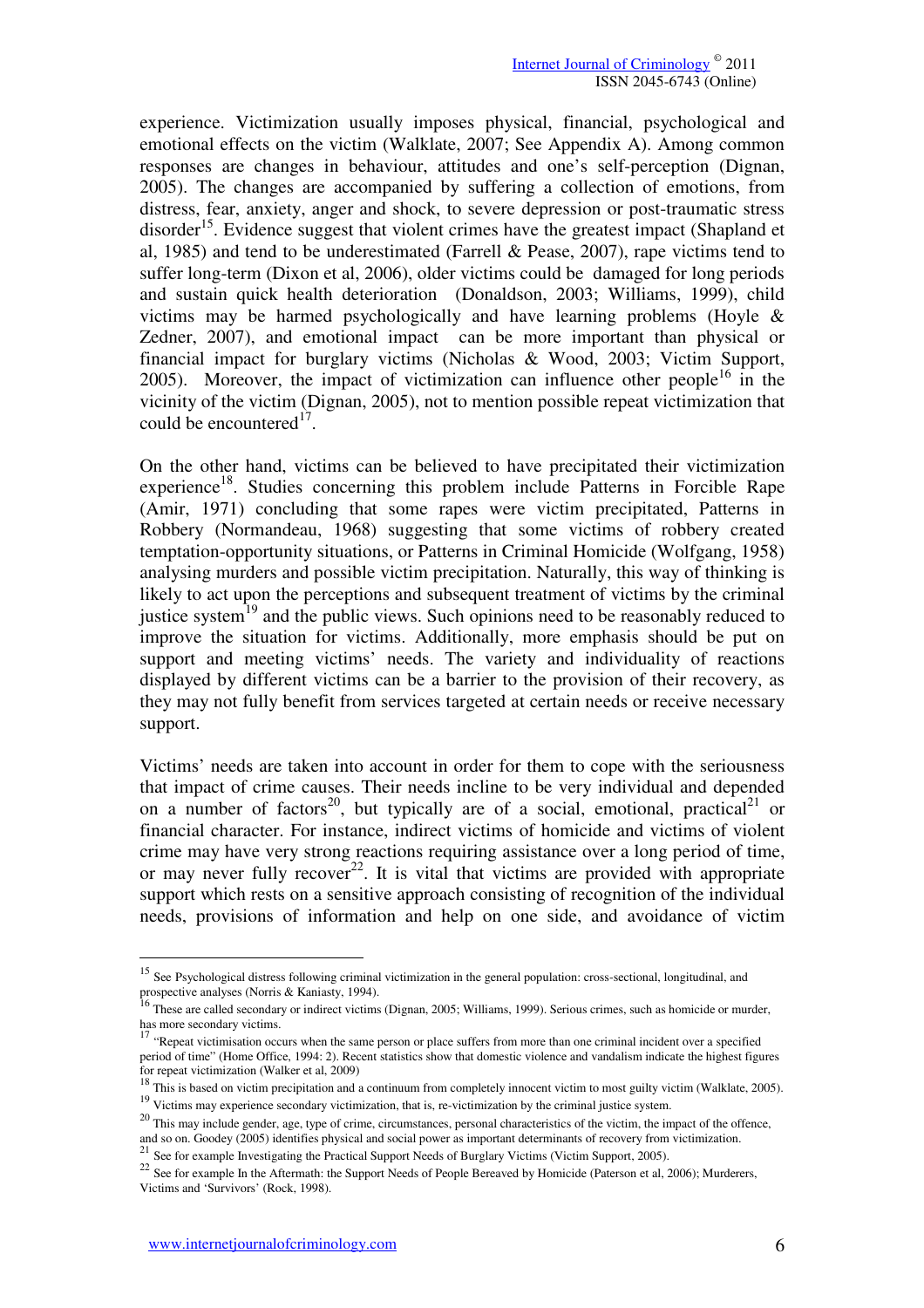blaming, secondary victimization and minimizing the stereotypical boundaries between deserving and undeserving victims on the other side. Goodey (2005: 121) lists basic victims' needs<sup>23</sup>:

- reassurance and counseling
- medical assistance
- financial and practical assistance to secure property
- information about case progress
- guidance about what to expect in court
- the chance to express how the crime has affected them
- assistance with filling out a form for state compensation
- information about the release date of their offender

Up until recently, the criminal justice agencies failed to fulfill these needs and largely neglected victims. For example, guidance and sufficient information was not provided and could cause great frustration (Shapland et al, 1985). It is welcomed that the increasing emphasis on victims has improved their assistance and general treatment. Nevertheless, disregard towards victims is still found to take place, as well as the poor accommodation towards their needs (Victim Support, 2002; Audit Commission, 2003; Casey, 2008). Victims who come into contact with the criminal justice agencies must be at least treated with respect and recognition, and kept informed about their case. Furthermore, individual needs should be assessed and support assured accordingly. A key issue is that need is a problematic conception because of its subjective and individualistic nature (Maguire, 1991; Dunn, 2007). It may prove difficult to establish victims' needs, since the effects of crime can be underestimated, or may be beyond the scope of support organizations (Spalek, 2006 cited in Dunn, 2007). Most importantly, victims themselves should be approached and asked about their preferences of support<sup>24</sup>. It is vital, that attention is paid to the actual needs, not what is believed to be helpful for victims. The present shifting priorities offer an opportunity to acknowledge victims' importance within the criminal system. However, Spalek (2006 cited in Dunn, 2007: 277) implies that help is limited since victims' needs are framed and used according to the bureaucratic and political goals. Moreover, victims may not be informed about available help (Moore & Blakeborough, 2008). Another problem is the low detection and conviction rates<sup>25</sup> (Ministry of Justice, 2008; Walker et al, 2009; See Appendix F) which may leave the majority of victims with feelings of injustice. Some propose increased resources designated for the police in order to improve satisfaction rather than focus solely on victims themselves (Liberty, 2003; Jackson, 2003). Such needs fall under the heading of justice needs that relate to the victims' expectations from the criminal justice system (Sebba, 1996 cited in Sebba, 2001). Notwithstanding, the concept of justice is very subjective, and more importantly, it is specifically formed within traditional justice that is guided by certain rules and values, and thus it can be quite problematic to deliver these needs. For instance, it may seem that victims seek retribution, but research shows that, in some cases, victims prefer restitution or compensation (Doak & O'Mahony, 2006; Shapland et al, 2007). It is clear that progress is finally being

<sup>&</sup>lt;sup>23</sup> Also Victim Support Manifesto outlines the basic support for victims (Victim Support, 2001).

<sup>&</sup>lt;sup>24</sup> Seventy-five per cent of victims did not want any form of advice or support (Ringham & Salisbury, 2004); victims of domestic violence do not seek criminal sanctions, but future protection (Hoyle & Sanders, 2000).<br><sup>25</sup> For illustration, the Fawcett Society (2008; See Appendix B) reported on low conviction rates of rape.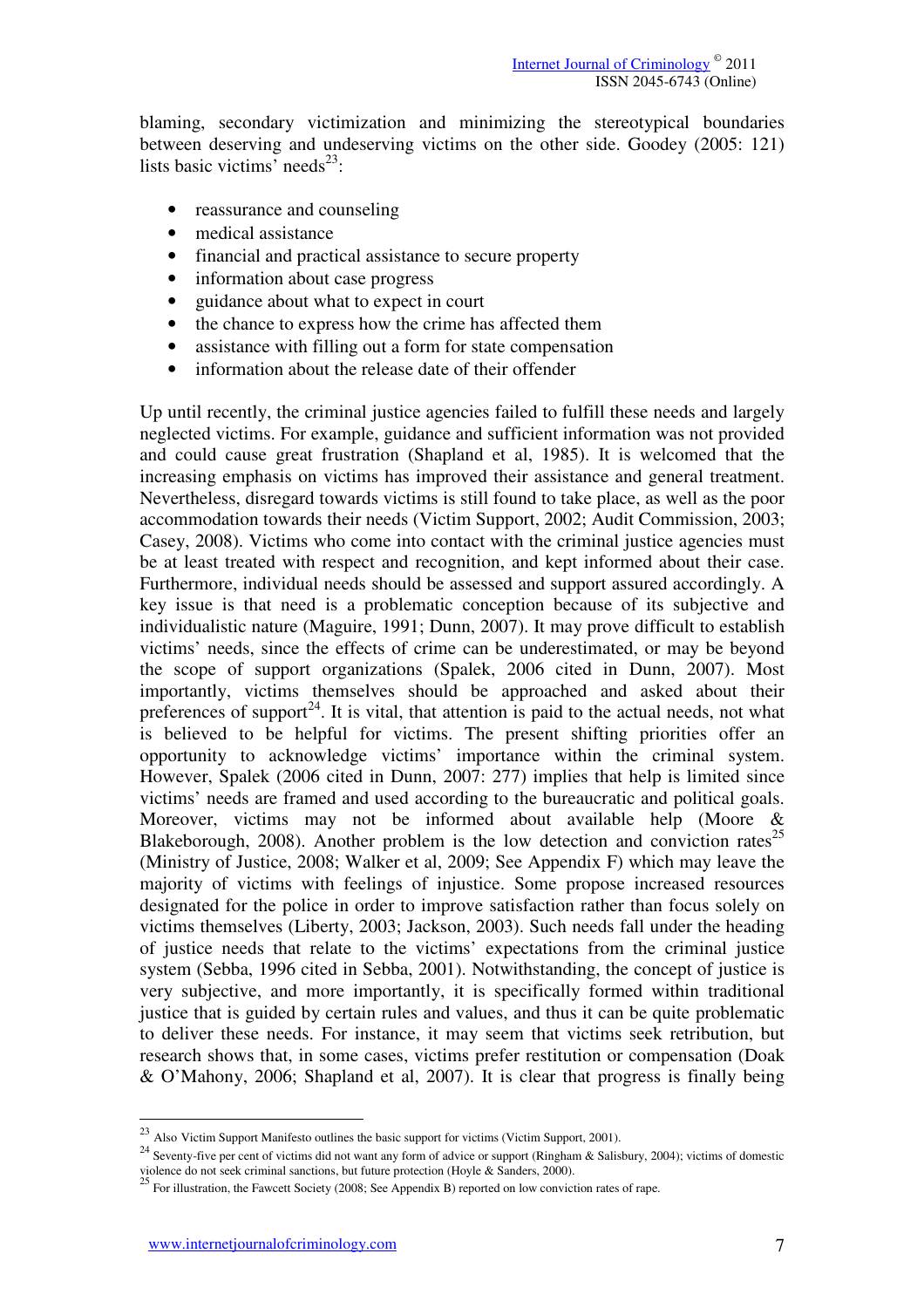made in this area, but further improvements are desired. It is also essential to understand the context in which crime victims have advanced their position.

As has been expressed, victims were often forgotten and poorly treated. In the postwar-period, they were invisible to the policy makers, criminal justice agencies, practitioners, media and public (Dignan, 2005; Newburn, 2003). In the second half of the twentieth century, the rediscovery of the victim emerged through something called the victim movement<sup>26</sup>. There are a number of factors that founded a basis for the victim movement. Firstly, a network of victim support schemes was formed and quickly expanded in the 1970's (Shapland et al, 1985). The central part was Victim Support, a charitable voluntary organization established in 1974 to offer support to victims of burglary. Victim  $\text{Support}^{27}$  has been in operation since and nowadays represents a key organization within the private sector helping all victims, cooperating with other charities and justice agencies and having some influence over the Government<sup>28</sup>. Secondly, victimology became significant because of an increase in crime rates, discovery of hidden crime by surveys, media reports on injuries inflicted by crime and subsequent fear of crime, public intolerance and the response by academics (Goodey, 2005; Dignan, 2005; Rock, 2004a). Thirdly, vulnerable victims came under the spotlight, particularly in cases of domestic violence, sexual offences and child abuse<sup>29</sup> (Newburn, 2003). Feminists campaigned on behalf of such victims and played a vital role in improving the support given to victims and creating rape crisis centres<sup>30</sup>. Fourthly, victims of crime became highly politicized. The Government sought to be perceived as responsive to victims which was achieved through victim compensation, emotional and practical support, victims' assistance, reparation and mediation (Goodey, 2005; Dignan, 2005). Many independent groups also campaigned for better services to victims and victims' rights, mainly because of concerns for their welfare (Maguire, 1991; Walklate, 2007). It is apparent that numerous complexities were involved in the movement which eventually resulted in a gradual change towards victim-focused policies. The success of the movement can be attributed to wider social responses to crime underlined by a humanitarian factor, as well as the willingness of the Government to take action. Furthermore, international influence and standards set in other countries, particularly the United States as the birthplace of the movement, helped to shape the orientation in the direction of the victim.

On the contrary, the ideology behind the victim movement seems to be debatable. The intentions of the movement were largely based on other people's ideas about victims and the actual victims' experiences and expressions were ignored (Shapland et al, 1985). It is quite possible that these were not in correspondence with reality. Van Dijk

 $26$  The beginning of the movement was the United States in a form of better provision of information and assistance for victims (Davies et al, 2005).

<sup>27</sup> Victim Support works through trained volunteers who offer a listening ear, information on police and court procedures, compensation and insurance, liaison and contact with other sources of help, and accompaniment to the police station or court (Victim Support, 2003). A telephone helpline is provided as well. In Cambridgeshire, enhanced help is available through the Victim Support Plus under which all victims who are referred to Victim Support are contacted and their needs are assessed

<sup>(</sup>Available online at: <u>http://lcjb.cjsonline.gov.uk/Cambridgeshire/home.html</u>).<br><sup>28</sup> Although Victim Support maintains a non-political stance (Goodey, 2005), it receives funding from the Government which could be binding in a way. In 2009/2010 Victim Support was granted  $\pounds$  30 million and £6.2 million was allocated to Victim Support Plus (Available online at: http://www.parliament.the-stationery-

office.co.uk/pa/cm200809/cmhansrd/cm090506/text/90506w0014.htm).<br><sup>29</sup> This includes mainly women and children who were insufficiently supported by the police and approached in an intimidating manner by courts.

<sup>30</sup> The Rape Crisis Centre first opened in 1973.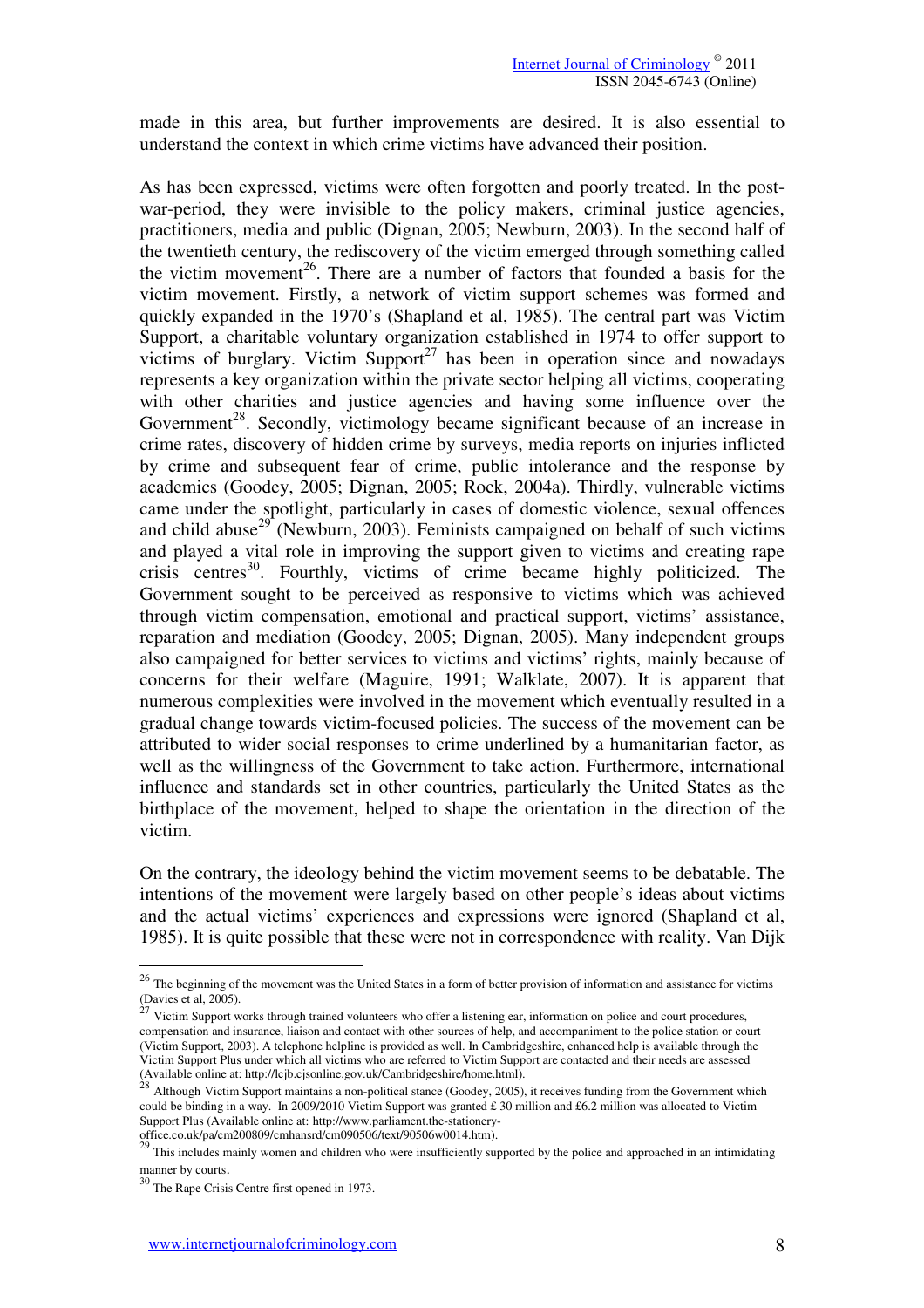(1983 cited in Shapland et al, 1985) proclaimed the ideology victimagogic, meaning that emphasis is put on the sense of action-orientation, rather than knowledgeorientation. Similarly, Maguire (1991) points out that the movement was initiated by individuals, groups and organizations motivated by various aims, rather than victims themselves, and therefore the movement is not lead by victims in the right sense. Presumably, the victim served as an instrument to push others' views through, and became accepted as a part of a broader change in attitudes towards victims. The focus on the victim reflected the mood of social welfare and human rights. In spite of some flaws in the philosophy, the movement enabled the victim to be recognized and support to be advanced. The development could be traced back to the 1960's as the decade of promise (Mawby & Walklate, 1994), through to the more radical changes and developments of the 1990's, and the demand for a reorientation of the criminal justice system in favour of the victim (Hoyle & Zedner, 2007). This paragraph touches on the wider changes and interests that caused the increased focus on the victim and enabled it to be shaped to the present situation where services and treatment of the victim are priorities for the criminal system.

## **Victims of crime and traditional criminal justice**

In order to examine whether the position of the victim is at the heart of the criminal justice system, this chapter will discuss the nature of English criminal justice and its connection to the victim. This will be done by considering the relationship between the victim and the defendant, victims' rights, victim participation in criminal proceedings and laws concerning victims. It should be noted that victims often function as witnesses in the criminal process and that a great deal of attention is paid to them as such. For comparison, a brief historical perspective of the victim's role will be briefly mentioned.

 Firstly, criminal justice can be seen as a form of governance that imposes social order, resolves disputes and manages risks (Zedner, 2004). Additionally, the concept of criminal justice might be constructed according to social, moral and historical values, and depend on interpretations of the criminal law<sup>31</sup>. The criminal justice system<sup>32</sup> has been described as an official response to criminal activity in a series of decisions and actions taken by a network of agencies<sup>33</sup> within limits that are supposed to protect people from wrongful treatment and conviction (Davies et al, 2005; Sanders & Young, 2007). The system has goals based on a tradition advocating to act justly and to protect the innocent,  $34$  although Ashworth (2005: 67) warns that to define the aims in one sentence is a 'descent into vacuity', and thus emphasising the complexity. The system comprises of individual agencies with specific interests and practises, and different stages beginning with crime prevention, police investigation, criminal process, sentencing, and ending with punishment. Nonetheless, general aims have been listed as (Young & Sanders, 2007: 43):

 $31$  See Legal Construction of Crime (Lacey, 2007).

 $32$  Zedner (2004) questions the term 'system', as there is a lack of unity, coherence and independent developments amongst the criminal justice agencies.

<sup>&</sup>lt;sup>33</sup> The criminal justice agencies include the police, the Crown Prosecution Service, courts, the National Probation Service, the

Prison Service and other bodies.<br><sup>34</sup> 'It is a maxim of English law that ten guilty men should escape rather than one innocent man should suffer' (Holroyd, 1823 cited in Sanders & Young, 2007: 8).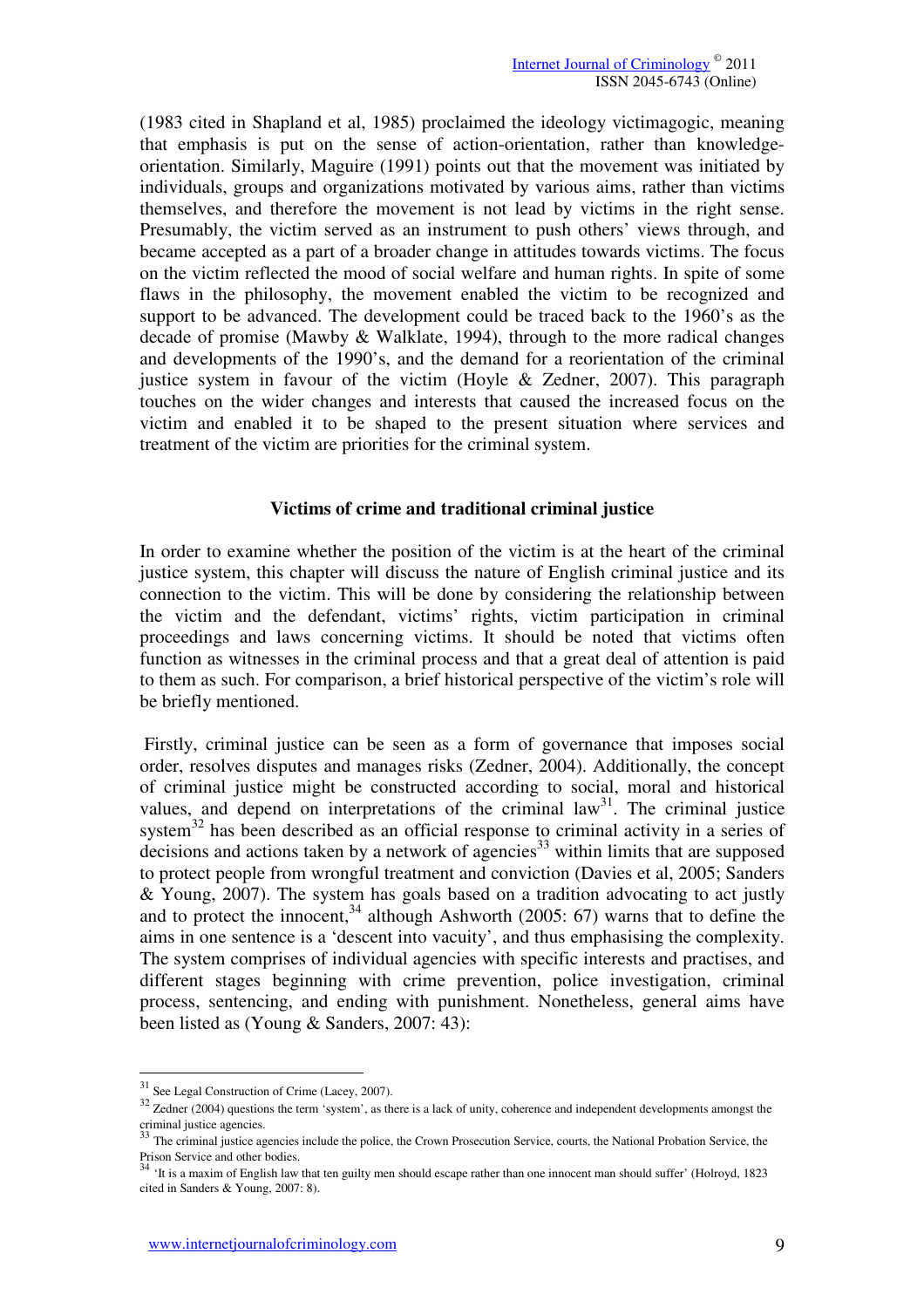- convicting the guilty
- protecting the innocent from wrongful conviction
- protecting victims
- maintaining human rights
- maintaining order
- securing public confidence in, and cooperation with, policing and prosecution
- pursuing these goals effectively without disproportionate costs and consequent harm to other public services

These may adapt in accordance with changing practices and principles, and social or political shifts. For example, human rights begun to progress considerably since only the mid 1970's (Lea, 2002). A transformation of criminal justice and crime control since the 1970's, including the new expanding focus on the victim (Garland, 2001), has also contributed towards the creation of new aims in regard to victims. The aims have been formed by modifications caused by social movements, international influence, and a diversion from welfare<sup>35</sup> to retributive justice. In 1998, standards on victim assistance and treatment were published in a major report discussing the role of the victim in criminal justice (JUSTICE, 1998). The slow efforts to improve the position of the victim indicate carefulness, since the fundamental component of criminal justice continues to be the trial. It is important to consider the extent to which the victim is favoured at the expense of the trial structure and proper functioning.

Victims are essential to the criminal system to bring crime to attention<sup>36</sup>, although only a small minority has any formal dealing with it (Ministry of Justice, 2008; Walker et al, 2009). They are asked to cooperate, identify an offender and give evidence as witnesses (Carrabine et al, 2004). Despite their value, the relationship between victims, offenders and criminal process tends to be problematic. One of the reasons could be the conceptualization of crime as a wrong against society (Uglow et al, 2002). Therefore, demands of individual victims do not carry any significance. In addition, the adversarial<sup>37</sup> nature of English justice, in which a trial is perceived as a contest between the State and the defendant, and a strong emphasis is put on the principle of orality and life cross examinations, is also in conflict with victims' needs (Ellison, 2001). Rock (1991 cited in Zedner: 162) states that 'trials involve adversaries and adversity, defeats and victories, winners and losers' which suggests lesser urgency to finding the truth, for the ultimate goal is to win a case. Such approach may be insensitive and insufficiently considerate towards victims.<sup>38</sup> It has been documented that particularly gender, age and vulnerability are frequent themes emerging in the poor dealing with victims during criminal processes.<sup>39</sup> Indeed, the adversarial nature of the system carries some aspects, such as aggressive cross examination or humiliating treatment, which easily result in victims being neglected, re-victimized and dissatisfied, and also judged with a sign of stereotypical and biased

 $35$  This is connected to the rehabilitative ideal at the time which emphasised rehabilitation and treatment of offenders (Davies et al, 2005; See p. 32)<br><sup>36</sup> JUSTICE (1998) reported that ninety per cent of all recorded crime was brought by victims.

<sup>&</sup>lt;sup>37</sup> The adversarial system requires convincing the magistrate or a jury with reference to evidence (proof of guilt) that the accused

is guilty beyond reasonable doubt (Davies et al, 2005; Sanders & Young, 2007).<br><sup>38</sup> Traditionally, victims were regarded as "a professional tool at the disposal of lawyers, judges and court officials" (Pollard, 2000: 1).<br><sup>39</sup> See for example Chambers & Millar (1987) for questioning tactics used on women in sexual assault offences; Report of the

Advisory Group on Video Evidence (Pigot et al, 1989) for a research on child witnesses.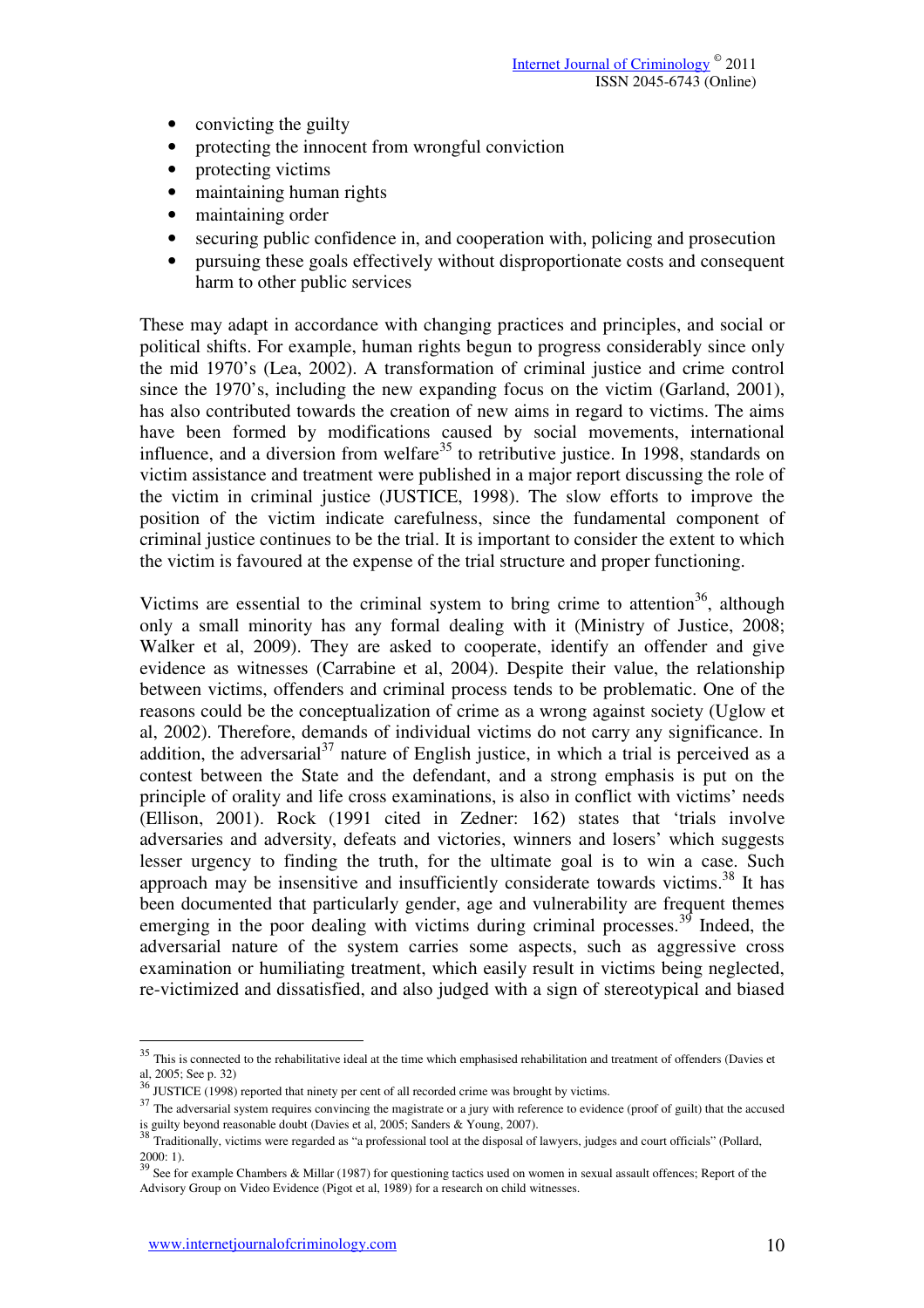views $^{40}$  (Shapland et al, 1985). They are commonly expected to behave in certain ways to be fully admitted the status of being a victim (Faulkner, 2006; Lea, 2002; Dixon et al, 2006). Prejudice could be seen, for example, in sexual assault and rape cases (Temkin & Krahe, 2008). Ellison & Munro (2009) also found biased views among many jurors who fail to understand rape victims.<sup>41</sup> This could be associated with the traditional culture and opinions of criminal justice professionals. For example, lawyers still keep to their established trial norms, even though there are some changes in how they talk about victims (Hall, 2009b). Pointing toward a radical change of attitudes over a longer period of time could potentially bring a better appreciation of the victim. In contrast to the adversarial approach, the inquisitorial system<sup>42</sup> relies on a range of oral and written evidence, and arguably may accommodate better for victims (Brienen & Hoegen, 2000). For instance, victims are accounted for by partie civile<sup>43</sup> that is used in inquisitorial systems (Wolhuter & Olley & Denham, 2009; Goodey, 2005).

Another contention between the victim and traditional criminal justice rests upon its primary preoccupation with the offender and the offender's right to a fair trial. Necessary protection is guaranteed to defendants through due process rights that are intended to avoid convictions of innocent people. If victims' interests are unreasonably prioritized, the defendant's protection is put at stake resulting in their rights being eroded (Fenwick, 1997). Views assuming that the victims' interests are in conflict with the offenders' interests, and contrariwise, are notable. The language of balancing analogies suggests that 'one must be weighed until the other until a fair level is struck' (Liberty, 2003: 12). This approach has been criticised for conveying dangers, being misleading, and creating false expectations (Jackson, 2003; Esmée Fairbairn Foundation, 2005; Williams, 2005). Furthermore, the unacceptability to convict an innocent person is stressed, but may be in collision with the governmental proposals. By the disproportional focus on victims, the probability of miscarriages of justice to occur could increase. It is risked that innocent people who should be protected by the system become victims of it. In fact, there is no guarantee that taking away the defendant's rights will deliver better justice to the victim (Liberty, 2003). In this delicate issue, it is important to address victims' interests, but in a way that would still respect the offender. Some developments, for example the provision of information or TV links in court, should not be seen as a threat to the offender (Goodey, 2005), purely because they only serve as a supportive mechanism. Even though the offender is not given any such privileges, they uphold the care for victims and could be of benefit to criminal proceedings $44$ . Other developments, for example mitigating factors, can work against victims' desired punishment of their offender (Faulkner, 2006). Plea bargaining can upset and frustrate in the sense of perceived justice $45$ . On the other hand, it is to the advantage of victims who do not want to go through the distressing process of giving evidence (Ashworth & Redmayne, 2005

 $40$  Particularly patriarchal stereotypical views could be present, as men form a substantial proportion of criminal justice staff (See

Ministry of Justice, 2009b; Fawcett Society, 2009a).<br><sup>41</sup> Jurors expect rape victims to fight back against their attacker, sustain serious physical injuries, report the offence immediately, and appear tearful and distressed in court (Ellison & Munro, 2009).

<sup>&</sup>lt;sup>42</sup> Inquisitorial system pursues all evidence to determine guilt or innocence, based on the principle of truth finding.

<sup>&</sup>lt;sup>43</sup> A right that allows victims to bring a civil claim for compensation from the offender during a criminal trial (Goodey, 2005:  $144$ 

<sup>&</sup>lt;sup>44</sup> The number of trials that are abandoned, ineffective or crack due to witness problems is relatively high (Criminal Justice System, 2004).

Guilty pleas are known as a sentence discount.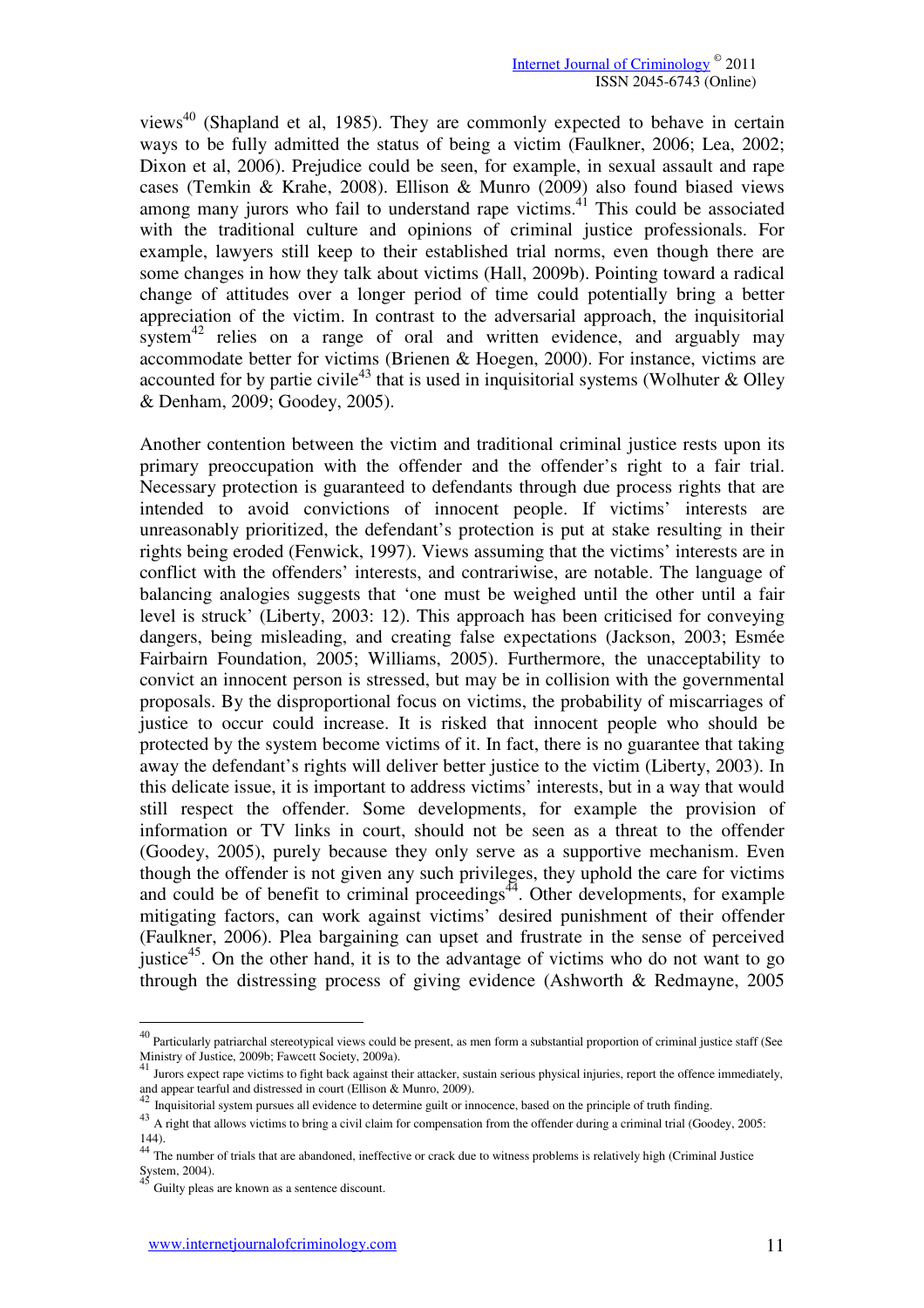cited in Sanders & Young, 2007). Guilty pleas may also lead to an increased pressure for innocent people to plead guilty (Fenwick, 1997) which ends in the real offender walking free and causing further distress to victims.

The debate around the relationship between the victim and offender closely relates to the place of the victim in a trial and victims' rights<sup>46</sup>. Since prosecution and defence are the only two parties figuring in criminal proceedings, victims are denied any formal status (Dignan, 2005; Sanders & Young, 2007). They have no right to participate in their proceeding, because that could interfere with the defendant's due process rights. Moreover, victim participation is seen as inconsistent with the traditional ways of sentencing and can infringe the principles of just deserts, proportionality and objectivity (Doak et al, 2009). Clearly, the adversarial nature of justice is not equipped to accommodate a third party<sup>47</sup>. The introduction of a third party would mean reinterpreting centuries of practise, as far as traditional justice is concerned (Goodey, 2005). As has been mentioned, sentencing decisions are made in the public interest, not private, which assures rationality and consistency (Edwards, 2002). For the purpose of making victims central to criminal justice, victim-centred models of justice may be more suitable<sup>48</sup>. Hall (2009b; See Appendix C) proposed a model of victim-centred justice which is based on practical, cultural and narrative centrality, and addresses key aspects of practical reality, changing attitudes and some form of victim participation (Hall, 2009b). In spite of the simplicity of the model, it can be confidently said that a reform of current criminal justice would be required to truly put victims at heart.

It is notable that victims and offenders are portrayed as two separate groups which are opposed and polar (Dignan, 2005; Doak, 2008; Zedner, 2004). This is often referred to as a zero-sum game, in different words a trade-off between the rights of victims and defendants (Hall, 2009b; Williams, 2005). However, some argue for similar treatment for both victims and offenders, since the two groups overlap<sup>49</sup> and in order to eschew the artificial separation from the ideal type of victim (Williams, 1999; Walklate, 2007). Of course, this needs to be cautiously combined with the fact that victims are not in the same position as offenders (Edwards, 2004). The relationship seems very contradictive in some ways, but ultimately, offenders' rights do not have to be compromised to favour the victim, as it is presented in the White Paper.

From a historical perspective, the victim was not just a passive participant excluded from criminal processes, but had an active position in resolving disputes. Anglo-Saxon period has been labeled as the golden time of the victim (Shafer, 1968 cited in Shapland et al, 1985). Individual victims were responsible for prosecuting offenders and had a right to compensation until the middle of the nineteenth century. A procedure without lawyers in which private individuals joined their conflict under a judge was called an altercation trial<sup>50</sup> (Rock, 2004a). It was also a time of private

<sup>&</sup>lt;sup>46</sup> Procedural rights (for example participation through speaking up in court and having an influence over decision-making) and

service rights (such as considerate treatment, support and provision of information) (Ashworth, 1993).<br><sup>47</sup> See Victims' Rights, Human Rights and Criminal Justice: Reconceiving the Role of Third Parties (Doak, 2008: Chapte

Three).<br><sup>48</sup> For example, communitarian or restorative justice. Only a victim-centred model of justice would prioritize the interests of victims (Cavadino & Dignan, 1996).

<sup>&</sup>lt;sup>49</sup> Victims can become offenders and contrariwise. It is believed that involvement in criminal activity enhances the likelihood of becoming a victim (Fattah, 2000).<br>50  $\ldots$ 

<sup>50</sup> 'First, it is in the hands of the injured party and his opponent' (Plucknett, 1956 cited in Rock, 2004a: 333)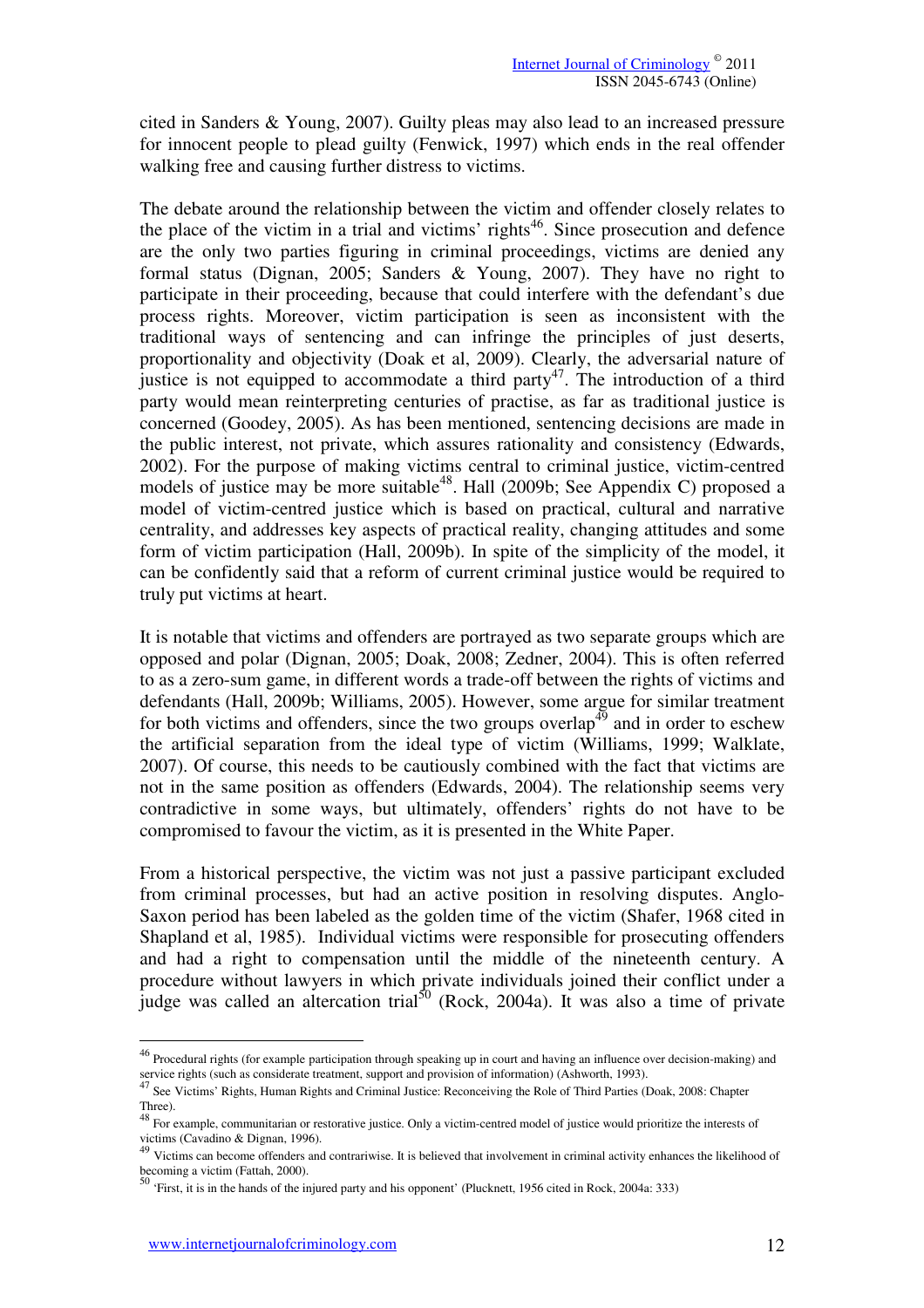vengeance where victims could do nothing but threaten their offender (Shapland et al, 1985; Rock, 2004a). Prosecuting could cost a lot of time, money and inconvenience that was achievable predominantly for the rich (Shapland et al., 1985; Mawby & Walklate, 1994). Following a later reform of the criminal justice system, the establishment of the police force and prosecution authorities, and a shift in the nature of penality<sup>51</sup>, the victim's role became significantly less important (Rock, 2004a; Lea, 2002; Dignan, 2005). The prosecuting role was taken over by the state on the basis of the public interest (Fenwick, 1997). This impacted the expectations and place of the victim greatly. Some believe that disputes have been stolen by the professionals of the system, and that victims have lost participation in their own cases and have been pushed to the margins of criminal proceedings (Christie, 1977). Suggestions that victims should be brought back into the justice system and have a voice there have been expressed. Inversely, the idea has been criticized for certain idealizing of the old concept of restorative justice (Goodey, 2005). This gives an account of the original place of the victim, and it would seem only natural to slowly reintroduce it, even if some idealization is used to draw more attention to the victim.

Rather than reforming the system, other means to provide some kind of victim input into criminal proceedings, and which are naturally seen as controversial, have been developed. Victims can contribute by expressing their emotions, providing information, providing consultation or having control in sentencing<sup>52</sup> (Edwards, 2004; See Appendix D). There have been disagreements about what sort of power should victims hold and concerns raised over their more influential role. Similarly, warnings that a greater voice may be a burden to victims, more than their relief, have been expressed (Ashworth, 1993). Nevertheless, victim personal statements<sup>53</sup> have been made available, in addition to traditional witness statements, for victims to comment on how crime has affected them (Hall, 2009b). Certainly, this brings a number of benefits including justice being enhanced, victims' sense of empowerment and acknowledgement, therapeutic benefits<sup>54</sup> and respectful treatment (Erez, 2000). Furthermore, the statements may provide supplementary information, assist to arrive at a fitting sentence, encourage victims to cooperate, and increase their confidence and satisfaction with the system (Walklate, 2007). The adversarial character of justice may not be implicitly affected, as victims have no influence over decision-making (Erez, 2000). One of the disadvantages of the statements resides in their disputable truthfulness and fairness to the offender.

A prominent criticism of the impact statements draws attention to their conflict with adversarial justice<sup>55</sup>. The evaluation of the scheme in England brought mixed results (Hoyle et al, 1998). It has been said that the statements raise victims' hopes and expectations<sup>56</sup>, do not increase victims' satisfaction, do not contain any unexpected information, nor are taken seriously in court (Sanders, 2001, Edwards, 2002).

<sup>&</sup>lt;sup>51</sup> The Industrial Revolution in the eighteen century and its effects on society seem to have played a part. New institutions and techniques of social control were designed to meet the requirements of the new industrial social order (Dignan, 2005).<br><sup>52</sup> So far, victims express their emotions in court which is seen as beneficial. In some cases they ma

rarely bring something that is already known (Sanders, 2001).<br><sup>53</sup> They are formerly known as victim impact statements. They have been adopted from the version available in the United

States.<br><sup>54</sup> Therapeutic jurisprudence emphasises the emotional and psychological consequences of the legal process and attempts to apply aspects of psychological literature to legal procedures. Unfortunately, adversarial justice tends to be limited in the delivery of the healing effects of therapeutic jurisprudence (Doak et al, 2009).

See Ashworth (1993); Ashworth (2000).

<sup>56</sup> Victims can feel frustrated and disappointed, if their hopes are raised and not met (Sanders, 2001).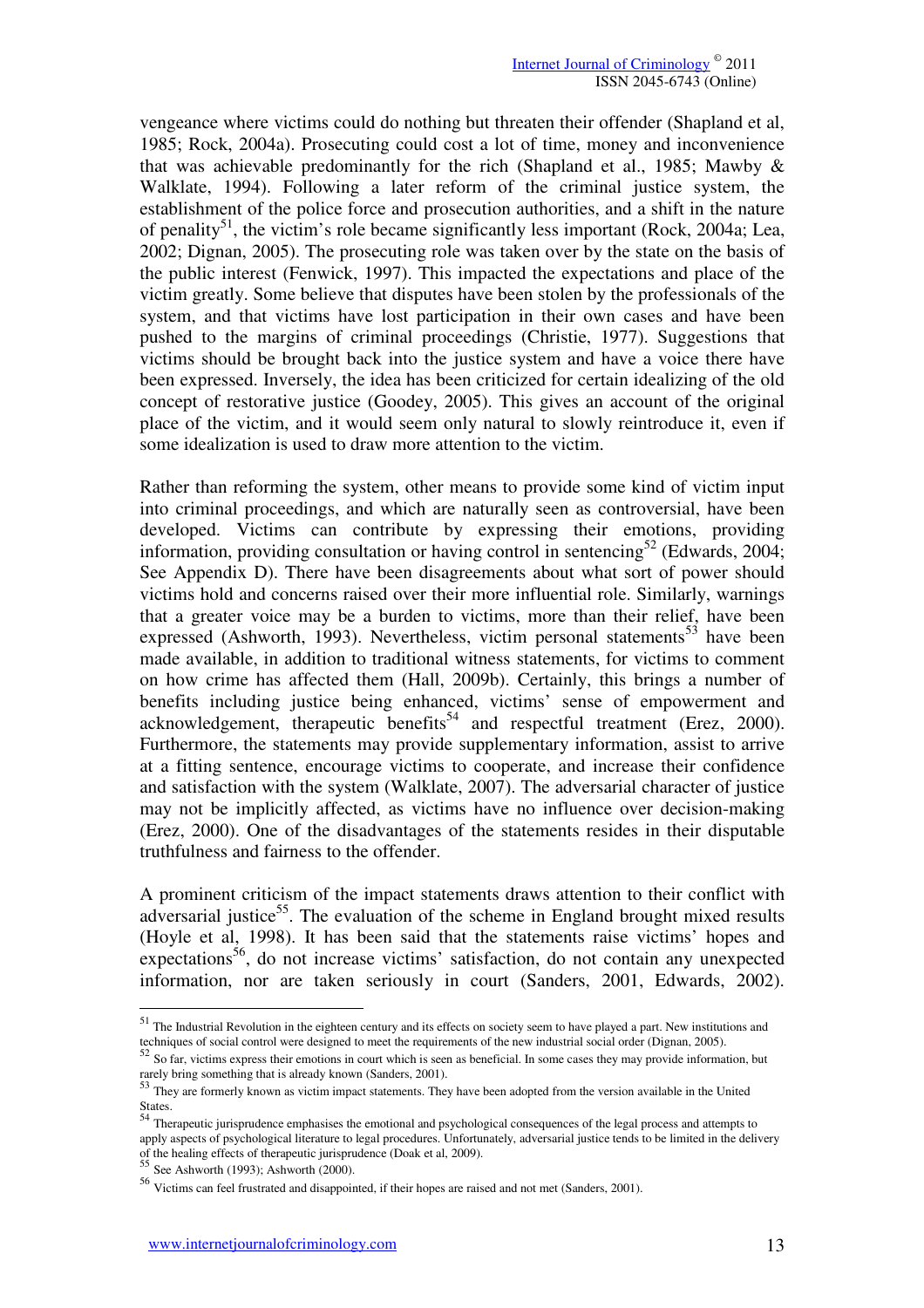Moreover, there seems to be confusion over their purpose (Sanders, 2001). For victims who incline to be unfamiliar with the workings of criminal justice, it is necessary to give them the choice to opt for the statement with a clear explanation of its purpose and use. Impact statements pose as a form of furnishing procedural rights<sup>57</sup>, but their value seems to be only symbolic. After all, do victims want to be deeply involved in their cases, or is it only our perception<sup>58</sup>? The rationale of victim participation rests in a presumable improvement of sentencing outcomes, promotion of system efficiency and service quality, and benefits to the victim (Edwards, 2001). However, evidence suggests this is not the case, with the possible exception of healing some victims<sup>59</sup>. It seems that the statements will continue to be used and could be found helpful by some victims, but this should be done with more clarity to the victim. However, a widespread recognition amongst judges will require more  $time^{60}$ .

Regardless the blatant contradictions of victims' involvement in adversarial justice, victims deserve legitimate needs and rights on their own, and a voice that should be heard. Previous Victim Charters (Home Office, 1990; Home Office, 1996) were supposed to deal with these issues, but this attempt was deemed as unsuccessful, because no serious changes were brought except from a misleading language (Fenwick, 1995; Fenwick, 1997). Equal efforts have been made on an international level. First of all, The European Convention on Human Rights (Council of Europe, 1966) offers some limited protections for victims<sup>61</sup>, as well as the Human Rights Act 1998 enacted in England and Wales<sup>62</sup>. Recently published Framework Decision on the Standing of Victims in Criminal Proceedings (Council of Europe, 2001) legally binds England. Although the English law is reluctant towards the rights of victims, and any measures tend to be based on interests, expectations and entitlements, there has been some willingness to recognize victim's rights<sup>63</sup> (Wolhuter & Olley & Denham, 2009). The Code of Practice for Victims (Home Office, 2005) implements the Framework and presents better prospects of enforceable victims' rights. Nevertheless, the Code is modelled around legitimate expectations<sup>64</sup>, and thus more concern is given to practical support, rather than rights (Hall, 2009b). Moreover, the Code applies only to victims who have made an allegation to the police (Home Office, 2005: 3.1), and in the case of breaching the Code, victims can only complain (Home Office, 2005: 1.4; 16.1). Again, these are fundamental drawbacks suggesting the misleading nature of the proposals that are supposedly aimed at enhancing the position of the victim.

There is an element of intimidation in criminal processes which is also emphasised by the failure of the justice system to support, advice, or provide information to victims (Dignan, 2005). That is why victims' rights bear a notable significance. Victim's

 $^{57}$  Ashworth (1993, 2000) warns that the fundamental principles of the adversarial system of justice are undermined by victims having influence over sentencing through the statements.<br>58 cm

Shapland et al (1985) and Wemmers & Cyr (2004) found that victims did not seek decision-making powers.

<sup>59</sup> See Erez (2000).

 $60$  See Appendix E for an example of a victim statement.

<sup>&</sup>lt;sup>61</sup>These include the right to life, the right not to be subjected to inhuman or degrading treatment, the right to physical integrity

<sup>(</sup>Council of Europe, 1966).<br><sup>62</sup> Human rights are primarily directed towards the treatment of offenders, but it has been recently debated that human rights can be restrictive in dealing with offenders of serious cases (Sun, 2008).

<sup>63</sup> See also Joint Committee on Human Rights, section five (2006).

<sup>&</sup>lt;sup>64</sup> The expectations were listed by JUSTICE (1998) and are concerned with the acknowledgement of the role and responsibilities of the victim, support and assistance, information and explanations about their case and so on. Legitimate expectations should lead to publicly known standards and clear mechanisms for delivery of services to meet them (Shapland, 2000: 28 – 29).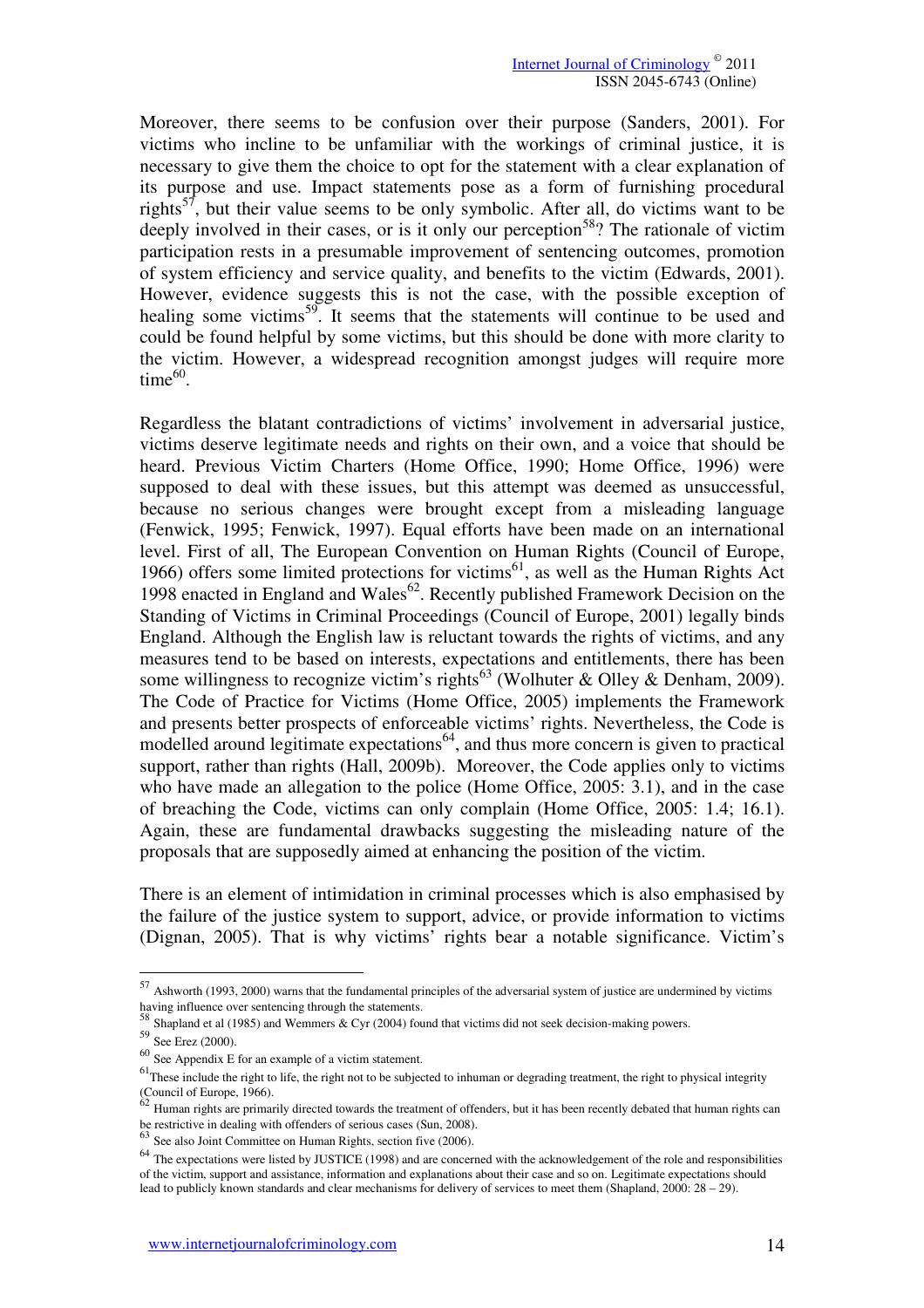rights are closely connected to victims' needs (See p. 14) and include (Wolhuter & Olley & Denham, 2009: 119 – 120):

- the right to receive support and assistance
- the right to receive information concerning the pre-trail and trial process, the outcome and the subsequent release of the offender
- the right to receive protection in appropriate circumstances, including instances where the victims is afraid to testify or fears intimidation by the offender
- the right to participate in the pre-trial and trial proceedings
- the right to compensation
- the right to freedom from discrimination in the exercise of the above rights

In term of service rights, a lot has been dramatically improved with the introduction of special measures to reduce secondary victimization in the last twenty years. Recommendations regarding vulnerable and intimidated witnesses stated in the report Speaking Up For Justice<sup>65</sup> (Home Office, 1998) were largely implemented in the Youth Justice and Criminal Evidence Act 1999<sup>66</sup>. The measures include the use of screens, video-recorded evidence-in-chief, evidence given via a live link, clearing up the public gallery, removal of wigs and gowns, video-recorded cross examination, intermediaries and communication aids. For sexual offences, sections forty-one to forty-three impose restriction on evidence about the victim's sexual history. Although this has been generally accepted, alarming practices still exist<sup>67</sup>. Restrictions relating to cross examination were adopted in sections thirty-four to thirty-nine. The Act has brought positive changes in the treatment of vulnerable witnesses, but could have benefited from a more comprehensive consultation (Birch, 2000). Crucially, some argue that alternative methods of evidence testing are needed in order to meet the adversarial principles of criminal process (Ellison, 2001). The Criminal Justice Act 2003 also refers to victims<sup>68</sup> and extends the special measures to all witnesses. However, Jackson (2003) points out that the act weakens the privileges of the defendant and does not bring any real advantages to victims (Liberty, 2003). The Domestic Violence, Crime and Victims Act 2004 does not improve the victim's position much in the sense of rights either (Rock, 2004). Moreover, the Act 'raises hopes that victim support mechanisms will be greatly improved, but does not clarify exactly what the nature of this support will be, nor how the new system will work' (Collinson, 2004: 7). The Act provides further improvements to a secure environment for witnesses though, through the introduction of the Code of Practise for Victims that prescribes criminal justice agencies to deliver support and services to victims. The Code builds on the recommendations relating to the need for more integrity<sup>69</sup> made by JUSTICE (1998). A recent piece of legislation, the Coroners and Justice Act 2009, 'further strengthens justice for victims and witnesses' (Ministry of Justice, 2009a).

<sup>65</sup> 'Witnesses feel intimidated by cross-examination…particularly when…questioning is perceived to be aggressive' (Home Office, 1998a: 8.50).<br><sup>66</sup> Part Two. Available online at: <u>http://www.opsi.gov.uk/acts/acts1999/ukpga\_19990023\_en\_1</u>.

 $67$  See Section 41: An Evaluation of New Legislation Limiting Sexual History Evidence in Rape Trials (Kelly & Temkin & Griffiths, 2006).<br><sup>68</sup> Part Eight. Evidence via live link (sec. fifty-one to fifty-six), witness statement by video recording (sec. 137 – 138), admission

of previous statements as reference (Sec. 114). Available online at:

http://www.opsi.gov.uk/acts/acts2003/ukpga\_20030044\_en\_1.<br><sup>69</sup> Integrity is the compliance of every criminal justice agency with standards which are publicly stated and judged to be fair (JUSTICE, 1998: 23).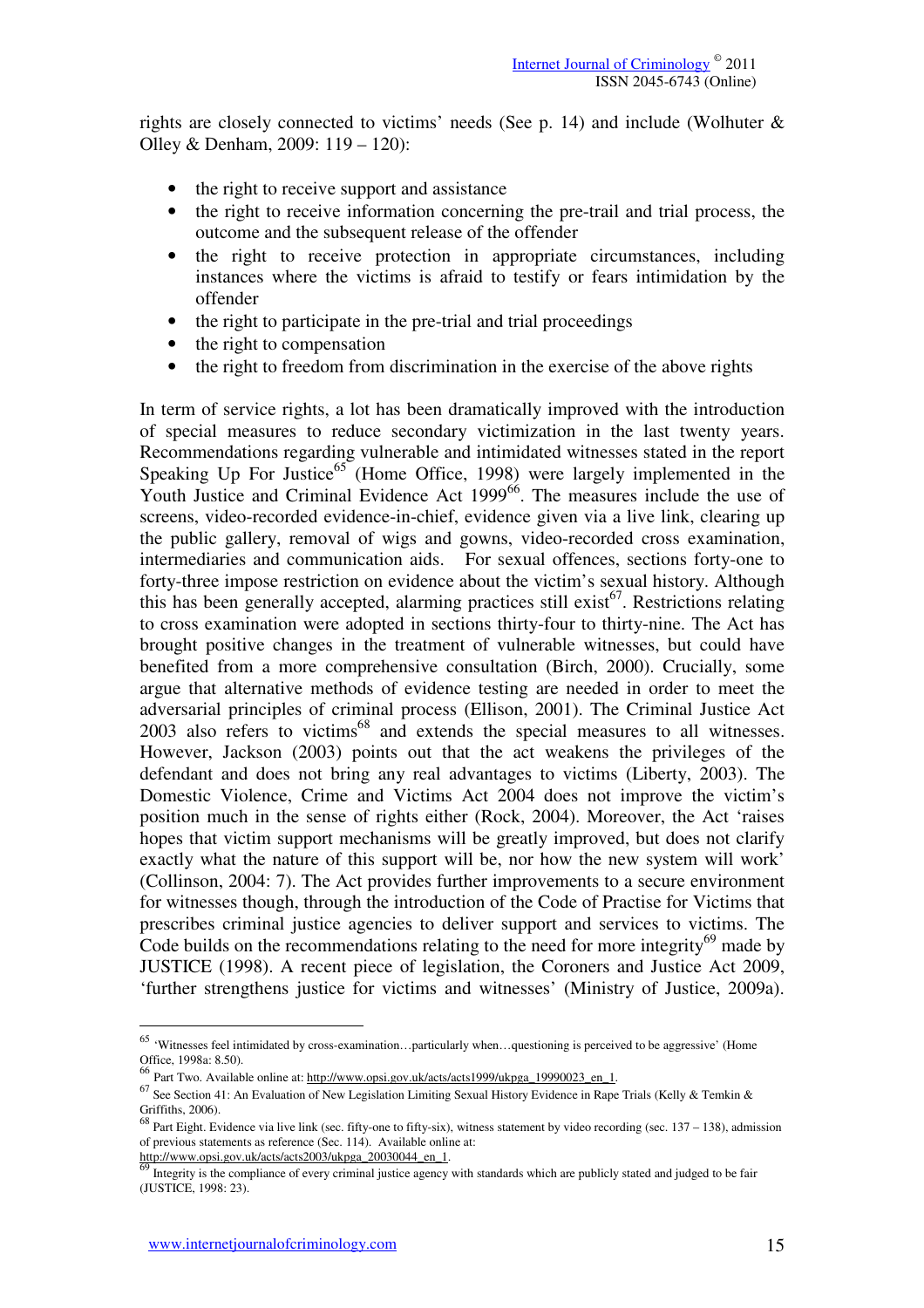Judgements about the effectiveness can be made after the Act has been in action for some time.

What could be learned is that there is a difference between law and practise. Practise should be closely monitored after a law has been implemented<sup>70</sup>. It is also important to state how a particular policy will operate and define its specific aims and goals. A genuine consideration of victims' needs and rights should be the force for legislation, rather than the current primary target of obtaining better evidence from witnesses (Newburn, 2003). This needs to be done in a manner that does not jeopardize the rights of the accused and principles of a fair trial. Moreover, evidence-based research should serve as a sound basis for any initiatives, but one has to be careful in assessing the reality, because there is a great degree of progress on paper (Goodey, 2005). There also appears to be a disproportionate focus on vulnerable and intimidated victims<sup>71</sup>, which leaves some victims, such as victims of white collar crime<sup>72</sup> or victims in non police-prosecution<sup>73</sup>, completely overlooked. Still, the standards are a result of an effort to recognize victims' needs, and hopefully with more time, the attempts will expand to all victims and create a greater insistence on enforceable rights. Without doubts, a turn for the better has been seen in service rights, which are perhaps appreciated more by victims than procedural rights<sup>74</sup>. However, tensions are identifiable due to the adversarial character of English justice that pays more attention to evidence presented at a trial, and that is why attempts to totally eliminate aggressive defence incline to be only theoretical (Jackson, 2003). As Sanders & Young (2007: 41) put it, 'our natural sympathy for victims should not blind us to the aim of adversarial system of finding whether the witness is telling the truth'.

<sup>&</sup>lt;sup>70</sup> Brienen & Hoegenen (2000) found limitations in putting law into practise in many European countries.

 $71$  Shapland et al (1985) suggested that the system may not be prepared to deal with non-idealized victims.

 $72$  Boutellier (2000: 55 - 58) discusses the concept of victimless crime and also suggests that not all people labelled as victims feel that way, or may not know that they are victims.

See Criminal Justice (Sanders & Young,  $2007: 360 - 372$ ).

<sup>74</sup> Shapland's et al (1985: 176) study concluded that victims wished to be recognized, respected, appreciated and wanted to have an acknowledged role.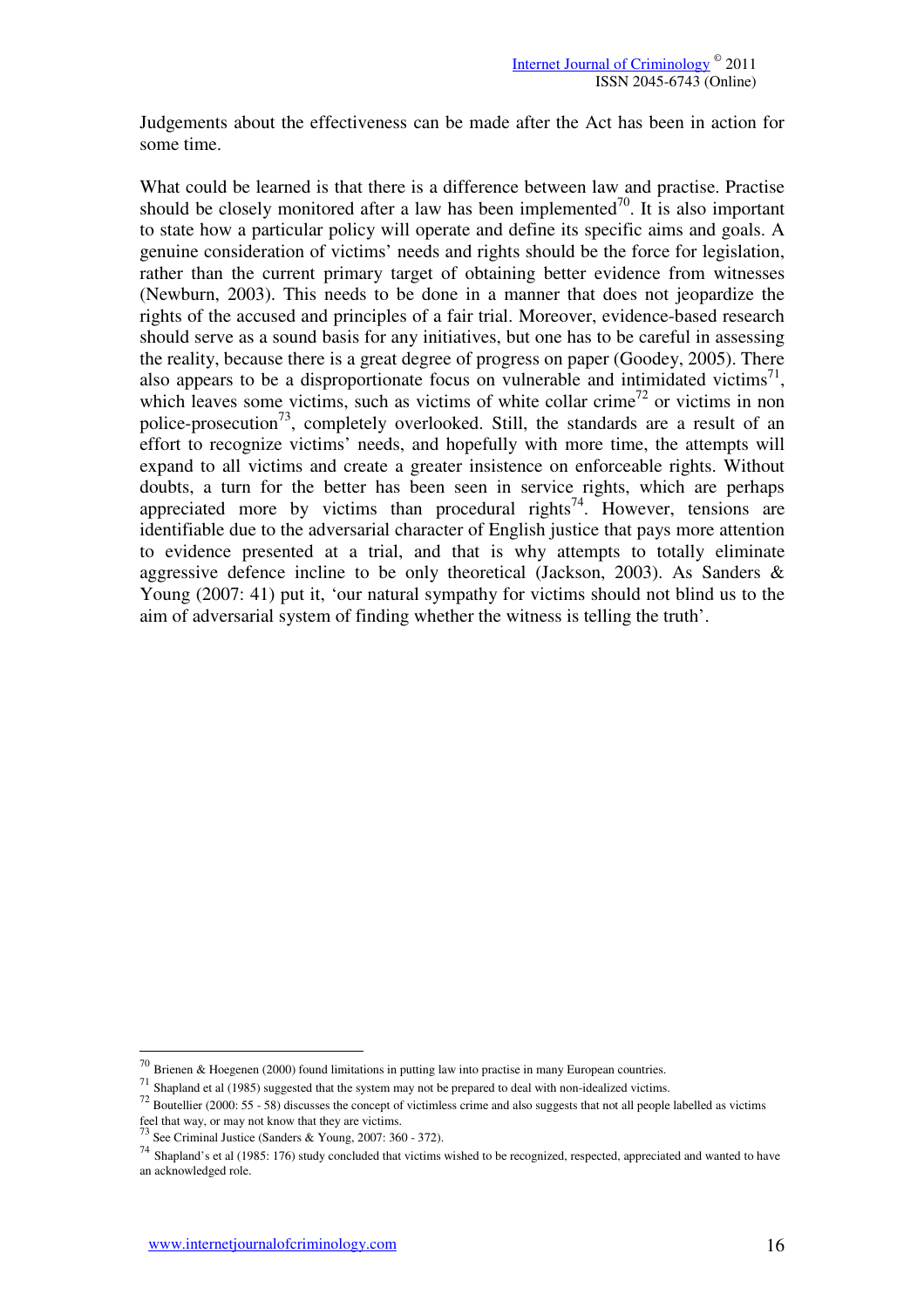## **The role of politics and implications for criminal justice agencies in shaping the position of the victim**

This chapter will consider the involvement of political interests in defining the position of the victim. Changes within political surroundings, reasons for the need to focus on victims, and the way criminal justice agencies support them will be looked at. The chapter represents a different perspective which, as will be explained, indicates certain clashes with traditional justice. This discussion will give a more complete picture of influences that need to be taken into account when attempting to evaluate the place of the victim.

The importance of the victim has been developing since the 1970's, especially under the Conservative Party, and has to be understood in a context of broader changes. There is a link with the period of late modernity<sup>75</sup> distinguished by social changes, new freedoms for people, new levels of consumption and individual choice, but on the contrary by high levels of crime, disorder and insecurity (Garland, 2001; Boultellier, 2000). New policies put forward in response shaped a so called 'crime complex'<sup>76</sup> evoking public views that condemn criminals, and thus enabling the victim to become a convenient issue for the government, along with crime reduction, prevention and penal punitiveness<sup>77</sup> (Garland & Sparks, 2000: 16; Boultellier, 2000). In addition, there were notable shifts in the increasing engagement of the state, bureaucratization and professionalization, and also the decline of the welfare ideal and the rise of the law and order approach<sup>78</sup> (Garland, 2001). A switch from government to governance, where all citizens are encouraged to be involved in public issues underlined by New Public Management<sup>79</sup>, played a part too (Goodey, 2005; Senior et al, 2007; Faulkner, 2006). Attention was drawn from the social to the individual, which is notable in the process of responsibilization<sup>80</sup>. New managerialism<sup>81</sup> was used to cut expenditure through setting targets, defining objectives, creating league tables, business plans, performance indicators and so on. The managerial values have been taken on by the New Labour who aimed to further reform and modernize<sup>82</sup> the public sector by including effective planning, collaborative interagency working and a reform of policy-making process<sup>83</sup> (Senior et al, 2007). Communities and law-abiding citizens, crime prevention and reduction, and a consequent focus on the victim could be detected among political priorities. Because of the managerial nature, there is a close relationship between the public and private sectors, and criminal justice is portrayed

 $^{75}$  Social, economical and cultural changes and developments experienced mainly by the Western world in the last few decades

<sup>(</sup>See Garland & Sparks, 2000).<br><sup>76</sup> In this complex, high crime rates are normal, fear of crime is used as a sensitive political reference, concerns about victims and public safety are prioritized in governmental policies, the private sector becomes more important, and consciousness about crime is a part of everyday life (Garland & Sparks, 2000).

See Who Does Justice System Favour? (BBC, 2006).

<sup>78</sup> The Conservative government adopted tougher policies after the unsuccessful Labour Party's welfare model (1945 – 1979) (Goodey, 2005; Senior et al, 2007).

New Public Management, which began in the 1980's, is a new way of managing the public sector in a series of reforms reshaping the relationships between the public and private sectors, professionals and managers, and central and local government (Newman, 2000: 45). The initiative underpinned by modernization contrasts with the previous bureaucratic administration in the

public service (Clarke et al, 2000).<br><sup>80</sup> Responsibilization is giving more responsibility for preventing and controlling crime to communities and making individuals more responsible for their own welfare (Garland, 2001).<br><sup>81</sup> New managerialism draws from the methods of management in the private sector and directs the state to become more

business-like, with the emphasis on efficiency, economy, effectiveness and value for money (Clarke et al, 2000). The problems of new managerialism are a subject of extensive literature.<br>
<sup>82</sup> a straining and subject of extensive literature.

 $<sup>2</sup>$  See for example Modernising Government (Home Office, 1999); Criminal Justice: The Way Ahead (Home Office, 2001).</sup>

<sup>83</sup> Professional Policy Making for the Twenty First Century (Cabinet Office, 1999).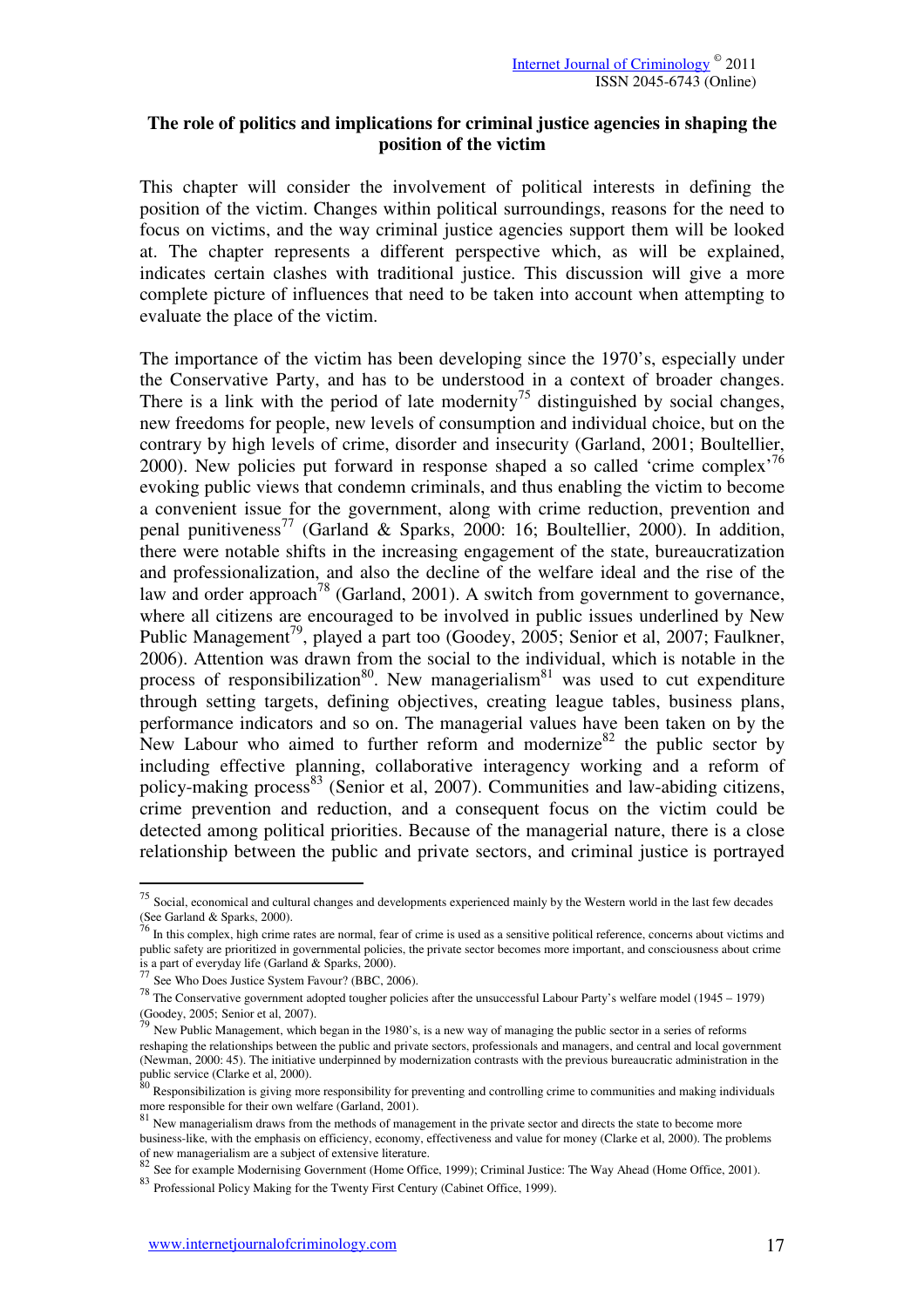more as a public service. Managerialism underpins many changes that take place within the system and puts pressures on the agencies in terms of their accountability, effectiveness, accomplishment of visions, fulfilment of plans and many others. The system is driven by Public Service Agreements<sup>84</sup> which set out key outcomes the Government wants to achieve in the next spending period (HM Treasury, 2010). Emphasis is put on satisfaction with the criminal justice system, particularly victim and witness satisfaction<sup>85</sup>, agency partnerships in the local context and on local delivery (Home Office, 2008; Hall, 2009a). It could be speculated about the extent to which this is affecting the employees of the criminal justice system.<sup>86</sup>

In general, the Government presents a vision of citizenship with rights and a voice that should be heard, but also responsibilities (Faulkner, 2006). For example, the victim's voice could be relatively influential through victim organizations (Walklate, 2007). This constructs the victim as a consumer using services of criminal justice agencies. However, it has been argued that this is a false analogy, since victims have little choice about using criminal justice services (Doak, 2008; Williams, 2005). Furthermore, the representation of victims as consumers may be misleading in terms of their rights and citizenship (Rock, 2004), since they are individualized and expected to take their responsibilities and cannot claim these in the case of their noncompliance $^{87}$ . Also communities are consulted and engaged in meeting local needs and crime prevention (Home Office, 2008). A move towards the victim, and generally citizens, as active participants in the criminal justice system is apparent.

Admittedly, the victim has become highly politicized in this environment. First and foremost, victims may be strategically used by the Government as a tool to appeal to the public, since victimhood is associated with a variety of emotional impacts, and this way secure public votes in the political competition<sup>88</sup>. Secondly, the focus on the victim is a form of re-emphasizing individual responsibility, and thus reminding that the state cannot be entirely blamed for failures (Lea, 2002). Thirdly, the Government portrays that it has little control over crime, and therefore the inability to do something about crime gave rise to the prioritization of the victim (Doak, 2008; Zedner, 2004). Lastly, many comments have been made on the exploitation of the victim as a cover-up for punitive policies and justification for harsher measures against the offender $8^9$ , and also pointed out the low rate of victim initiatives actually reaching and benefiting victims (Garland, 2001; Ashworth, 2000). Logically, the punitiveness is a result of the commitments made to victims and a response to the seemingly strong public demands for retributive justice ensuring more votes. The principle of just deserts, typical for the retributive model of justice, and some highprofile cases  $90$  have contributed towards tougher policies on offenders in a sense

<sup>&</sup>lt;sup>84</sup> See Comprehensive Spending Review (Home Office, 1998b).

<sup>85</sup> See for example Early findings from WAVES (Moore & Blakeborough, 2008); No Witness No Justice (Home Office, 2004b); Increasing Victims' and Witnesses' Satisfaction with the Criminal Justice System (Home Office, 2004a).

<sup>86</sup> 'Figures mean everything these days' (Court clerk cited Hall, 2009a: 271). It has been found that many serious cases are dealt with by only a caution because it is cheaper, quicker and driven by targets (BBC Panorama, 2009).

<sup>&</sup>lt;sup>87</sup> This is for example the case of the Code of Practise for Victims which excludes all victims who do not report crime!

<sup>88</sup> See for example Blair promises victim's justice (BBC, 2002).

<sup>89</sup> The projected, politicized image of the victim…as an all-purpose justification for measures of penal repression' (Garland, 2001: 143). Other matters were justified by the language of the care for victims, for example the Domestic Violence, Crime and Victims Act 2004 was influenced by consumer-orientated thinking, human rights issues, international developments, vulnerable and intimidated witnesses and the development of reparation processes (Rock, 2004).<br>90

For example the murder of Stephen Lawrence (see MacPherson, 1999).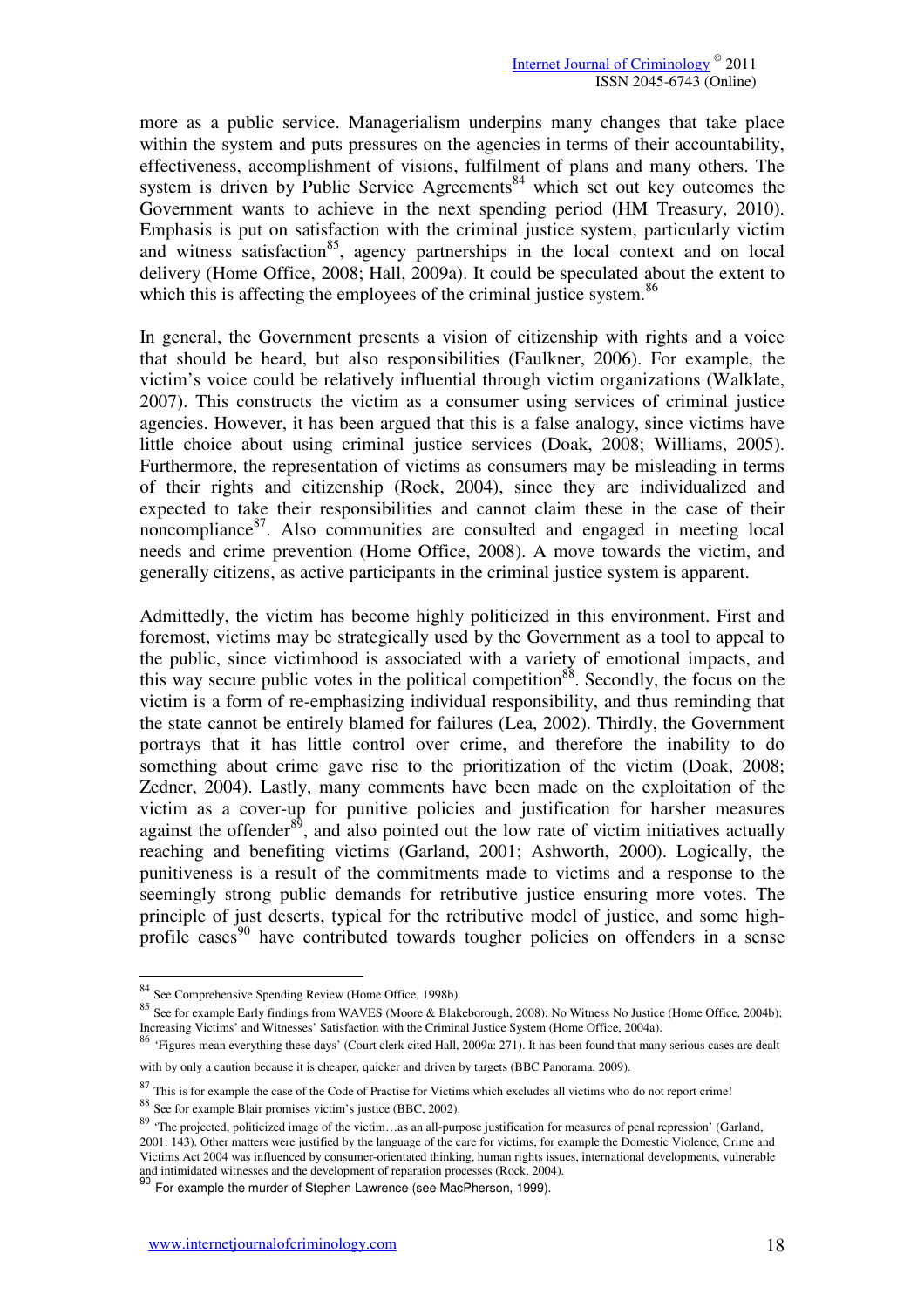(Goodey, 2005). On one hand, victims are being taken seriously now but on the other, they might be only a pretext to introduce crime control steps to the wider public $91$ . As Elias (1986 cited in Hall, 2009a) puts it, to place victims at the heart of criminal justice contains purposes of gaining political mileage and enhancing social control.

Harsher measures go in line with the 'tough on crime' and 'support people in difficulty' Labour agenda (Labour Party, 1996) and reflect the desire to stay in power<sup>92</sup>. The focus on victims may serve as a distraction from implicit provisions about punishment, particularly the enormous expenditures on prisons (Williams, 1999). Both victims and law-abiding citizens seem to be referred to in numerous governmental publications, but often at the expense of the due process and human rights<sup>93</sup> (Sanders & Young, 2007), at least on paper. The real problem, however, is concealed in the fact that there may be no tangible advantages for victims. This could be partly attributed to the conceptualization of victims in a selectively stereotypical way which is very suitable for politicians in formulating their policies (Rock, 2004b; Dignan, 2005; Williams, 1999). Those perceived as ideal victims may receive more assistance than less deserving victims, or can be more convenient to work with. The widespread idealization of victims needs to be dealt with by accepting the reality of who victims are. All these factors point to the concern that victims, allegedly at the heart of the criminal justice system, are a subject of political rhetoric. Needless to say, the language of caring for the victim and the community tends be flawed and deceitful (Jackson, 2003). Politicians can be misleading, and often promise what cannot be delivered or are not clear about how to achieve a specific goal<sup>94</sup>. The priorities of the Government on the public confidence in the criminal justice system, reduction of fear of crime, and efficiency, effectiveness and satisfaction with the system (Criminal Justice System, 2010; Casey, 2008) may not be in absolute correspondence with the aims of criminal justice (See p. 20). Moreover, deceptive claims are made about achieving these equally (Sanders & Young, 2007).

Policies proposed to improve the position of the victim appear to be rather hurried and again indicate the strict and incorrect division between the victim and the offender<sup>95</sup>. Politicians frequently choose quick-fix solutions in the name of the victim that do not necessarily bring any valuable enhancements (Walklate, 2004 cited in Williams, 2005; Doak, 2008). For that reason, any initiatives need to be done in an organized and orderly fashion. The vast amount of victim policies has been designed within the last fifteen years (See also Chapter Two). These include the Victim's Advisory Panel that has been established to enable victims to have their say (Criminal Justice System, 2010). The Panel demonstrates the attempts of the Government to engage victims in the policy-making process, but has been criticized for its membership<sup>96</sup> (Hall, 2009b) and proposals that have been largely unaccepted by the Government (Casey, 2008). Also a Victims' Champion, Sara Payne<sup>97</sup>, representing the voice of victims was

 $91$  This may be the case of the controversial DNA database.

<sup>92</sup> Bottoms (1995) called this populist punitiveness.

<sup>&</sup>lt;sup>93</sup> This is notable in the paper Rebalancing the Criminal Justice System in Favour of the Law-Abiding Majority (Home Office,

<sup>2006).</sup>  <sup>94</sup> See for example Speech to National Victim Association (Burrowes, 2009).

<sup>&</sup>lt;sup>95</sup> This reflects the perception that what is seen as victim-centred must be anti-offender (Goodey, 2005).

<sup>&</sup>lt;sup>96</sup> 'The victim members of the Panel are mainly indirect victims of homicide, and therefore do not represent the majority of crime victims' (Hall, 2009b: 53).

 $^7$  Sara Payne has been actively involved in campaigning for victims, particularly sex offenders, since the murder of her daughter Sarah by a paedophile Roy Whiting.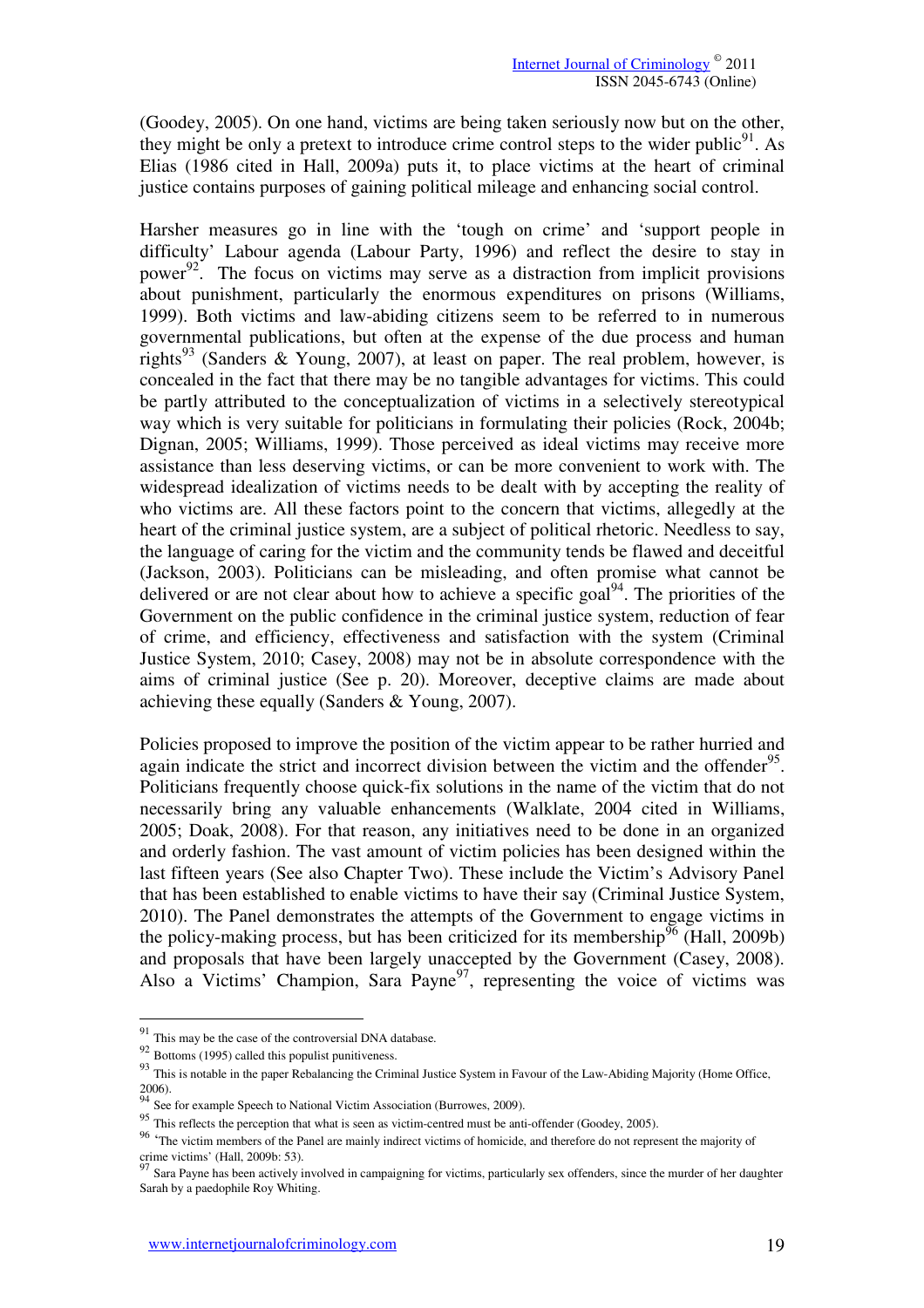finally appointed in 2009. Her report Redefining Justice (Payne, 2009) brought a valuable insight into failings of the justice system and made a number of recommendations, for example about meeting victims' individual needs, counselling for victims<sup>98</sup>, special measures for witnesses, focus on the total impact of a crime on a victim, or making sentencing clearer for victims (Payne, 2009). However, the challenge of putting victims at the heart has not been addressed fully, chiefly due to the conflicts with the values and aims of traditional justice. A new Victim Commissioner, Louise Casey, will build on the work of Mrs Payne and work to further improve victims' service (Ministry of Justice, 2010). Alternatively, it has been suggested that victims' voices are frequently ignored when creating policies, which are consequently more service-driven rather than victim-driven<sup>99</sup> (Goodey, 2005). Victims should be encouraged to give their opinions which would bring a more qualitative element into victim-focused policies.

In addition, compensation is provided to victims of violent crime. Compensation by offenders through compensation orders has been in decline, as offenders lack the means to pay (Flood-Page & Mackie, 1998) or avoid paying (Daily Mail, 2009a). State compensation is available through the Criminal Injuries Compensation Scheme that was established during the victim movement<sup>100</sup> and corresponds with the humanitarian atmosphere and welfare approach at the time. Rock (1990 cited in Dignan, 2005) argued that the scheme had political reasons and blocked any further victim initiatives. On the contrary, it deals with the duty for the failure to prevent crime (Goodey, 2005) and the ineffectiveness of offender compensation or instances where the offender is not found (Dignan, 2005; Goodey, 2005). Under the Criminal Injuries Compensation Act 1995, compensations are provided from a minimum of a £1000 and can go up to £250,000 (Criminal Injuries Compensation Authority, 2008). Although the scheme provides a kind of material redress to a small minority of victims, it has been criticised. Many victims are not informed about it, there are delays<sup>101</sup>, refusals, generally low awards, affections to benefit support, and it is too bureaucratic and complicated for victims (Criminal Injuries Compensation Authority, 2008; Davies, 2003). The criteria for eligibility are rather discriminative<sup>102</sup>, as they favour the ideal victim and determine between deserving and undeserving victims. Most importantly, victims of non-violent crime are excluded, and the majority of victims of violent crime are not compensated because of the high minimum reward (Dignan, 2005). However, the scheme is quite generous and can ensure needed help in serious cases.

Restorative justice $103$  seems a tempting idea for the proposed victim-centred justice, as it concentrates greatly on the victim. Aspects of restorative justice, for example

<sup>&</sup>lt;sup>98</sup> It has been pointed out that victims receive more material support than emotional which could more important in the majority of cases (Mawby, 2007).

<sup>&</sup>lt;sup>99</sup> Service-driven policies are primarily targeted at obtaining information and testimonies from victims, whereas victim-driven policies directly benefit the victim (Goodey, 2005). Clearly, Justice for All indentified that many reported crimes go undetected (Home Office, 2002). 250,000 more offences were brought to justice in 2006 than in 2001 and further rebalancing in favour of the victim was announced (Home Office, 2006).

 $100$  Margery Fry (1874 – 1958), a penal reformer and campaigner, had a profound impact on the establishment of compensations for victims.

<sup>&</sup>lt;sup>101</sup> The average time to resolve a case is seventeen months (Criminal Injuries Compensation Authority, 2008).

<sup>&</sup>lt;sup>102</sup> See paragraph thirteen to seventeen, or Crime compensation slashed if victim has been caught speeding (Daily Mail, 2009b). <sup>103</sup> Restorative justice emphasizes repairing the harm that has been caused by an offence and focus on the personal

accountability of the offender towards those who are harmed by the offence (Dignan, 2005).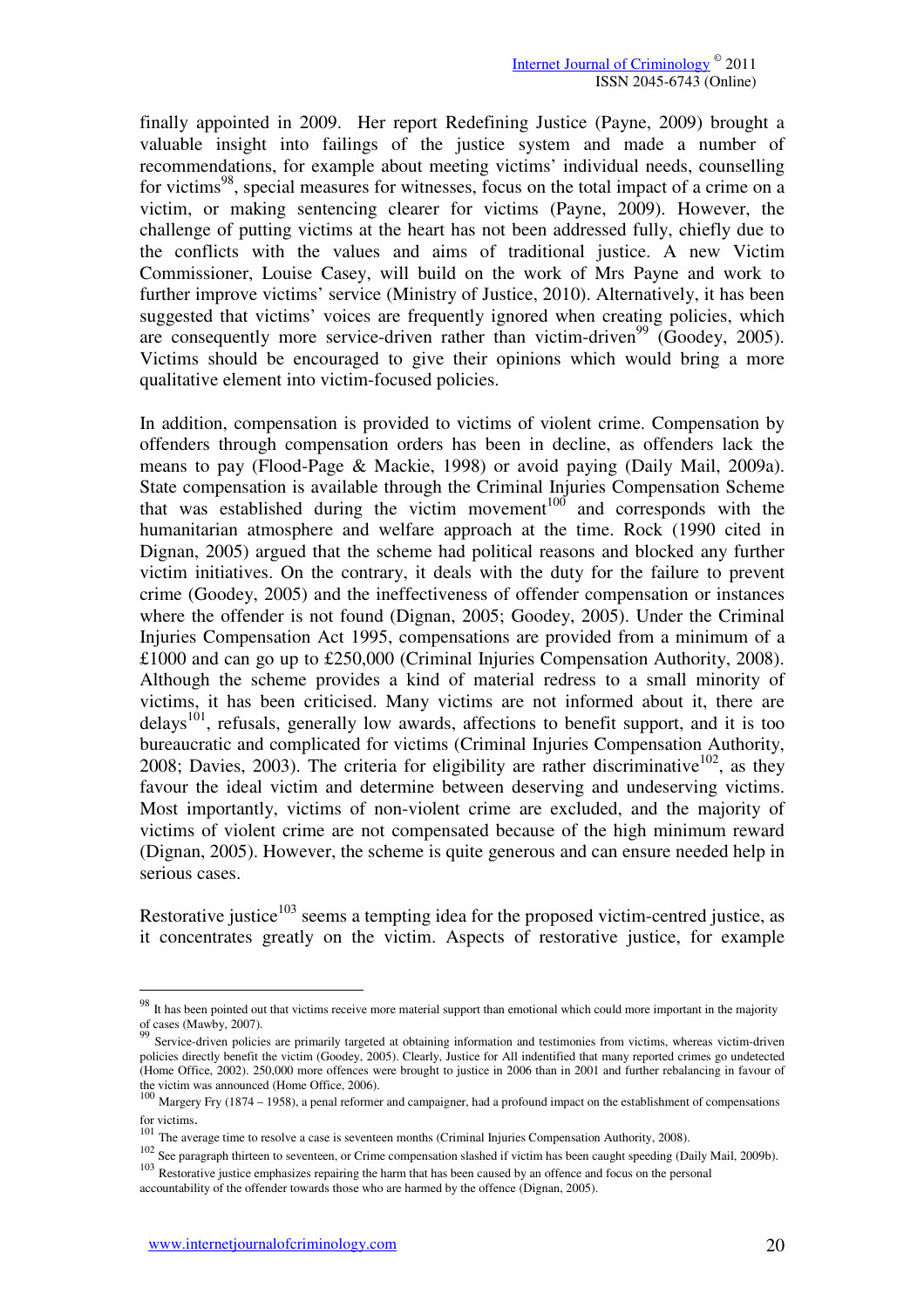referral<sup>104</sup> or reparation orders, have been implemented under the Labour Party and are widely used in youth justice to prevent young people from reoffending and to understand the consequences of their offending. Despite the benefits of restorative justice to the victim, is the English justice system truly prepared for such a radical change? Maybe the ideal solution could be a system drawing from 'aspects of a refined traditional justice with elements of service-based and/or restorative justice principles' (Goodey, 2005: 4). Even though this may sound good and very doable, one has to be careful about possible disagreements between the different principles and their aims and values.

Lastly, some criminal justice agencies will be considered. As has been said, the justice system now works as a public service that is defined by a target culture, interagency work and by meeting local needs<sup>105</sup>. The agencies share a concern for victims, have a responsibility for consulting and informing them, and have to meet their legitimate expectations (Reeves & Mulley, 2000; Williams, 1999; See p. 28). However, work with victims has not been identified as the core task (Shapland, 2000). Absolute clarity about the aims of measures for victims, accurate communication of the intentions and training about victim awareness are required (Shapland, 2000). One of the most serious problems is the limited resources and funding for victims (Dunn, 2007; Casey, 2008). For example, local bodies have to find resources from existing funding for new initiatives causing tensions in terms of performance, bureaucracy, local responsibility and accountability (Hall, 2009a). These tensions need to be resolved to make the victim more central within the criminal justice system. Apart from the public sector, vital assistance is provided by the voluntary sector and organizations, such as Victim Support<sup>106</sup> which raises awareness about victim issues and, importantly, works in partnership with criminal justice agencies. Also the first National Victims' Service will be launched and victims will finally get their agency within the criminal justice system (BBC, 2010; Straw, 2010). How effective and useful this service will be is a matter of time, staffing and funding. Without question, the support to victims has been improved considerably within the last twenty years. In the past, victims were often subjected to insensitive treatment, a lack of care and information, and emotional and material support. This is illustrated in these victims' expressions (Shapland et al, 1985: 28; 52; 68):

'I was crying but no sympathy – just pen and paper – just if it were happening everyday to them – just one of the crowd but you think you are the only one.'

'No-one's bothered to come and tell me what's happening. Waiting is torment…[T]he longer you wait, the more frightened I get…Right now I'm in the dark, then I'll be thrown into court – I don't know what'll happen.'

'I was nervous, frightened because I hadn't been to a trial before. They didn't try and help me in any way.'

<sup>&</sup>lt;sup>104</sup> See The Introduction of Referral Orders into the Youth Justice System: Final Report (Newburn et al, 2002).

<sup>&</sup>lt;sup>105</sup> This is ensured through Local Criminal Justice Boards designed to manage the system more effectively through local coordinators.<br><sup>106</sup> Other, but relatively smaller and not as influential, organizations include Support After Murder and Manslaughter, Rape

Crisis Centre, Childline, the Zito Trust, MENCAP, Women Against Rape, RoadPeace, and many others.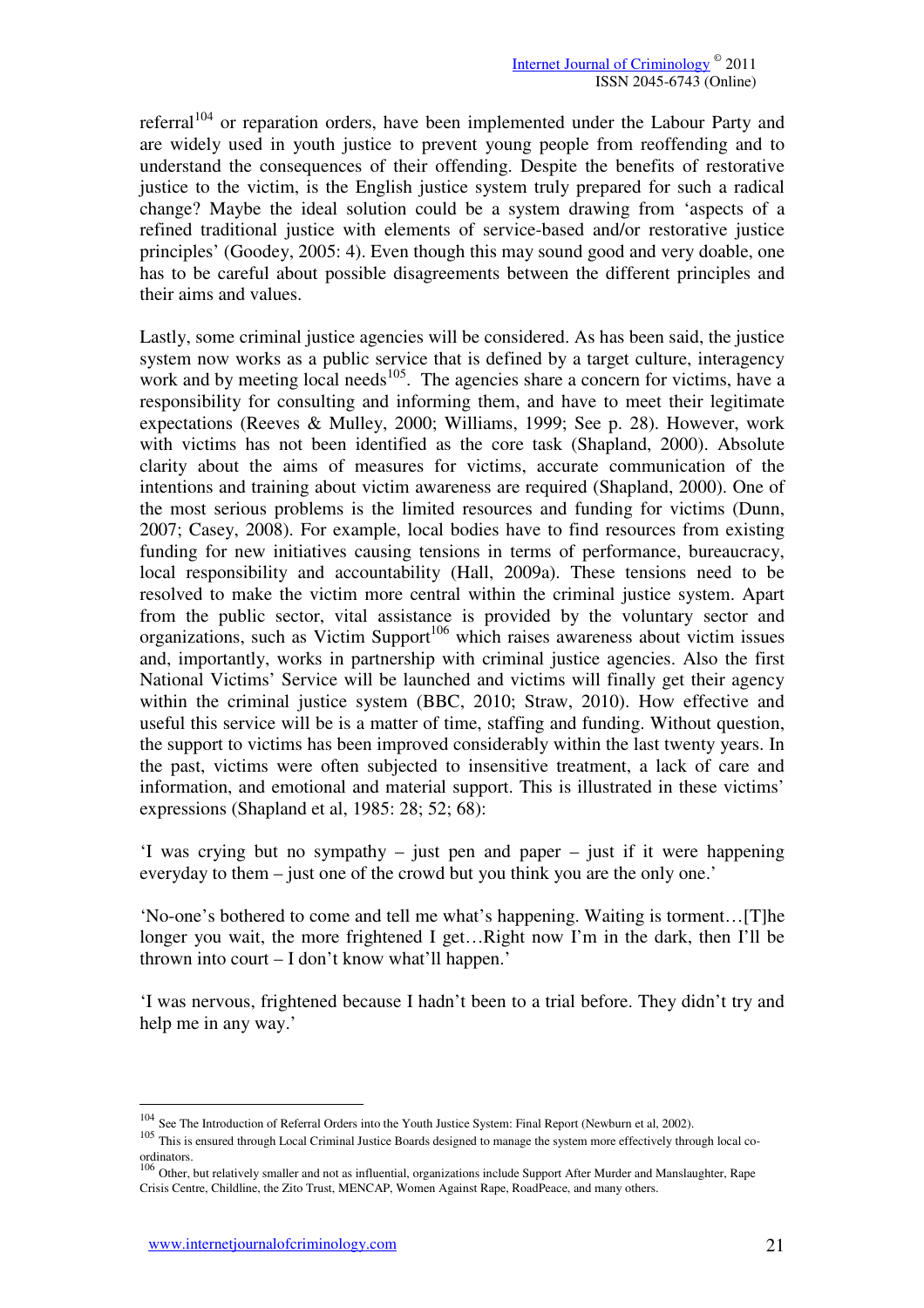The police present an important initial contact with the justice system for victims, and yet have nothing tangible to offer victims (Davies, 2003). Nevertheless, the police rely on victims to report crime, and victims rely on the police to receive information and referral to other available support. In the past, and to a degree even now, stereotypes, prejudice or victim-blaming have existed within the police and individual officers which could further result in different responses by the police according to the seriousness, type of crime or characteristics of a reporting victim (Davies, 2003). Domestic violence or rape cases are among examples of such practise<sup>107</sup>. Due to frequent secondary victimization and the failure to provide information (Shapland et al, 1985), victims may have a bad image of the police<sup>108</sup>. The problems have been reduced by the Victims' Code of Practice (Home Office, 2005: 6 - 11), the Witness Charter (Criminal Justice System, 2008), and the strategy No Witness No Justice (Home Office, 2004b) setting minimum standards for the support of victims, and other pieces of legislation<sup>109</sup> which are binding for the police. Also Quality of Service Commitment sets out customer service standards (Home Office, 2008), and the Policing Pledge<sup>110</sup> directs the police to be more customer-focused in a set of promises that should be provided to the public and victims (BBC, 2008). As a part of the pledge, it has been proposed that the police should visit every victim of crime in England and Wales (BBC, 2009). It seems that the proposals lack a sound basis in regard to available resources and also the wishes of victims<sup>111</sup>. Presumably, such initiatives can put extra pressures on the police who may not have time and resources for their intended job of catching criminals. The police should not serve as a complete support, but rather cooperate with other agencies or have specially trained staff in order to satisfy victims. The promises serve as a means to gain more satisfaction and confidence in the system, but appear rather empty and only feed the rhetoric around victim-justice $112$ .

Secondly, the Crown Prosecution Service works as a point of receiving information about decisions to prosecute or not to prosecute an offender. The traditional aim of prosecuting in the public interest contradicts with victims' interests, but following the rebalancing agenda, the Prosecution Service now has to accommodate to the demands for the focus on victims $113$ . Like the police, the Prosecution Service is guided by the Code and Witness Charter, as well as the Prosecutors' Pledge, Care and Treatment of Victims and Witnesses, Special Measures for Vulnerable and Intimidated Witnesses and pre-trial witness interviews. They have a responsibility to inform victims about their cases through the Direct Communication with Victims scheme (HM Crown Prosecution Service Inspectorate, 2009). For bereaved families, extra care is available through the Victim Focus Scheme<sup>114</sup> which has been put into practise after a positive

 $\overline{a}$ 

<sup>111</sup> Her Majesty's Inspectorate of Constabulary informs that a majority of police forces failed to deliver the set standards (HMPSCI & HMICA & HMIC, 2009). In addition, a proportion of victims does not want to have contact with the criminal

 $107$  There is a lack of concern for victims and unwillingness to take offences seriously (Mawby, 2007).

<sup>108</sup> See Support for victims of crime: findings form the 2002/2003 British Crime Survey (Ringham & Salisbury, 2004).

<sup>109</sup> Youth Justice and Criminal Evidence Act 1999; Human Rights Act 1998; Race Relations Act 2000; Freedom of Information Act 2000, Data Protection Act 1998.<br><sup>110</sup> Available online at:

http://www.direct.gov.uk/prod\_consum\_dg/groups/dg\_digitalassets/@dg/@en/documents/digitalasset/dg\_172297.pdf.

justice system or seeks help elsewhere.<br><sup>112</sup> Crime victims face 'postcode lottery' in policing, says report (Telegraph, 2008).

<sup>&</sup>lt;sup>113</sup> One of the roles of the CPS is to support victims and witnesses and to take the views of victims or their families into account (CPS Policy Directorate, 2010).

<sup>114</sup> Under the scheme, Family Liaison Officers offer to meet bereaved families in homicide cases after a charge in order to explain processes and procedures, including the making of a victim personal statement called family impact statement (Available online at: http://www.cps.gov.uk/legal/v\_to\_z/victim\_focus\_scheme/).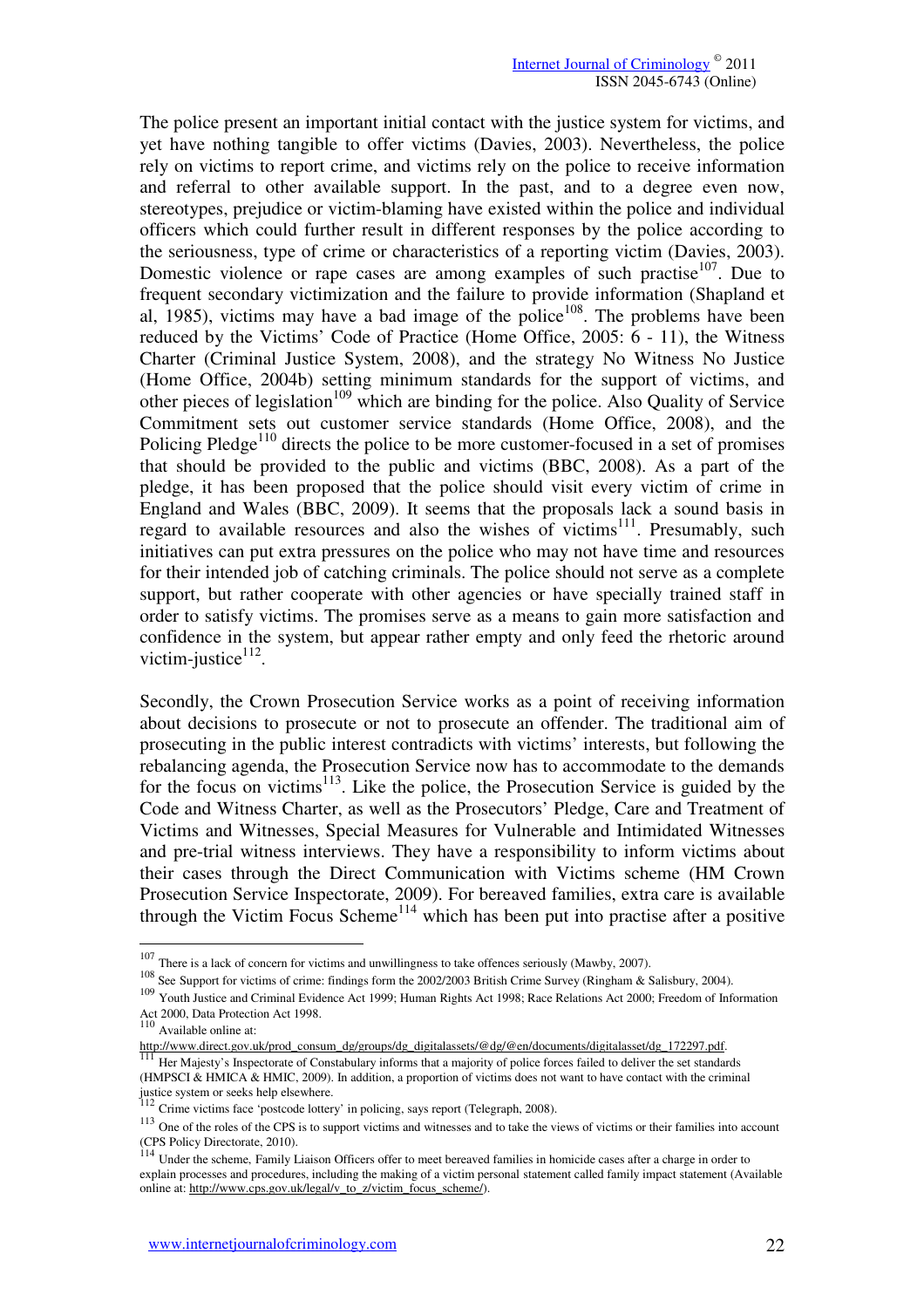evaluation of the pilots (Sweeting et al, 2008). Regardless of some criticisms<sup>115</sup>, the scheme gives an opportunity to further enhance the victims' position and voice. The new provisions are certainly a step towards a better service to victims as consumers, but it has been argued that there is much contention in the relationship between prosecutors and victims, and importantly between the public interest and the rhetoric of placing victims at heart of the system<sup>116</sup> (Hall, 2010; Doak, 2009; House of Commons Justice Committee, 2010). There is a misunderstanding of the prosecutor's role in relation to victims, and what is realistic for the prosecutor to be and do for victims. However, the Prosecution Service has developed some good procedures and will need to make an effort to deliver them (House of Commons Justice Committee, 2010). As well as that, a change in the professional culture would make a difference (Hall, 2010; HMCPSI & HMICA & HMIC, 2009).

A small proportion of victims and witnesses come into contact with the Court Service. As has been documented, secondary victimization was quite common (Shapland et al, 1985). There were no separate areas or information points for victims (Davies, 2003). Later, Witness Service was established in cooperation with Victim Support, which is still available and provides support for witnesses. Courts are now guided by the Code of Practice, Witness Charter and findings from surveys, such as the Witness and Victim Experience Survey (Moore & Blakeborough, 2008) and commonly offer practical information for witnesses, for example on court layout and court procedures, and receive leaflets about what they can expect and the procedures taking place in court (Mawby, 2007). Special measures have been adopted for intimidated and vulnerable witnesses (See Chapter Two). Under the No Witness No Justice initiative, Witness Care Units were developed that run jointly by the police and Crown Prosecution Service. They establish Witness Care Officers who keep victims informed about their case, assess their needs and ensure appropriate help for them. The Units secure a better service to victims, but again there is some way to go to meet the minimum requirements (HMCPSI & HMICA & HMIC, 2009). Moreover, there may be conflicts between the agencies made responsible for running the Units together<sup>117</sup>. Research conducted by Hall (2009b) discusses some points<sup>118</sup> related to furnishing victims' needs and rights at three different courts. He concludes that recent reforms have achieved a significant operational impact, but have deficiencies in the practical reality and notes the existence of resistant occupational cultures among practitioners<sup>119</sup>. All in all, the progress in the care for victims and witnesses, especially vulnerable witnesses, is apparent in comparison to the practice of the past. The courts will have to manage new standards in terms of efficiency and victim service, however, more time needs to be allowed to change actions and attitudes of lawyers and judges.

<sup>&</sup>lt;sup>115</sup> See Victims and the sentencing process: developing participatory rights? (Doak et al, 2009).

<sup>&</sup>lt;sup>116</sup> 'Telling a victim that their views are central to the criminal justice system, or that the prosecutor is their champion, is a damaging misrepresentation of reality. Expectations have been raised that will inevitably be disappointed. Furthermore, the criminal justice system is set up to represent the public rather than individuals, and there are good reasons for this' (House of

Commons Justice Committee, 2009: 36).<br><sup>117</sup> '...we are still two separate bodies joined for certain functions' (Police Chief Inspector cited in Hall, 2009a: 271).

<sup>&</sup>lt;sup>118</sup> These are, for example, sources of information available at court, court facilities, waiting times for witnesses or the

percentage of cases where a trial was adjourned (Hall, 2009b).<br><sup>119</sup> However, it has been observed that lawyers are now changing their attitudes and are now willing to talk about victims and show sympathy to them (Hall, 2009b).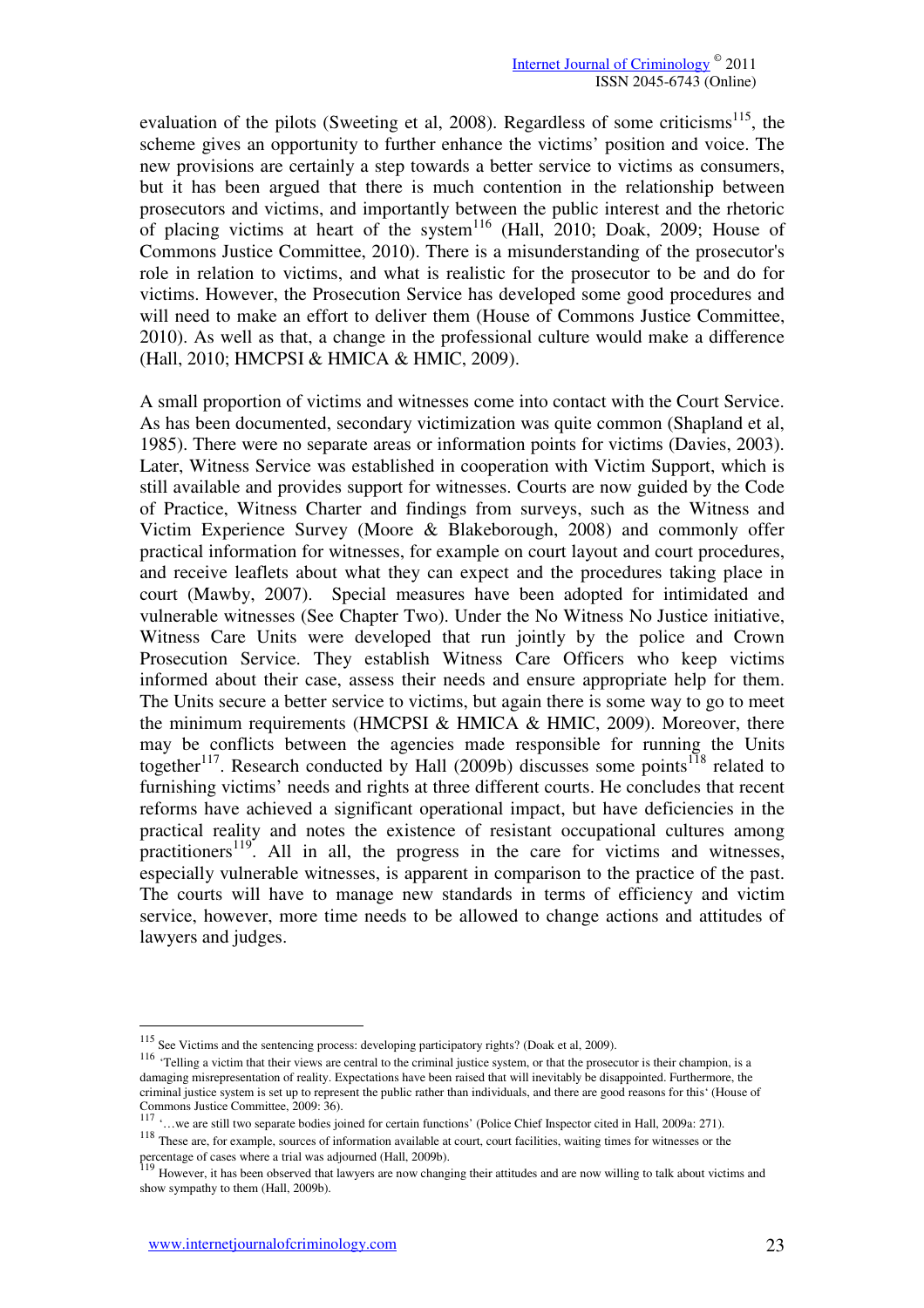## **Conclusion**

The ultimate question of this dissertation, the exploration of the heart of the criminal justice system in relation to victims of crime, seems perhaps too simplified, having discussed the many complexities of the problem. The increasing attention paid to victims has been developing for a relatively long time and its birth was influenced by a variety of factors, not entirely victim-connected. International influence has played a part, and it could be speculated that this trend will continue, especially with the direction from the European Union and the United States. Evidence shows that the White Paper and other publications are misleading as to what can be genuinely achieved for victims, their language and rhetoric about putting victims at the heart of the system. The dissertation approached the issue from the traditional justice point of view and the political point of view, and it has been notable that there exist certain clashes between those two. Within traditional justice that works according to adversarial norms, it can be concluded that only radical reform could change the situation for victims. The claim that the offender has been at the centre for too long implies that the victim is now going to be the central focus, which is incorrect. Trials operate around the offender and the pursuit of a proof of guilt which omits the victim. Judges and lawyers have been practising with respect to the values of the adversarial model and seem to be just coming to terms with the new provisions. It follows that there exist disparities between the anticipated focus on the victim and their accustomed methods. Victim impact statements introduced to afford a form of victim participation remain a controversy. With reference to English justice, the statements appear to be confused, unappreciated by court staff and intended to demonstrate the success of the Government in realizing the plans about victims. More urgency, clearer purposes, and actual and improved use need to be given to the statements, as well as familiarizing victims with their working.

Also stereotypical views, prejudice and idealizing of victims is one of the many concealed subjects that should be addressed both within justice agencies and the Government. A blatant example of this is the compensation scheme that can leave many victims without needed help and remedy. Furthermore, victims' rights, and especially legally enforceable rights, are a weak point in the pledge for victim-centred justice. So far, the offender seems to have more rights than the victim. Some initiatives such as the Code of Practise for Victims may give an impression, a deceptive impression, of enhancing victims' rights though. Presumably, more will be done with the growing international influence emphasising human rights. For these reasons, victims have been, and to a point still are, marginalized as far as traditional justice is concerned.

Despite that the traditional English court is not designed to accommodate victims, the commitment made to victims and a number of special measures have improved their treatment significantly in the last few years. The small minority of victims and witnesses that turn up to court are cared for by providing them with information, treatment with recognition, respect and consideration, explanation as to their expectations and court procedures, or special areas and trained staff. This practice needs to be consistent throughout all courts. Importantly, some imparity has been found to prevail between law, its implementation, and actual practicality and practise. Rigorousness and precise evaluations are desired in order to alter or suspend uncertain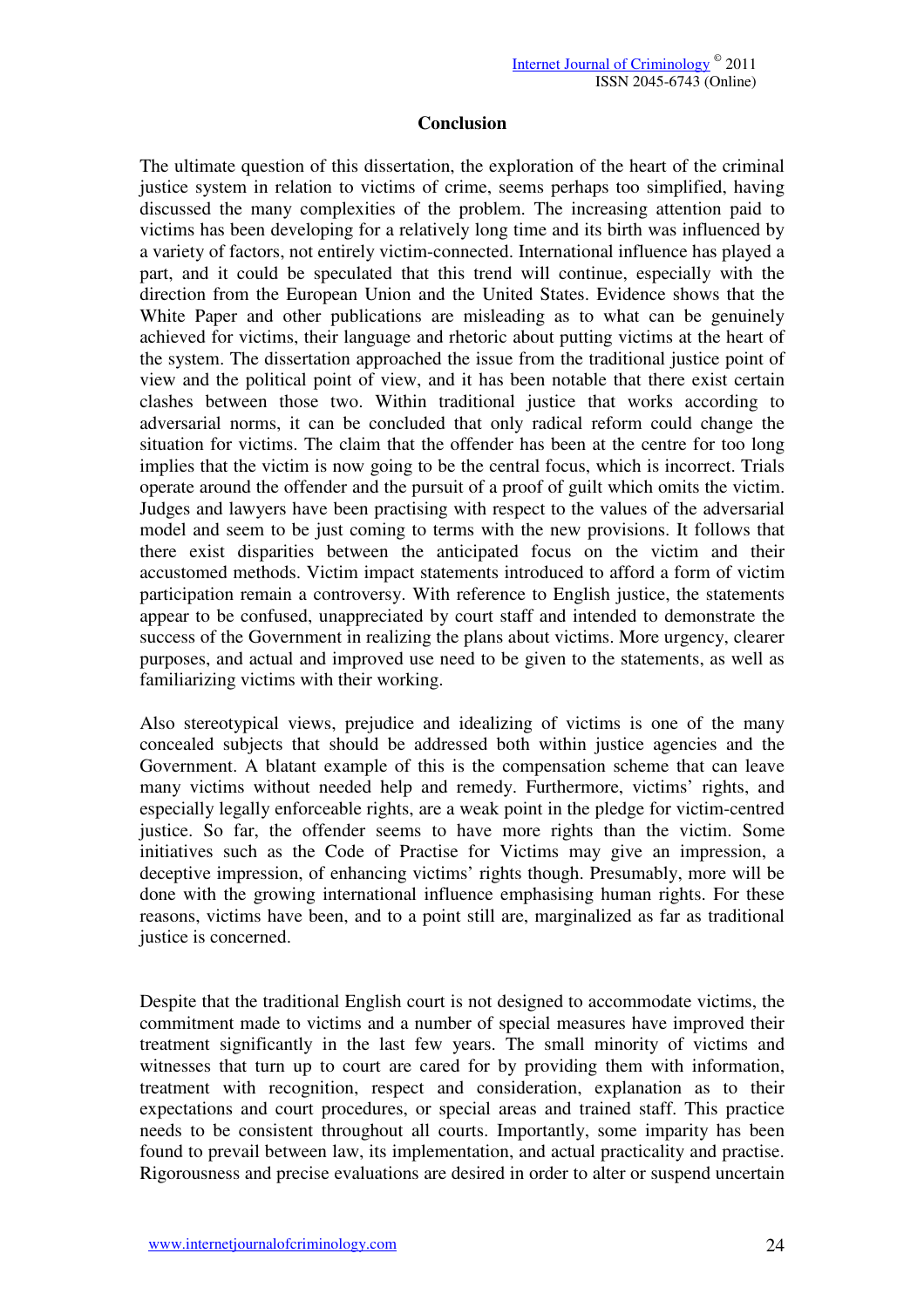policies and laws. However, it could be in the Government's interest to keep some initiatives even though they are non-functional. In so far as agencies of the criminal justice system attend to victims' needs, significant progress has been made too. These agencies can be supportive, but their own priorities which they were intended for should not be forgotten. In particular the police could face increased pressures and strains on their resources, staff and abilities. Working in partnership could be exploited well to ensure better service to victims, but should avoid possible turf wars and deal with conflicts in each agency's aims. More cooperation with voluntary organizations specializing exclusively in victim issues and bringing their expertise would be only beneficial for victims. Perhaps, rather than putting victims at the heart of the criminal justice system, more importance and concern should be given to such organizations. Hopefully, the new National Victims' Service might be a solution to many problems, but this will depend on how carefully and thoroughly it is introduced. After all, it could be only a tactical step for the Government to appear as fulfilling their victim-focused goals. More systematic approach in adopting new policies, where small changes are made first with gradual introduction of more significant ones, should be taken to ensure validity.

As the first chapter explained, there is a great variability and individuality in how crime affects victims, their reactions and needs to overcome the negative experience. Proposals that victims' needs must be assessed individually according to the total impact of a crime are in place, but surely there are universal needs that can be satisfied. Vulnerable victims and witnesses have benefited the most from the victimfocused programme, and are still receiving a great deal of attention which they truly deserve, but all victims should be recognized and treated the same way. Many victims of crime are largely neglected by the system. Persistent idealizing poses dangers on the plausibility of victim-focused policies and proves the manipulative way in which victims are used by the Government. Evidently, political interests are deeply involved in forming the direction of the criminal justice system and victims are often used as a reference determining its success. These interests underpinned by managerial pressures incline to be in conflict with the interests of traditional justice. It can be only hypothesized about the impacts of a possible change in the political landscape on the victim. In conclusion, to claim that victims are at the heart of the justice system is a step too far, and in the future the Government should avoid rhetorical suggestions and place balanced and fair attention to both victims and offenders.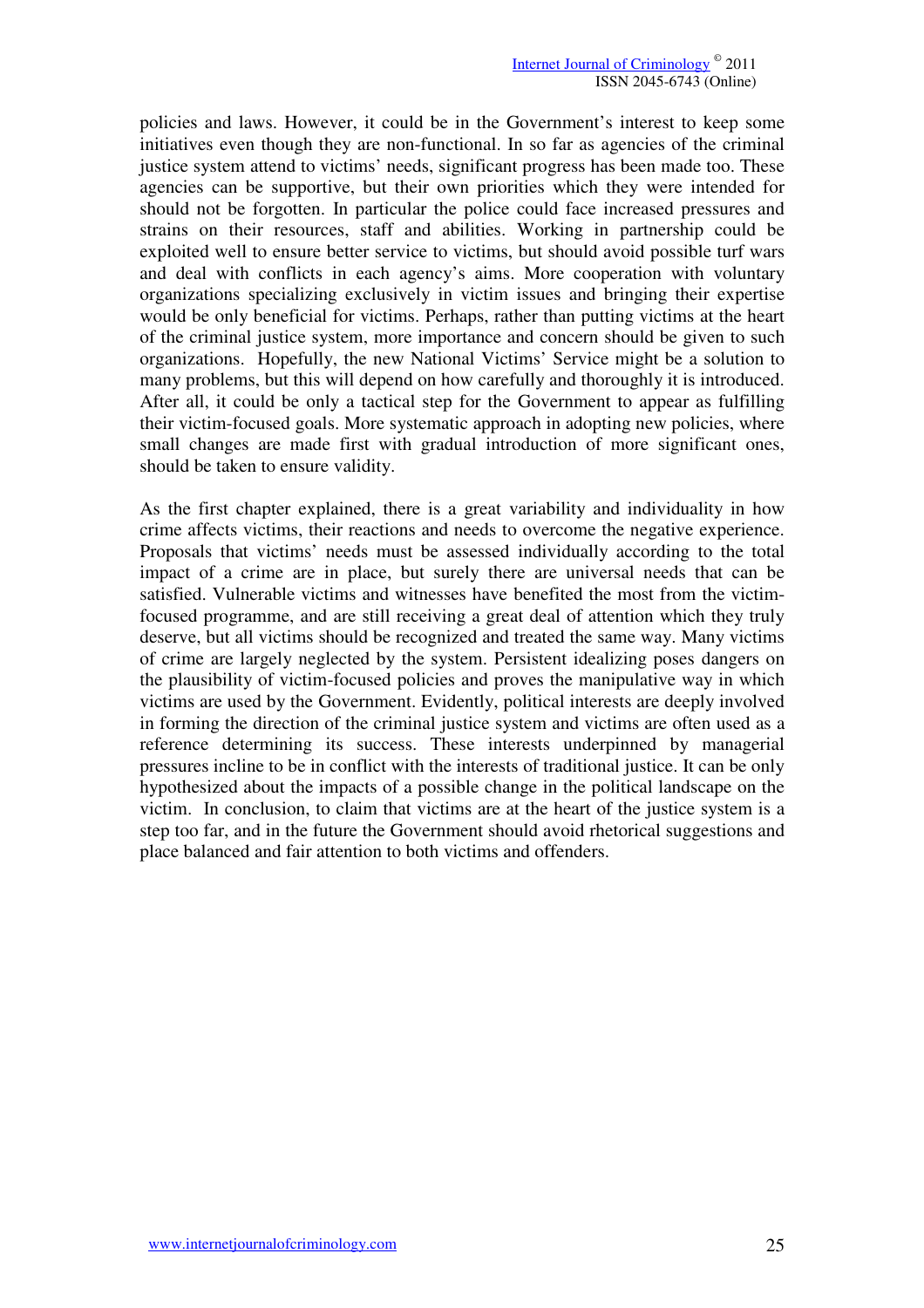# **Appendix A**



Figure 1: Reported direct impact of experiencing crime, by crime type

Source: British Crime Survey 2002/03, ippr analysis cited in Dixon et al, 2006.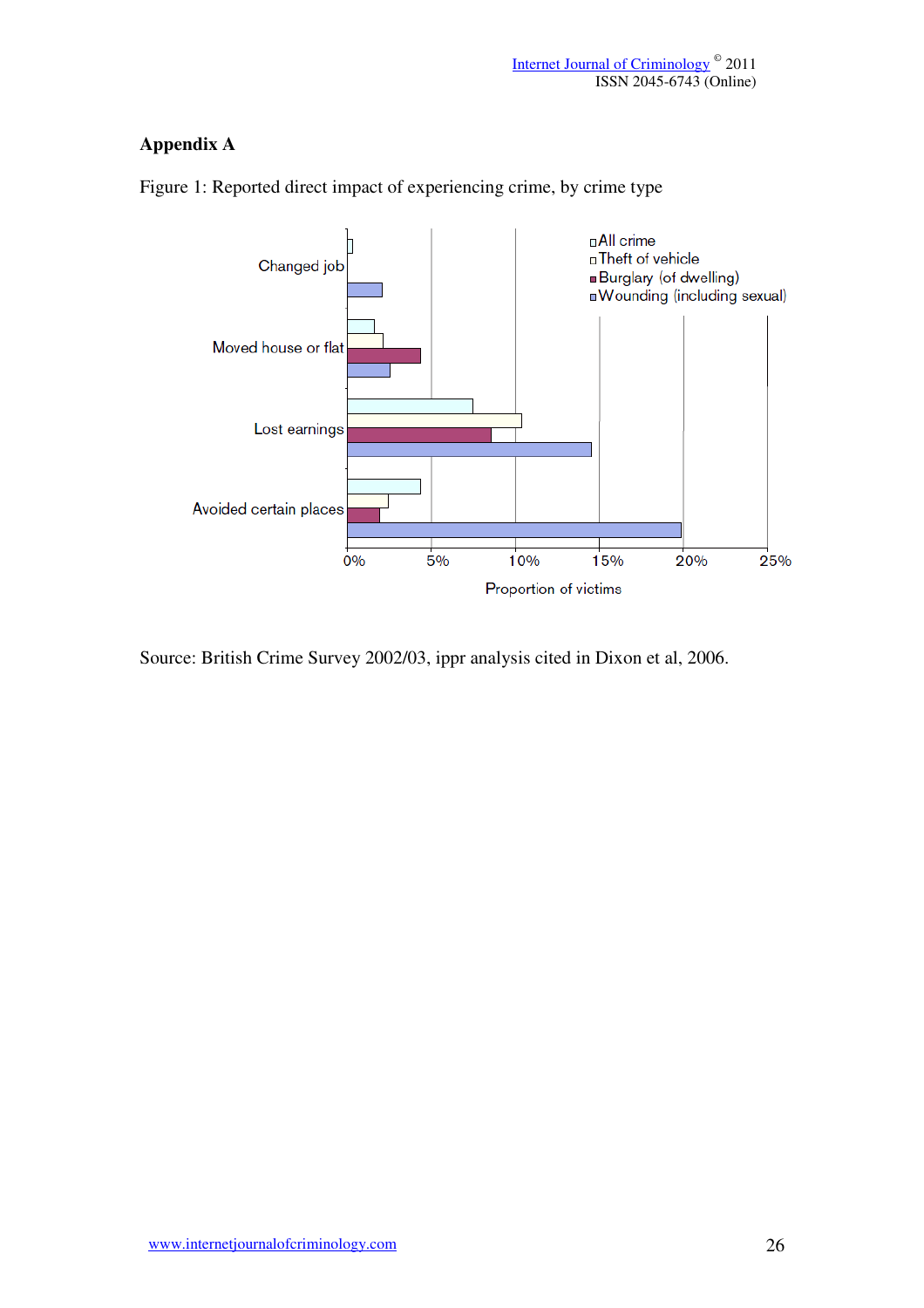## **Appendix B**

#### Regional rape conviction rates 2007



Source: Fawcett Society (2008).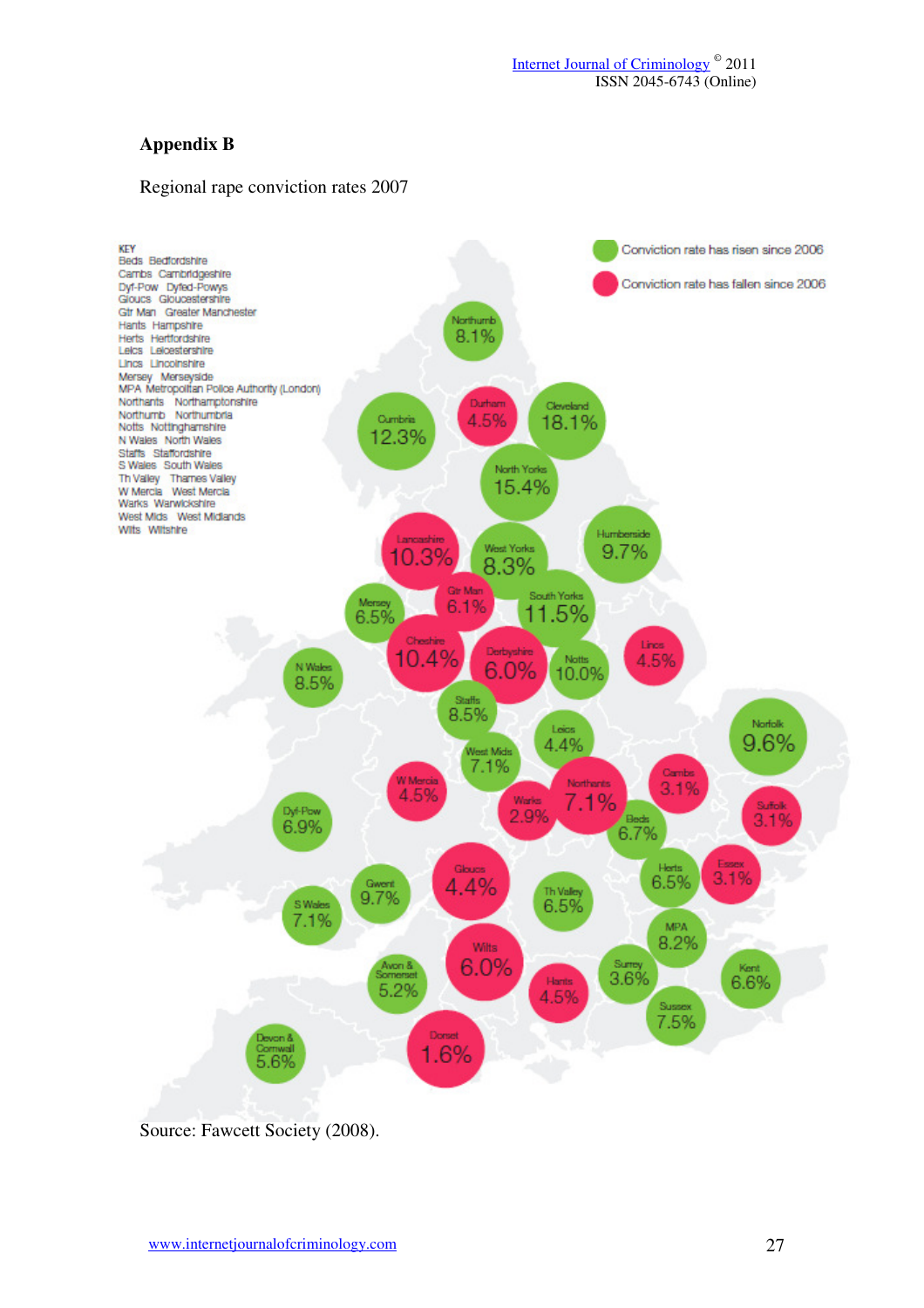# **Appendix C**

Figure 2: Proposed model of victim-centredness



*Cultural centrality* 

Source: Hall, 2009b: 192.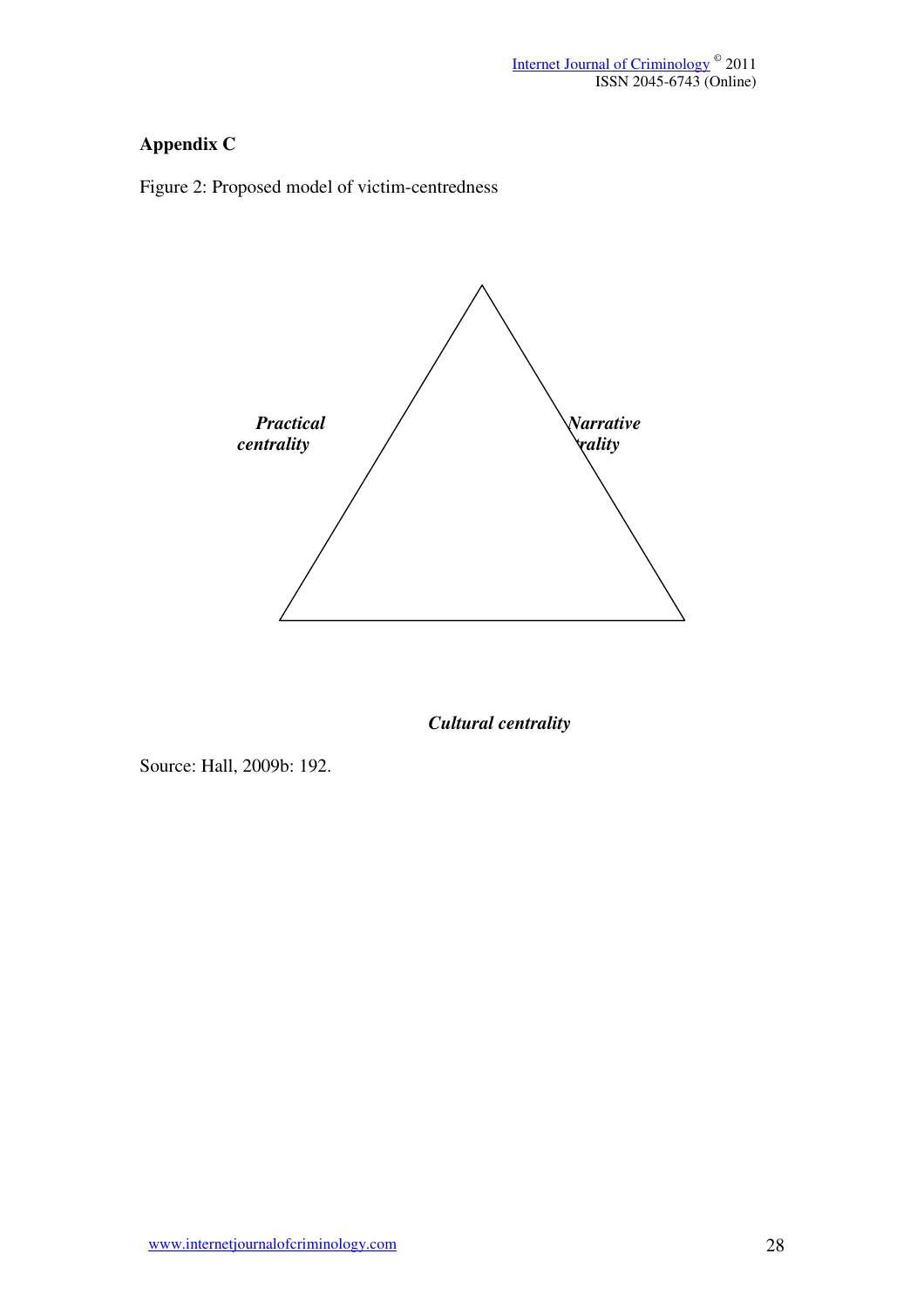# **Appendix D**

|                    | <b>Participation type</b> | <b>Obligation on</b><br>criminal justice<br>decision-maker | <b>Obligation on</b><br>victim                                        |
|--------------------|---------------------------|------------------------------------------------------------|-----------------------------------------------------------------------|
| <b>Dispositive</b> | Control                   | To seek and apply<br>victim preference                     | Non-optional supply<br>of preference; victim<br>is the decision-maker |
|                    | Consultation              | To seek and consider<br>victim preference                  | Optional supply of<br>preference                                      |
| Non-dispositive    | Information-<br>provision | To seek and consider<br>victim information                 | Non-optional supply<br>of information                                 |
|                    | Expression                | To allow victim<br>expression                              | Optional supply of<br>information and/or<br>expression of<br>emotions |

Figure 3: Four different participatory roles for victims

Source: Edwards, 2004: 975.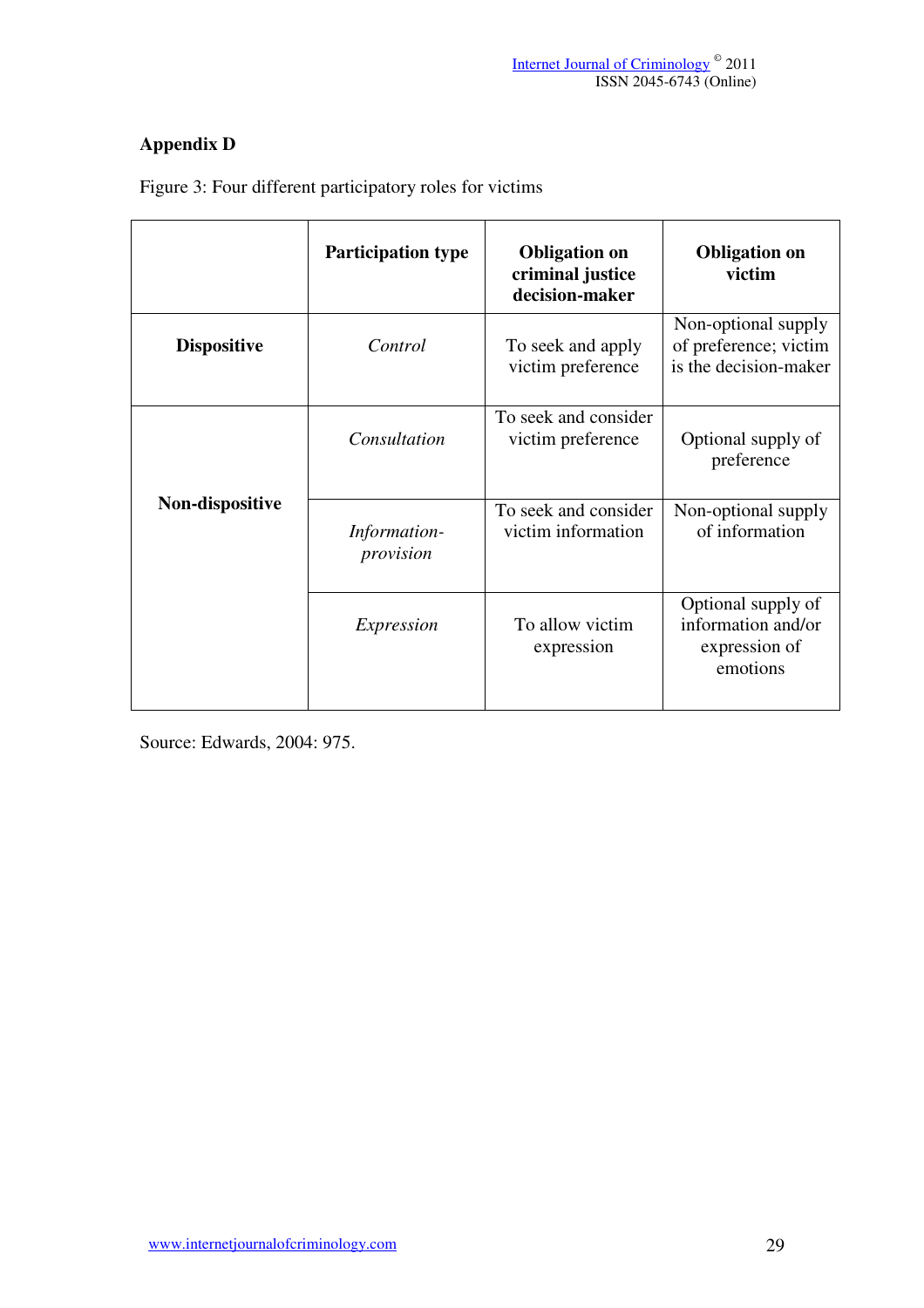# **Appendix E**

## **Helen's Newlove's statement in full**

Youths guilty of killing man 'kicked like a football'

Helen Newlove

guardian.co.uk, Thursday 17 January 2008 11.00 GMT

"We were an ordinary working-class family. Garry was a caring, loving, funny and most of all a family man. We did everything together for 26 years. He adored his daughters Zoe, Danielle and Amy - always attended their school sports days and parents' evenings and we were always keen to encourage them to achieve their best.

"Garry loved cars and music. Every Sunday he would wash his car religiously and mine as well.

"We did everything together: shopping, hairdressers, you name it, we did it as a family unit. Garry loved doing jobs around the house with his daughter Amy. When they did the gardening, Amy and himself, he would call her his own 'Charlie Dimmock'. They were like a double act.

"The light has gone out of our lives. It's like a piece of our jigsaw has been lost forever. The tiniest of things that we use to do as a family feels like it takes us forever to achieve them.

"We all sit at home, the girls and I, and wait for Garry to walk through the door as if he's been to his head office in Coventry for meetings, which sadly we know now will never happen.

"Amy suffers terrible flashbacks of that night as Zoe and Danielle also do but as they are slightly older they tend to go in quiet moods sitting alone. As regards to myself, I am completely broken-hearted.

"I am still off work. I have to take medication to help me through the day. Sleepless nights just seeing him in intensive care. I can honestly say that if it wasn't for my three girls and my family, I do not want to live without Garry. It's too hard. My soulmate has gone and I just want to see and hear Garry. To have to turn off his life support machine because of this needless and senseless act, I find hard to comprehend.

"To think that Garry recovered from stomach cancer 15 years ago and to be taken in such terrible circumstances, it makes you think what is the point of everything?

"Amy keeps asking why, when I took all the girls to visit him in hospital, why her dad could not open his eyes. All Amy wanted was for her dad to open his eyes and so he could see that she was there. How do you tell your 13-year-old that he will never open his eyes?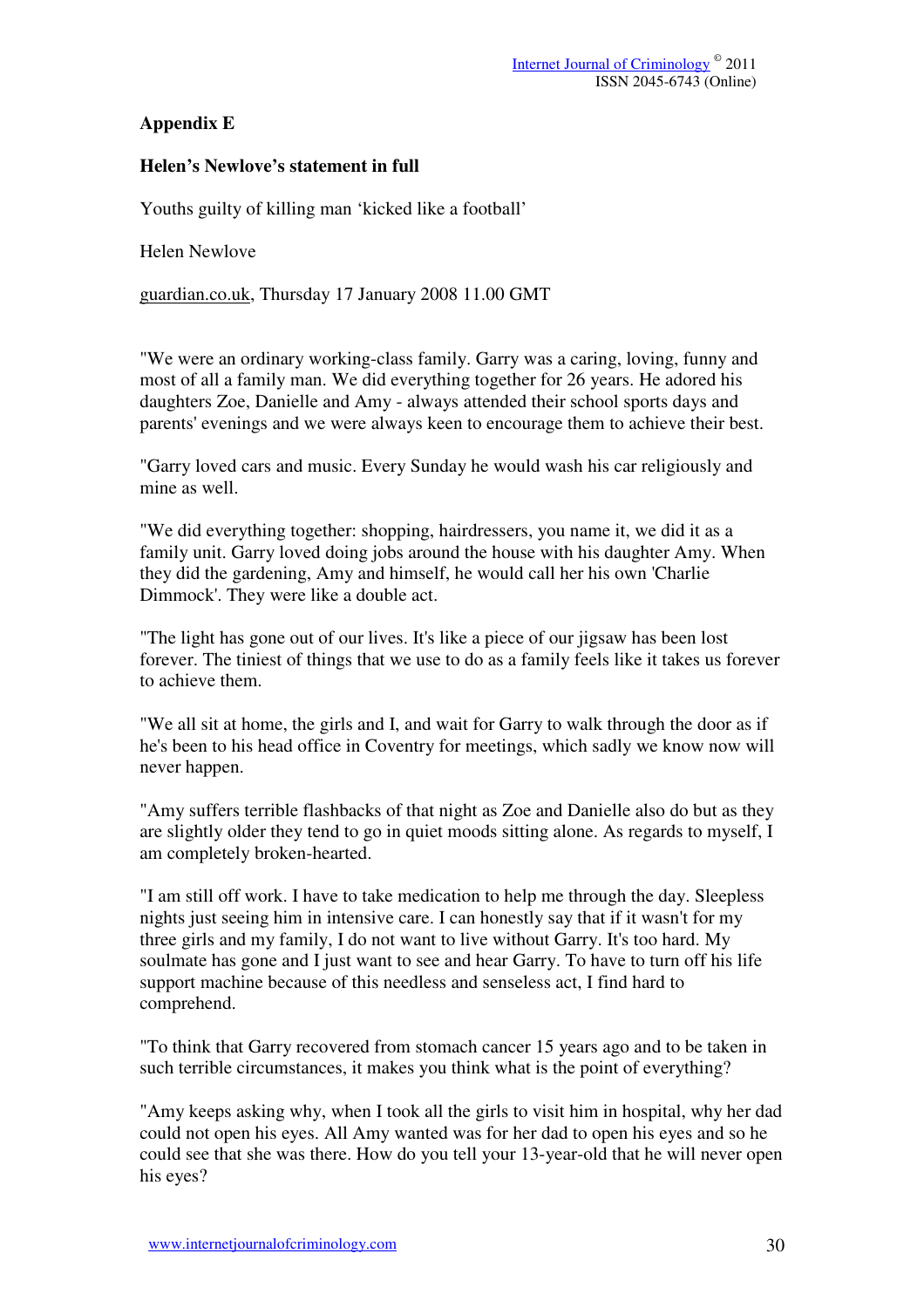"All Amy sees in her mind is the picture of her dad being beaten to death and lying on the ground lifeless.

"My family and friends have been wonderful. Their support network has been truly comforting to my girls and myself, without which we could not have coped.

"They have been by my side since that Friday night, especially my sister Marie and my mum and father. My mum has been seriously ill since this and my dad is partially blind and not in good health.

"I would also like to thank Berg Legal, the company I work for, who have been tremendously supportive both financially and emotionally. As have Garry's company George Fischer. They have been brilliant.

"As regards to the verdict, as far as I am concerned life should mean life. After all, the tariff for murder is mandatory, but why, as the justice system does not uphold this sentence? There should be no lesser tariff, otherwise what is the point of it being mandatory?

"Parents should take responsibility for their children. Garry and I have brought up three girls together to respect other people and to be home, not walking the streets causing damage and intimidating other people by drinking and abusive language.

"What these people need to understand is that it could be their partners or parents that it happens to. Until this society stops thinking about number one, we should all try and pull together to stop these youth gangs going on rampages.

"Attacking people verbally and physically under the influence of drink and drugs does not give them the rights to do these acts and does not in any way justify their actions. You do the crime, you must face the consequence and do the time.

"They should not be allowed to congregate on street corners under the bridges putting fear into people who simply want to just pass them by without any foul-mouth backchat to them.

"Parents have to face up to their responsibilities. Having children is unconditional and there is not a time limit to it. If the children do not face up to the action, then we have to make the parent face the action.

"By saying that they do not bother to turn up at court is simply passing the buck. Lock them up as well. Make parents responsible. Give them a deterrent. A deterrent needs to be put into action. We have to make our streets safer to walk out on and not be afraid of retaliation.

"Until this Government puts into place an effective deterrent, the youth of today know too well that they can get away with their actions. Why not put them in the Army for a certain length of time? If they have plenty of aggression, do it through boot camp.

"For far, far too long now we have just given them a slap on the wrist and they now know the law better than most decent hard-working people do.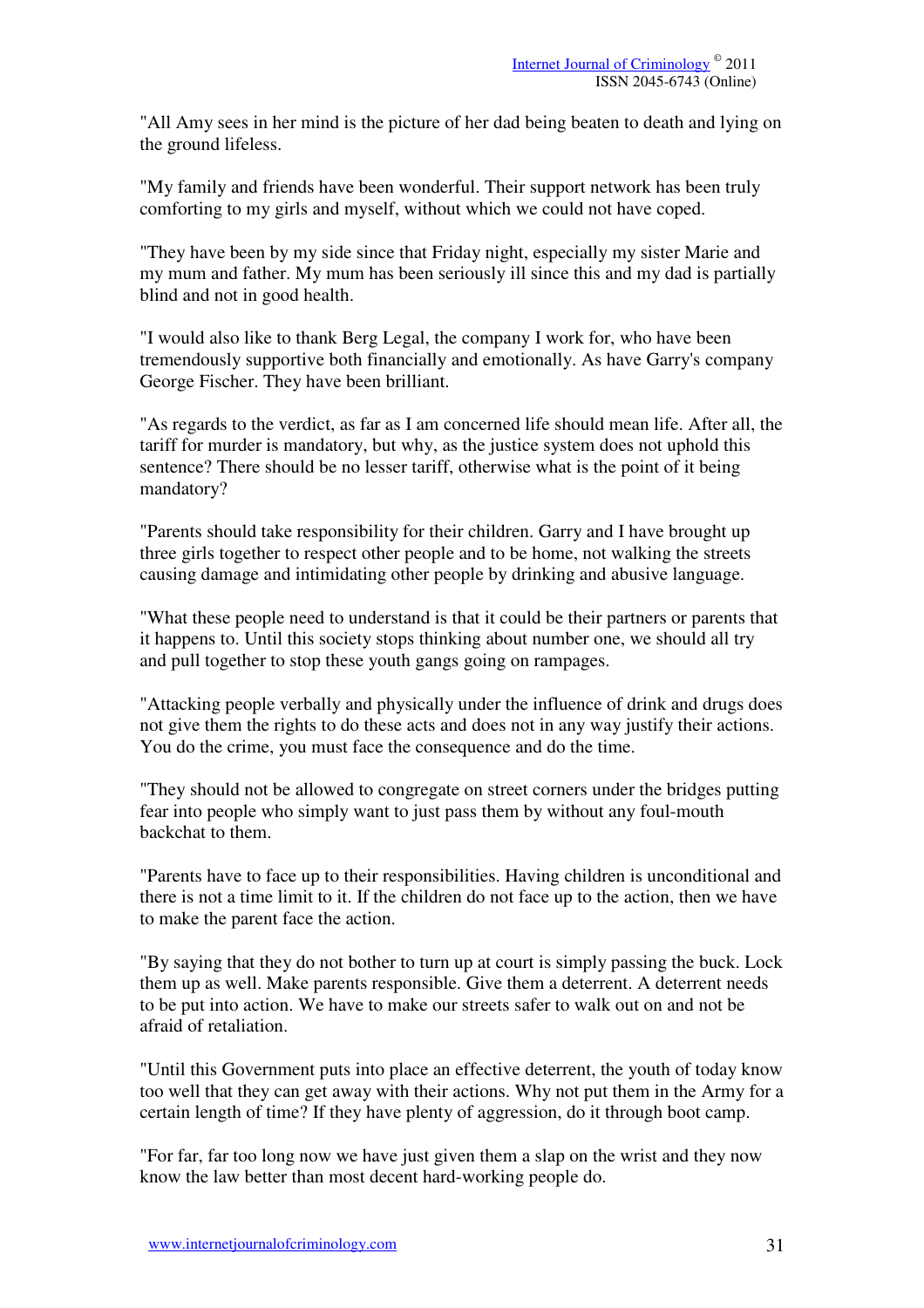"To have prevented Garry's death would have been for the police to have acted before this incident. Plenty of police presence warning the youngsters away from our residential streets.

"Instead they are asked to empty their alcohol and given a stop warning. As soon as they turn their backs, they then go back and drink and smoke more from their hidden stash. Alcohol is a big issue and needs to be addressed as soon as possible.

"For all too long, youngsters have been drinking and smoking into the early hours and then deciding to do acts of criminal damage and beat people up as a joke because of their influence by the drink and drugs.

"We all need to keep a closer eye, especially shopkeepers. And it's not just boys that are becoming more aggressive and violent, girls are becoming more violent than the boys. We need to make a stand. Thank you."

Source: Guardian, 2008. Available at: http://www.guardian.co.uk/uk/2008/jan/17/ukcrime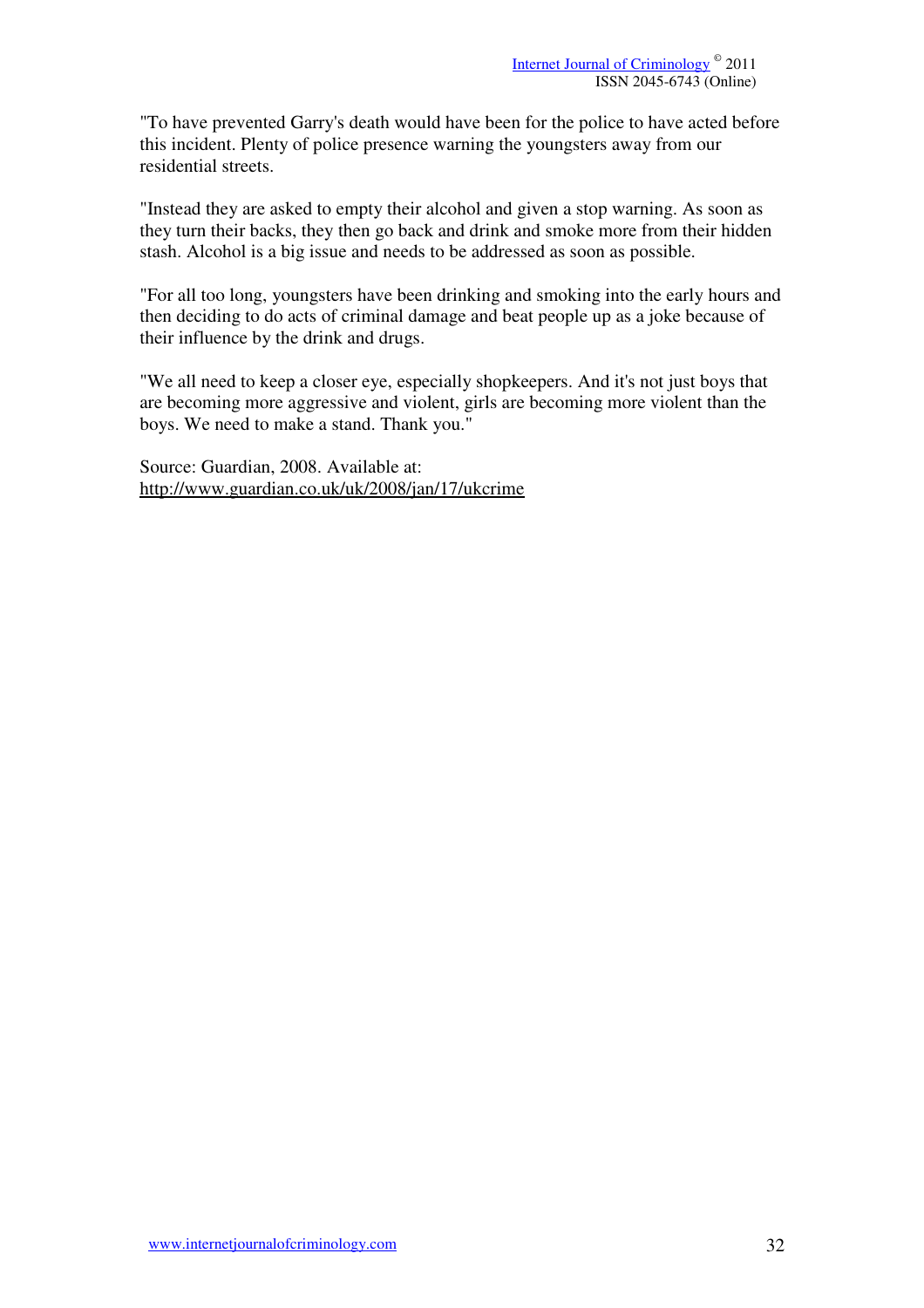## **Appendix F**



Figure 4: Flows through the criminal justice system, 2007

Source: Criminal Justice System (2008: 10).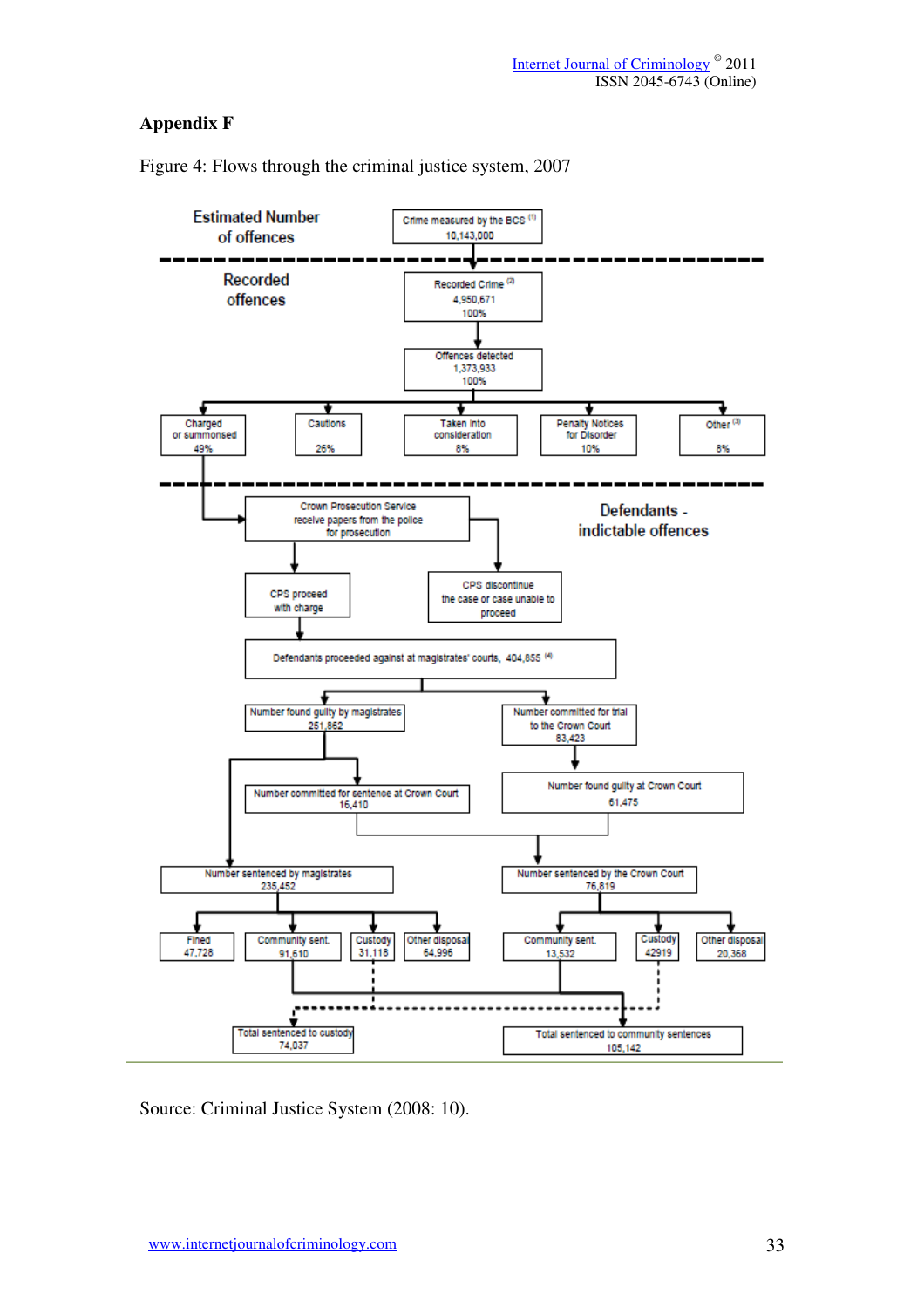## **Bibliography**

Amir, M., 1971. *Patterns in forcible rape*. Chicago: University of Chicago Press. Home Office, 2002. *Justice for all*. (Cm 5563). London: TSO (The Stationary Office).

Ashworth, A., 1993. Victim impact statements and sentencing. *Criminal Law Review*. Pp. 498 - 509.

Ashworth, A., 2000. Victims' rights, defendants' rights and criminal procedure. In Crawford, A. & Goodey, J., eds. *Integrating a victim perspective within criminal justice: international debates*. Aldershot: Ashgate Publishing Ltd. Chapter 9.

Ashworth, A., 2005. *Sentencing and criminal justice*. 4<sup>th</sup> ed. Cambridge: Cambridge University Press.

Audit Commission, 2003. *Victims and witnesses: providing better support*. London: Audit Commission. Available at: http://www.auditcommission.gov.uk/SiteCollectionDocuments/AuditCommissionReports/NationalStu dies/VictimsWitnessesreport.pdf [Accessed 10 April 2010].

BBC, 2002. Blair promises victim's justice. *BBC News*. Available at: http://news.bbc.co.uk/1/hi/uk\_politics/2466945.stm [Accessed 12 April 2010].

BBC, 2006. Who does justice system favour? *BBC News*. Available at: http://news.bbc.co.uk/1/hi/uk/5109786.stm [Accessed 16 March 2010].

BBC, 2008. 'Policing pledge' to be unveiled. *BBC News*. Available at: http://news.bbc.co.uk/1/hi/uk/7321941.stm

BBC, 2009. Police should visit all victims, says home secretary. *BBC News*. Available at: http://news.bbc.co.uk/1/hi/uk/8371219.stm [Accessed 16 March 2010].

BBC, 2010. Jack Straw unveils new National Victims service. *BBC News*. Available at: http://news.bbc.co.uk/1/hi/uk/8482245.stm [Accessed 4 April 2010].

BBC Panorama, 2009. *Assault on justice*. Available at: http://www.bbc.co.uk/iplayer/episode/b00nvwql/Panorama\_Assault\_on\_Justice/ [Accessed 13 April 2010].

Beaton, A., Cook, M., Kavanagh, M, & Herrington, H., 2000. The psychological impact of burglary. *Psychology, crime and law*. 6 (1), pp. 33 – 43.

Birch, D., 2000. A better deal for vulnerable witnesses? *Criminal Law Review*. Pp.  $223 - 249.$ 

Bottoms, A., 1995. The philosophy and politics of punishment and sentencing. In Clarkson, C. & Morgan, R., eds. *The Politics of Sentencing Reform*. Oxford: Clarendon.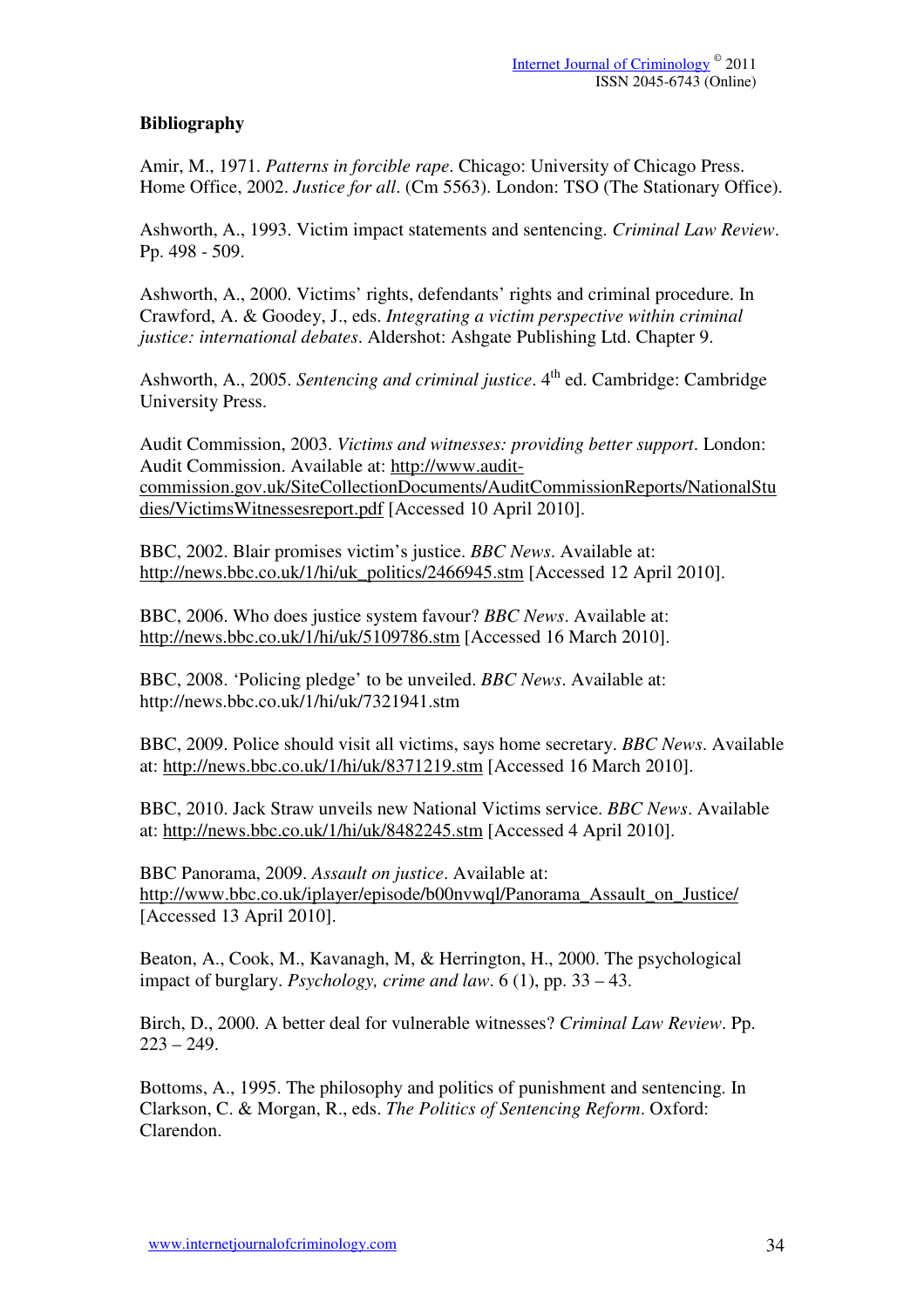Boutellier, H., 2000. *Crime and morality: the significance of criminal justice in postmodern culture*. Dordrecht: Kluwer Academic Publishers.

Brienen, M. & Hoegen, E., 2000. Evaluation and meta-evaluation of the effectiveness of victim-oriented legal reform in Europe. *Criminologie*. 33 (1), pp. 121-144. Available at: http://www.erudit.org/revue/crimino/2000/v33/n1/004710ar.pdf [Accessed 23 March 2010].

Burrowes, D., *Speech to National Victim Association*. Available at: http://www.conservatives.com/News/Speeches/2009/07/David\_Burrowes\_Speech\_to National\_Victims\_Association.aspx [Accessed 12 March 2010].

Cabinet Office, 1999. *Professional policy making for the twenty first century*. London: The Stationery Office. Available at: http://www.nationalschool.gov.uk/policyhub/docs/profpolicymaking.pdf [Accessed 8 February 2010].

Carrabine, E. et al, 2004. *Criminology: a sociological introduction.* Oxon: Routledge.

Casey, L., 2008. *Engaging communities in fighting crime: a review by Louise Casey*. London: Cabinet Office. Available at: http://www.mynhw.co.uk/uploads/cc\_full\_report\_pdf.pdf [Accessed 12 March 2010].

Cavadino, J. & Dignan, M., 1996. Towards a framework for conceptualising and evaluating models of criminal justice from a victim's perspective. *International Review of Victimology*. 4 (3), pp. 153-182.

Chambers, G. & Millar, A. 1987. Proving sexual assault: prosecuting the offender of persecuting the victim? In Carlen, P. ed. *Gender, crime and justice*. Milton Keynes: Open University Press.

Christie, N., 1977. Conflicts as property. *British Journal of Criminology*. 17 (1), pp. 1 - 15.

Christie, N., 1986. The ideal victim. In Fattah, E., ed. *From crime policy to victim policy*. Basingstoke: Palgrave Macmillan.

Collinson, A., 2004. *Tough love: a critique of the Domestic Violence, Crime and Victims Bill 2003*. London: Policy Exchange. Available at: http://www.policyexchange.org.uk/assets/Tough\_Love.pdf [Accessed 15 March 2010].

Council of Europe, 1966. *The European convention on human rights*. Strasbourg: Council of Europe.

Council of Europe, 2001. *Framework decision on the standing of victims in criminal proceedings*. 2001/220/JHA. Brussels: Council of Europe. Available at: http://eurlex.europa.eu/LexUriServ/LexUriServ.do?uri=CELEX:32001F0220:EN:NOT [Accessed 12 February 2010].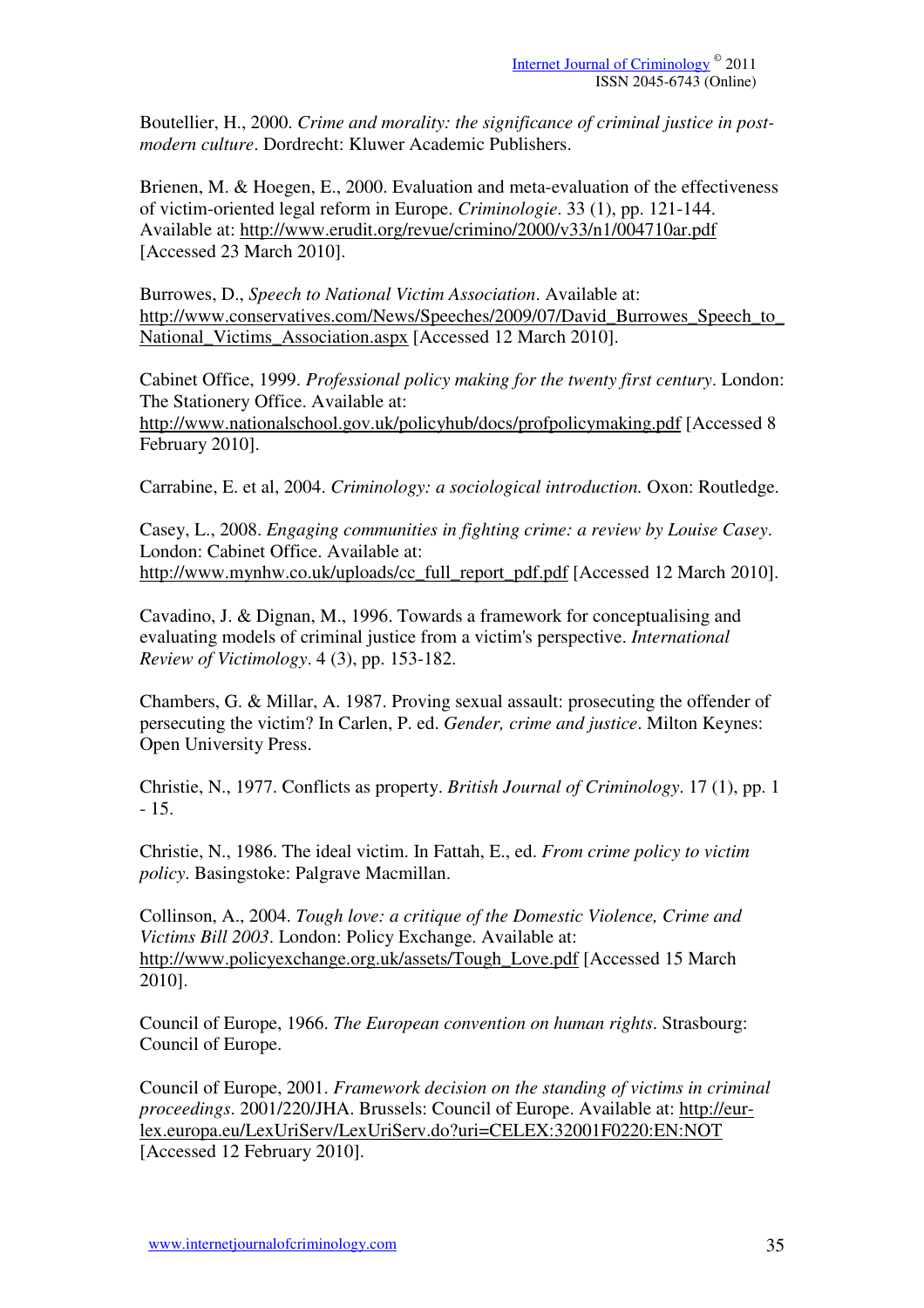CPS Policy Directorate, 2010. *The code for crown prosecutors*. London: Blackburns of Bolton. Available at:

http://www.cps.gov.uk/publications/docs/code2010english.pdf [Accessed 15 March 2010].

Criminal Injuries Compensation Authority, 2008. *The criminal injuries compensation scheme (2008)*. Glasgow: Criminal Injuries Compensation Authority. Available at: http://www.cica.gov.uk/Documents/publications/Criminal%20Injuries%20Compensat ion%20Scheme%202008.pdf [Accessed 8 January 2010].

Criminal Justice System, 2010. *The victims' advisory panel: end of tenure report July 2006 – July 2009*. London: Home Office. Available at: http://www.cjsonline.gov.uk/downloads/application/pdf/VAP%20end%20of%20tenur e%20report%20V02%202010-03-25.pdf [Accessed 12 March 2010].

Criminal Justice System, 2008. *The witness charter: standards of care for witnesses in the criminal justice system*. London: Home Office. Available at: http://lcib.cisonline.gov.uk/area7/library/The\_Witness\_Charter.pdf [Accessed 15] February 2010].

Daily Mail, 2009a. Crime victims are owed £ 150m as offenders dodge compensation. *Daily Mail Online*. Available at: http://www.dailymail.co.uk/news/article-1217061/Crime-victims-owed-150m-offenders-dodge-compensation.html [Accessed 9 April 2010].

Daily Mail, 2009b. Crime compensation slashed if victim has been caught speeding. *Daily Mail Online*. Available at: http://www.dailymail.co.uk/news/article-1200784/Crime-compensation-slashed-victim-caught-speeding.html [Accessed 5 April 2010].

Davies, M., Croall, H. & Tyrer, J., 2005. *Criminal justice: an introduction to the criminal justice system in England and Wales*. 3rd ed. Harlow: Longman.

Davies, P., 2003. Crime victims and public policy. In Davies, P., Francis, P. & Jupp, V., eds. *Victimization: theory, research and policy*. Basingstoke: Palgrave Macmillan. Chapter 6.

Dignan, J., 2005. *Understanding victims and restorative justice.* Maidenhead: Open University Press, McGraw-Hill Education.

Dixon, M., Reed, H., Rogers, B. & Stone, L., 2006. *CrimeShare: the unequal impact of crime*. London: Institute for Public Policy Research. Available at: http://81.29.86.172/~nwdatk99/toolkit/docs/33-CrimeShare.pdf [Accessed 13 March 2010].

Doak, J., 2008. *Victims' rights, human rights and criminal justice: reconceiving the role of third parties*. Oxford: Hart Publishing.

Doak, J., Henham, R. & Mitchell, B., 2009. Victims and the sentencing process: developing participatory rights? *Legal Studies*. 29 (4), pp. 651 – 677.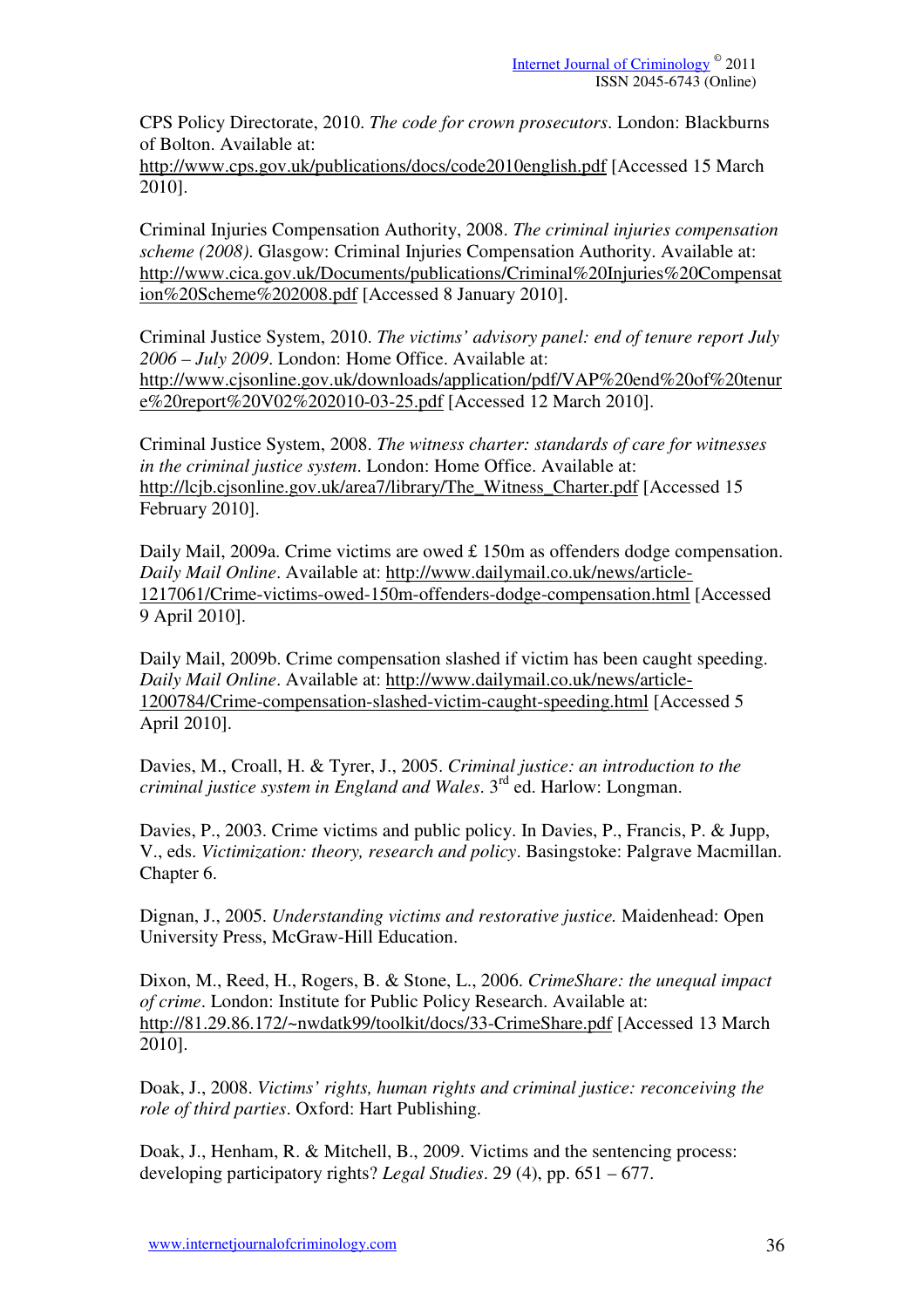Doak, J. & O'Mahony, D., 2006. The vengeful victim ? assessing the attitudes of victims participating in restorative youth conferencing. *International review of victimology*. 13 (2), pp. 157-177. Available at: http://dro.dur.ac.uk/3280/1/3280.pdf [Accessed 12 March 2010].

Donaldson, R., 2003. *Experience of older burglary victims*. London: Home Office. Available at: http://www.homeoffice.gov.uk/rds/pdfs2/r198.pdf [Accessed 13 April 2010].

Dunn, P., 2007. Matching service delivery to need. In Walklate, S. ed. Handbook of victims and victimology. Cullompton: Willan Publishing. Chapter 10.

Edwards, I., 2001. Victim participation in sentencing: the problems of incoherence. *Howard Journal of Criminal Justice*. 40 (1), pp. 39 – 54.

Edwards, I., 2002. The place of victims' preferences in the sentencing of "their" offender. *Criminal Law Review*. Pp. 689 – 702.

Edwards, I., 2004. An ambiguous participant: the crime victim and criminal justice decision-making. *British Journal of Criminology*. 44 (6), pp. 967 – 982. Available at: http://bjc.oxfordjournals.org/cgi/reprint/44/6/967.pdf [Accessed 12 March 2010].

Ellison, L., 2001. *The adversarial process and the vulnerable witness*. Oxford: Oxfor University Press. Available at: http://books.google.co.uk/books?id=El5eDXIONOIC&printsec=frontcover&dq=The+

adversarial+process+and+the+vulnerable+witness&cd=1#v=onepage&q&f=false [Accessed 1 April 2010].

Ellison, L. & Munro, V., 2009. Turning mirrors into windows? assessing the impact of (mock) juror education in rape trials. *British Journal of Criminology*. 49(3), pp. 363 - 383.

Erez, E., 2000. Integrating a victim perspective in criminal justice through victim impact statements. In Crawford, A. & Goodey, J., eds. *Integrating a victim perspective within criminal justice: international debates*. Aldershot: Ashgate Publishing Ltd. Chapter 8.

Esmée Fairbairn Foundation, 2005. *Victims' and defendants' rights: can they be reconciled?* Briefing Paper. Available at: http://www.rethinking.org.uk/informed/lagbriefing.pdf [Accessed 15 March 2010].

Fattah, E., 2000. The vital role of victimology in rehabilitation of offenders and their reintegration into society. In UNAFEI *112th international training course Participation of the public and victims for more fair and effective criminal justice*. UNFEI: Fuchu, Tokyo, Japan. Available at: http://www.unafei.or.jp/english/pdf/PDF\_rms/no56/56-07.pdf [Accessed 12 March] 2010].

Faulkner, D., 2006. *Crime, state and citizen: a field full of folk.* 2<sup>nd</sup> ed. Winchester: Waterside Press.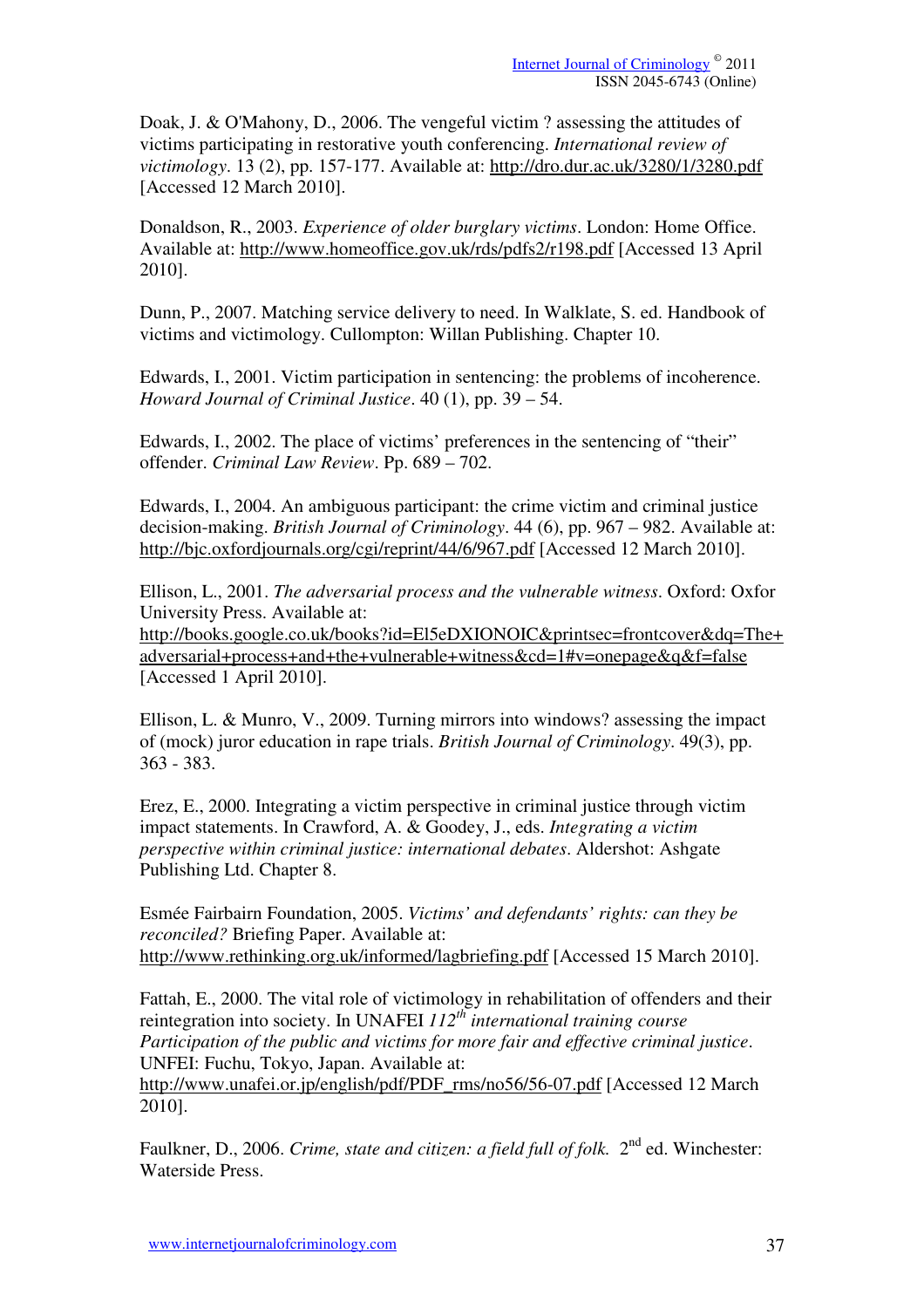Fawcett Society, 2008. *Regional rape conviction rates 2006*. Available at: http://www.fawcettsociety.org.uk/documents/Regional%20Rape%20Conviction%20R ates%20-%20Final%20Map.pdf [Accessed 15 March 2010].

Fawcett Society, 2009. *Engendering justice – from policy to practise: final report of the commission on women and the criminal justice system*. London: Fawcett Society. Available at:

http://www.fawcettsociety.org.uk/documents/Commission%20report%20May%2009. pdf [Accessed 2 April 2010].

Farrell, G. & Pease, K., 2007. Crime in England and Wales: more violence and more chronic victims. *Civitas Review*. 4 (2), pp. 1-6. Available at: http://www.civitas.org.uk/pdf/CivitasReviewJun07.pdf [Accessed 10 April 2010].

Fenwick, H., 1995. Rights of victims in the criminal justice system: rhetoric or reality? *Criminal Law Review*. Pp. 845 – 53.

Fenwick, H., 1997. Procedural 'rights' of victims of crime: public or private ordering of the criminal justice process? *Modern Law Review*. 60 (3), pp. 317 – 333. Flood-Page, C. & Mackie, A., 1998. *Sentencing practise: an examination of decisions in magistrates' courts and the Crown Court in the mid-1990's*. London: Home Office. Available at: http://www.homeoffice.gov.uk/rds/pdfs/hors180.pdf [Accessed 18 January 2010].

Garland, D., 2001. *The culture of control*. Oxford: Oxford University Press.

Garland, D. & Sparks, R., 2000. Criminology, social theory and the challenge of our times. In Garland, D. & Sparks, R., eds. *Criminology and social theory*. Oxford: Oxford University Press. Chapter 1. Available at:

http://fds.oup.com/www.oup.com/pdf/13/9780198299424.pdf [Accessed 16 February 2010].

Greer, Ch., 2007. News media, victims and crime. In Davies, P., Francis, P. & Greer, Ch., eds. *Victims, crime and society*. London: Sage Publications. Chapter 2.

Goodey, J., 2000. An overview of key themes. In Crawford, A. & Goodey, J., eds. *Integrating a victim perspective within criminal justice: international debates*. Aldershot: Ashgate Publishing Ltd. Chapter 1.

Goodey, J., 2005. *Victims and victimology: research, policy and practice.* Harlow: Pearson Education Limited.

Guardian, 2006. 'Smarter justice' plans aims to rebalance system in favour of victim. *Guardian Online*. Available at:

http://www.guardian.co.uk/politics/2006/nov/16/ukcrime.queensspeech2006 [Accessed 12 April 2010].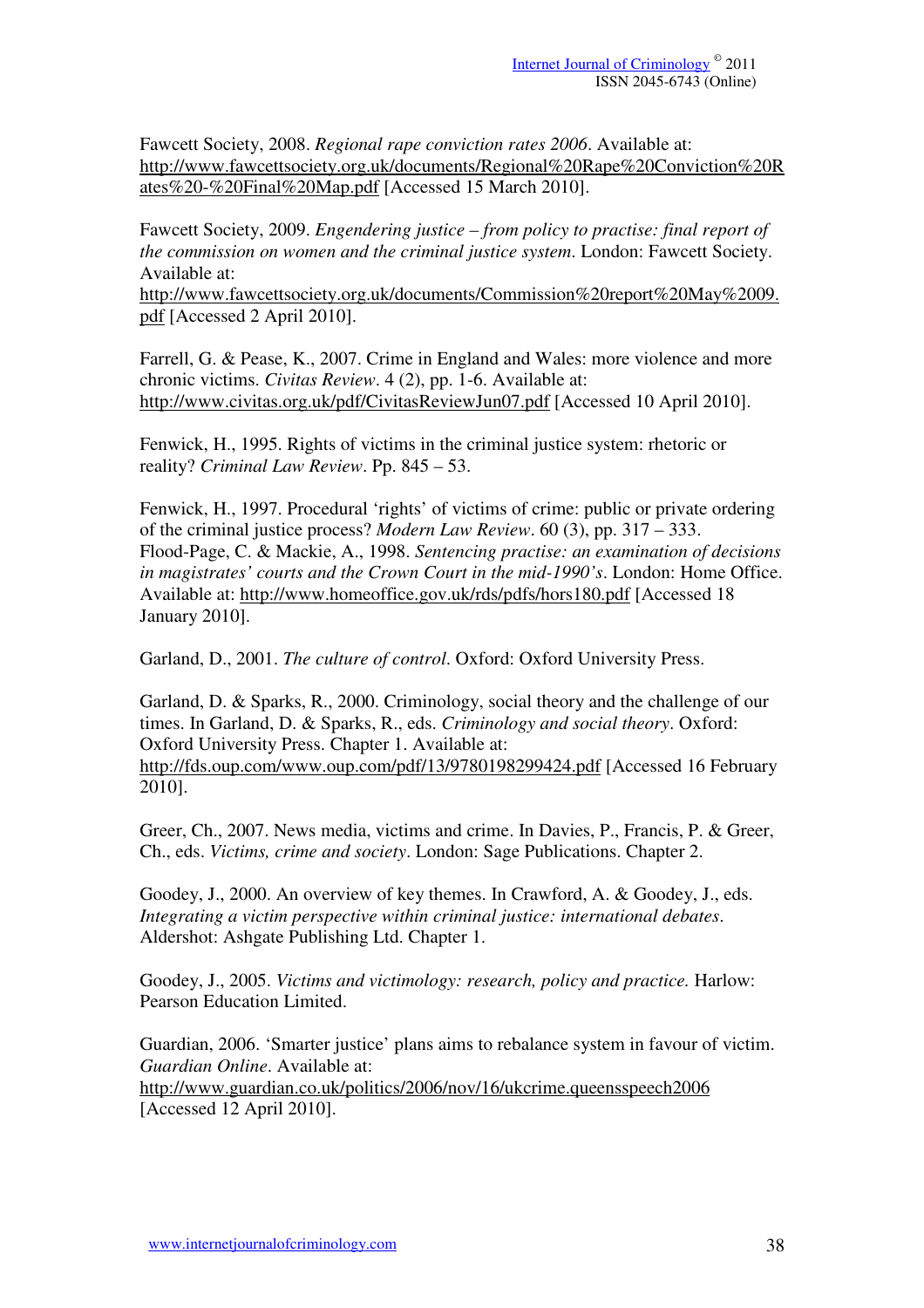Guardian, 2009. Putting victims at the heart of justice. *Guardian Online*. Available at: http://www.guardian.co.uk/commentisfree/2009/nov/01/youth-offenders-justiceprison [Accessed 5 April 2010].

Hall, M., 2009a. Victims of crime in policy making: local governance, local responsibility? *Howard Journal of Criminal Justice*. 48 (3), pp. 267 – 279.

Hall, M., 2009b. *Victims of crime: policy and practice in criminal justice.*  Cullompton: Willan Publishing.

Hall, M, 2010. The relationship between victims and prosecutors: defending victims' rights? *Criminal Law Review*. Pp. 31 – 45.

HM Crown Prosecution Service Inspectorate, 2009. *Direct Communication with Victims: a follow-up audit of Crown Prosecution Service performance in relation to keeping victims informed*. London: HM Crown Prosecution Service Inspectorate London Office. Available at:

http://www.hmcpsi.gov.uk/documents/services/reports/AUD/DCV\_FU\_Oct09\_audit. pdf [Accessed 12 March 2010].

HMPSCI & HMICA & HMIC, 2009. *Report of a joint thematic review victim and witness experiences in the criminal justice system*. London: HMCPSI Publications Team. Available at: http://www.hmica.gov.uk/files/VW\_thm\_May09\_rpt.pdf [Accessed 14 March 2010].

HM Treasury, 2010. *Public service agreements*. *HM Treasury Online*. Available at: http://www.hm-treasury.gov.uk/pbr\_csr07\_psaindex.htm [Accessed 12 March 2010].

Home Office, 1990. *The victim's Charter: a statement of the rights of victims of crime*. London: HMSO.

Home Office, 1994. *Wise after the event: tackling repeat victimisation*. London: Home Office. Available at: http://rds.homeoffice.gov.uk/rds/pdfs2/ah379.pdf [Accessed 14 January 2010].

Home Office, 1996. *The victim's charter: a statement of service standards for victims of crime*. London: Home Office.

Home Office, 1998a. *Speaking up for justice: report of the interdisciplinary working group on the treatment of vulnerable or intimidated witnesses in the criminal justice system*. London: Home Office.

Home Office, 1998b. *Comprehensive spending review: new public spending plans*. London: The Stationary Office. Available at: http://www.archive.officialdocuments.co.uk/document/cm40/4011/4011.htm [Accessed 9 March 2010].

Home Office, 1999. *Modernising Government*. (Cm 4310). London: The Stationery Office. Available at: http://www.nationalschool.gov.uk/policyhub/docs/modgov.pdf [Accessed 6 February 2010].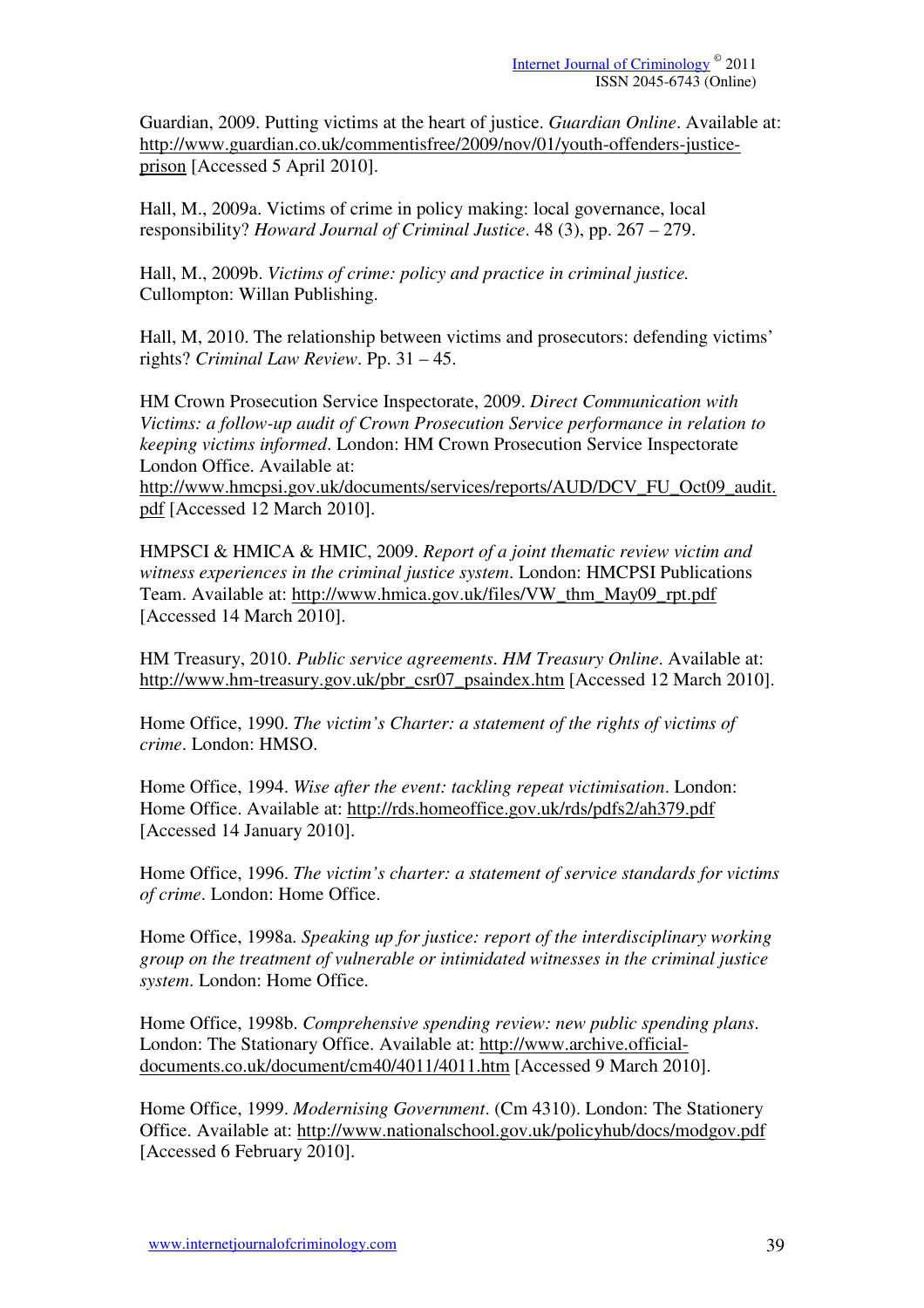Home Office, 2001. *Criminal justice: the way ahead*. (Cm 5074). London: The Stationery Office. Available at: http://www.archive.officialdocuments.co.uk/document/cm50/5074/5074.pdf [Accessed 3 April 2010].

Home Office, 2002. *Justice for all*. (Cm 5563). London: Home Office. Available at: http://www.cjsonline.gov.uk/downloads/application/pdf/CJS%20White%20Paper%20 -%20Justice%20For%20All.pdf [Accessed 20 April 2010].

Home Office, 2004a. *Increasing victims' and witnesses' satisfaction with the criminal justice system*. London: Home Office. Available at: http://frontline.cjsonline.gov.uk/\_includes/downloads/guidance/victims-andwitnesses/Witness\_delivery\_plan.pdf [Accessed 15 March 2010].

Home Office, 2004b. *No witness no justice: the national victim and witness care programme*. London: Home Office. Available at: http://archive.cabinetoffice.gov.uk/opsr/documents/pdf/cjs\_final.pdf [Accessed 12 February 2010].

Home Office, 2005. *The code of practice for victims of crime*. London: Home Office. Available at: http://www.homeoffice.gov.uk/documents/victims-code-ofpractice2835.pdf?view=Binary [Accessed 12 March 2010].

Home Office, 2006. *Rebalancing the criminal justice system in favour of the lawabiding majority: cutting crime, reducing reoffending and protecting the public*. London: Home Office. Available at: http://www.homeoffice.gov.uk/documents/CJSreview.pdf/CJS-review-english2835.pdf?view=Binary [Accessed 12 March 2010].

Home Office, 2008. *Working together to cut crime and deliver justice: a strategic plan for 2008- 2011*. (Cm 7247). London: The Stationery Office. Available at: http://www.cjsonline.gov.uk/downloads/application/pdf/1\_Strategic\_Plan\_ALL.pdf [Accessed 12 April 2010].

House of Commons Justice Committee, 2009. *The Crown Prosecution Service: gatekeeper of the criminal justice system*. London: The Stationery Office. Available at: http://www.publications.parliament.uk/pa/cm200809/cmselect/cmjust/186/186.pdf [Accessed 6 April 2010].

Hoyle, C. & Sanders, A., 2000. Police response to domestic violence: from victim choice to victim empowerment? *British Journal of Criminology*. 40 (1), pp. 14 – 36.

Hoyle, C. & Zedner, L., 2007. Victims, victimization and criminal justice. In Maguire, M., Morgan, R. & Reiner, R., eds. *The Oxford handbook of criminology*. 4<sup>th</sup> ed. Oxford: Oxford University Press. Chapter 15.

Hoyle, C., Cape, E., Morgan, R. & Sanders, A., 1998. *Evaluation of the 'One Step Shop' and victim statement pilot projects*. London: Home Office. Available at: http://www.homeoffice.gov.uk/rds/pdfs/occ-one.pdf [Accessed 18 February 2010].

Jackson, J., 2003. Justice for all: putting victims at the heart of criminal justice? *Journal of Law and Society*. 30 (2), pp. 309 – 326.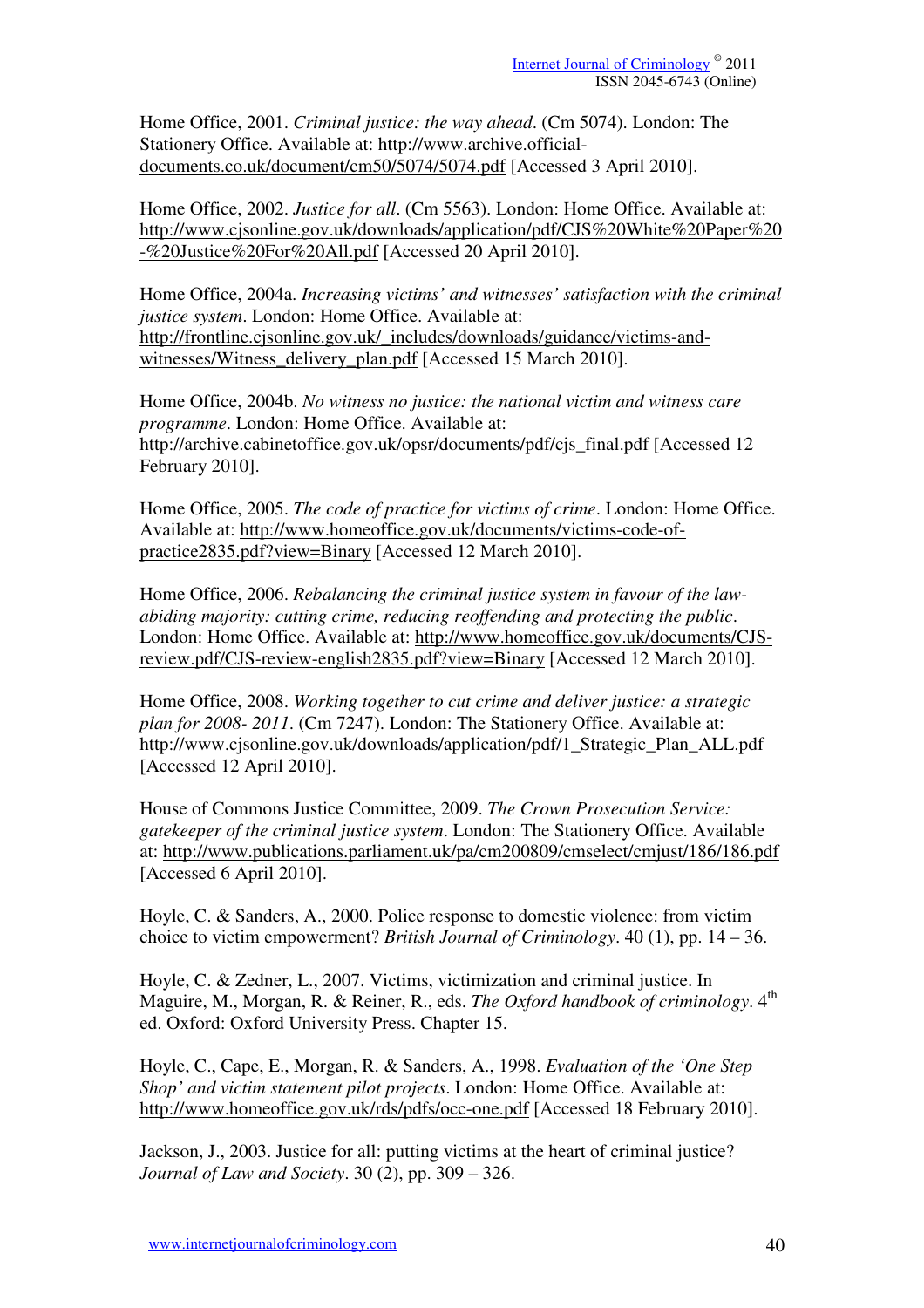JUSTICE, 1998. *Victims in criminal justice: report of the JUSTICE committee on the role of the victim in criminal justice*. London: JUSTICE.

Jones, T., MacLean, B. & Young, J., 1986. *The Islington Crime Survey*. Aldershot: Gower.

Kelly, L., Temkin, J. & Griffiths, S., 2006. *Section 41: An evaluation of new legislation limiting sexual history evidence in rape trials*. London: Home Office. Available at: http://rds.homeoffice.gov.uk/rds/pdfs06/rdsolr2006.pdf [Accessed 22 February 2010].

Labour Party, 1996. *Labour party manifesto*. Available at: http://www.politicsresources.net/area/uk/man/lab97.htm [Accessed 12 March 2010].

Lacey, N., 2007. Legal construction of crime. In Maguire, M., Morgan, R. & Reiner, R., eds. *The Oxford handbook of criminology*. 4<sup>th</sup> ed. Oxford: Oxford University Press. Chapter 8.

Lea, J., 2002. Crime and modernity: continuities in left realist criminology. London: Sage Publications.

Liberty, 2003. *The rights of crime victims: a manifesto for better treatment of victims in the criminal justice system*. London: Liberty. Available at: http://www.libertyhuman-rights.org.uk/publications/6-reports/liberty-rights-of-crime-victims.pdf [Accessed 12 March 2010].

MacPherson, W., 1999. *The Stephen Lawrence Inquiry*. (Cm 4262-I). London: The Stationery Office. Available at: http://www.archive.officialdocuments.co.uk/document/cm42/4262/4262.htm [Accessed 12 March 2010].

Maguire, M., 1991. The needs and rights of victims of crime. In Tonry, M., ed. *Crime and Justice: a review of research*. Chicago: The Chicago University Press. Vol. 14, pp. 363 – 433.

Marsh, I., Cochrane, J. & Melville, G., 2004. *Criminal justice: an introduction to philosophies, theories and practise*. London: Routledge.

Mawby, R., 2007. Public sector services and the victim of crime. In Walklate, S. ed. *Handbook of victims and victimology*. Cullompton: Willan Publishing. Chapter 8.

Mawby, R. & Walklate, S., 1994. *Critical victimology*. London: Sage Publications.

Mendelsohn, B., 1974. The origin of the doctrine of victimology. In Drapkin, J. & Viano, E., eds. *Victimology*. DC Heat and Company: Lexington Mass.

Ministry of Justice, 2008. *Criminal statistics: England and Wales 2007*. London: Ministry of Justice. Available at: http://www.justice.gov.uk/docs/crim-stats-2007 tag.pdf [Accessed 16 February 2010].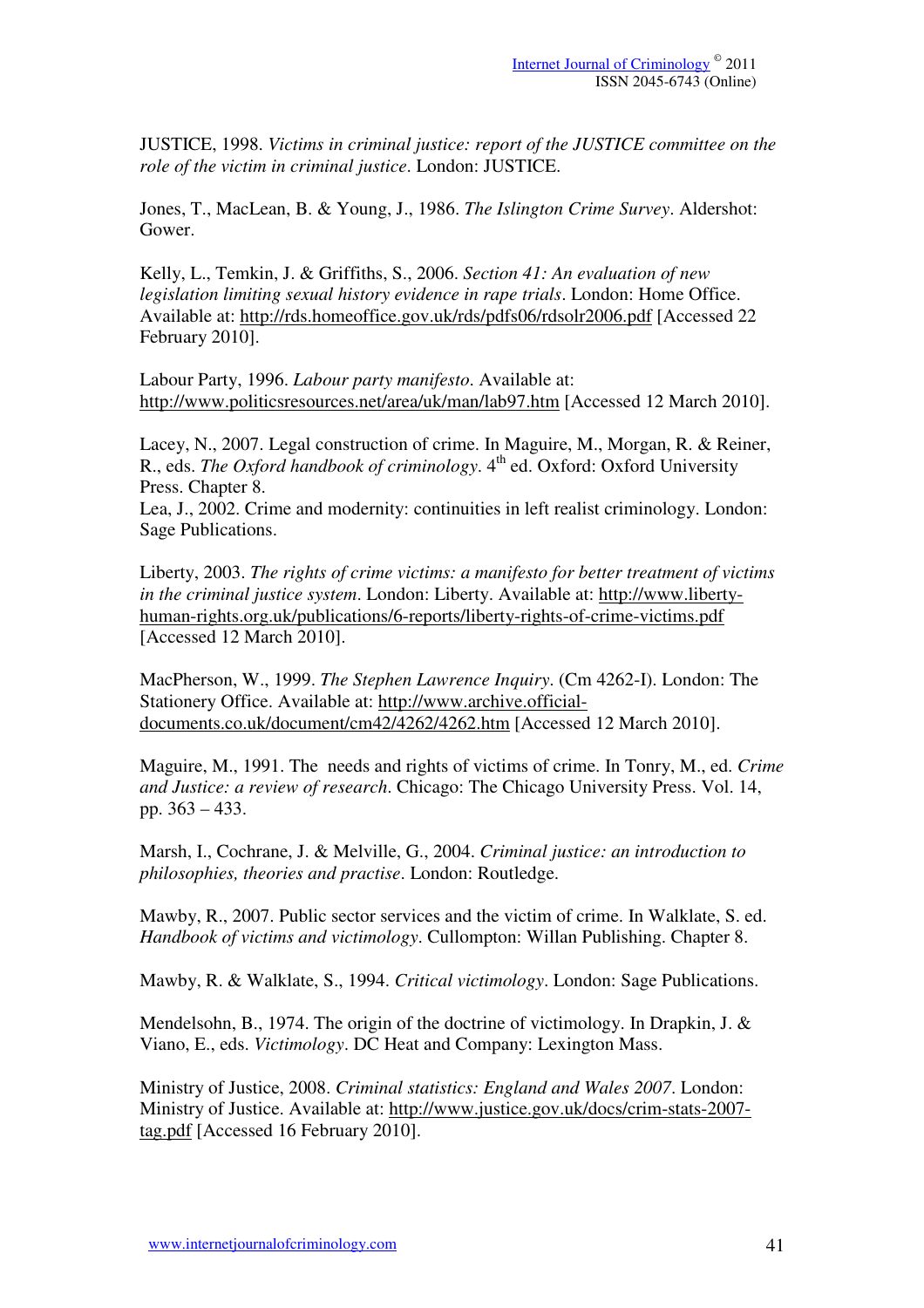Ministry of Justice, 2009a. A new act further strengthens justice for victims and witnesses. *Ministry of Justice Online*. Available at: http://www.justice.gov.uk/news/newsrelease121109b.htm [Accessed 12 March 2010].

Ministry of Justice, 2009b. *Judicial and court statistics 2008*. (Cm 7697). London: TSO (The Stationary Office). Available at: http://www.justice.gov.uk/publications/docs/judicial-court-statistics-2008-full.pdf [Accessed 12 February 2010].

Ministry of Justice, 2009b. *Statistics on women and the criminal justice system: a ministry of justice publication under section 95 if the Criminal Justice Act 1991*. Available at: http://www.justice.gov.uk/docs/women-criminal-justice-system-07- 08.pdf [Accessed 19 January 2010].

Ministry of Justice, 2010. Louise Casey to be the firs victims' commissioner. *Ministry of Justice Online*. Available at: http://www.justice.gov.uk/news/newsrelease300310b.htm [Accessed 12 April 2010].

Moore, L. & Blakeborough, L., 2008. *Early finding from WAVES: information and service provision*. London: Ministry of Justice. Available at: http://www.justice.gov.uk/docs/witness-victims-experience-survey.pdf [Accessed 3 April 2010].

Morgan, J. & Zedner, L., 1992. *Child victims: crime, impact, and criminal justice*. Oxford: Oxford University Press.

Newburn, T., 2003. *Crime and criminal justice policy*. 2<sup>nd</sup> ed. Harlow: Pearson Education Ltd.

Newburn, T. et al., 2003. The introduction of referral orders into the youth justice system: final report. London: Home Office. Available at: http://kar.kent.ac.uk/308/1/Uglow\_Introduction\_of\_referral\_2002.pdf [Accessed 13 April 2010].

Newman, J., 2000. Beyond the public management? Modernizing public services. In Clarke, J., Gewirttz, S. & McLaughlin, E. eds. *New managerialism: new welfare?*  London: Sage Publications.

Nicholas, S. & Wood, M., 2003. Property crime in England and Wales. In Simmons, D. & Dodd, T., eds. *Crime in England and Wales 2002/2003*. London: Home Office. Available at: http://www.homeoffice.gov.uk/rds/pdfs2/hosb703.pdf [Accessed 5 March 2010]. Chapter 4.

Norris, F. & Kaniasty, K., 1994. Psychological distress following criminal victimization in the general population: cross-sectional, longitudinal, and prospective analyses. *Journal of consultancy and clinical psychology*. 62 (1), pp. 111 – 123.

Normandeau, A.,1968. Patterns in Robbery. *Criminology*. 6 (3), pp. 2 – 16.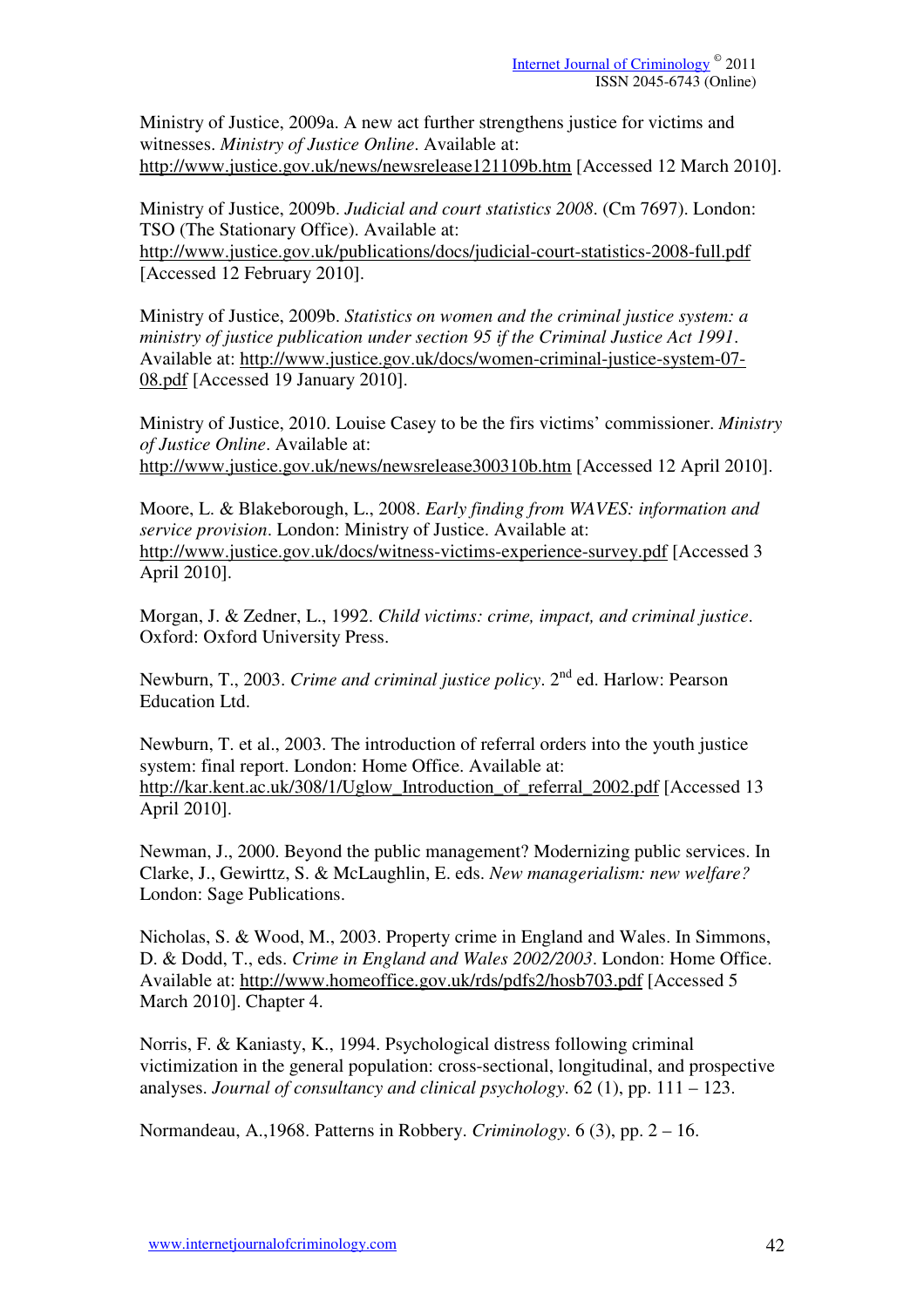Office for Criminal Justice Reform, 2007. *Working together to cut crime and deliver justice: a strategic plan for 2008-2011*. (Cm 7247). London: TSO (The Stationary Office).

Paterson, A., Dunn, P., Chaston, K. & Malone, L., 2006. *In the aftermath: the support needs of people bereaved by homicide: a research report*. London: Victim Support National Office. Available at:

http://www.victimsupport.org.uk/About%20us/Publications%20section/~/media/Files /Publications/ResearchReports/in-the-aftermath [Accessed 12 February 2010].

Payne, S., 2009. *Redefining justice: addressing the individual needs of victims and witnesses*. London: Home Office. Available at: http://www.justice.gov.uk/publications/docs/sara-payne-redefining-justice.pdf [Accessed 12 March 2010].

Pigot, T. et al., 1989. *Report of the advisory group on video-recorded evidence*. London: HMSO.

Pollard, C., 2000. Victims and the criminal justice system: a new vision. *Criminal Law Review*. Pp. 5 – 17.

Rape Crisis, 2008. *The crisis of rape crisis: understanding and supporting women and their organization*. London: Women's Resource Centre. Available at: http://www.thurrock-community.org.uk/sericc/pdf/wrc\_crisis\_full.pdf [Accessed 4 April 2010].

Reeves, H. & Mulley, K, 2000. The new status of victim in the UK: opportunities and threats. In Crawford, A. & Goodey, J., eds. *Integrating a victim perspective within criminal justice: international debates*. Aldershot: Ashgate Publishing Ltd. Chapter 6.

Ringham, L. & Salisbury, H., 2004. *Support for victims of crime: findings form the 2002/2003 British Crime Survey*. London: Home Office. Available at: http://www.homeoffice.gov.uk/rds/pdfs04/rdsolr3104.pdf [Accessed 12 April 2010].

Rock, P., 1998. Murderers, victims and 'survivors': the social construction of deviance. *British Journal Criminology*. 38 (2), pp. 185 – 200.

Rock, P., 2004a. Constructing victims rights: the Home Office, New Labour, and victims. Oxford: Oxford University Press.

Rock, P., 2004b. Victims, prosecutors and the State in the nineteenth century England and Wales. *Criminal Justice*. 4 (4), pp. 331 – 354.

Sanders, A., 2001. Victim impact statements: don't work, can't work. *Criminal Law Review*. Pp. 447 – 458.

Sanders, A., 2002. Victim participation in an exclusionary criminal justice system. In Hoyle, C. & Young, R. eds. *New visions of crime victims*. Oxford: Hart Publishing. Chapter 8.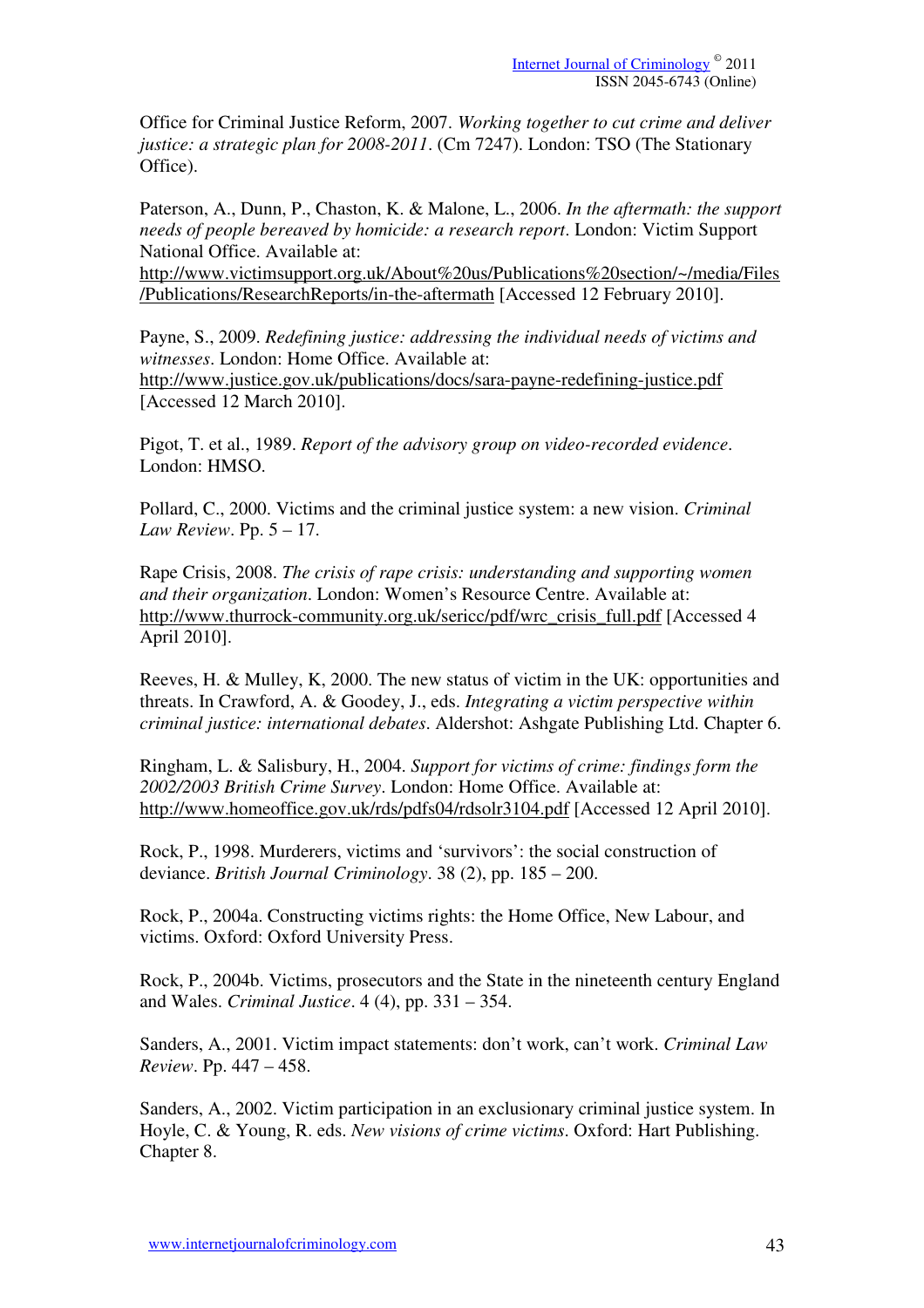Sanders, A. & Young, R., 2007. *Criminal justice*. 3<sup>rd</sup> ed. Oxford: Oxford University Press.

Sebba, L., 2001. On the relationship between criminological research and policy: the case of crime victims. *Criminal Justice*. 1 (1), pp. 27 – 58.

Senior, P. & Crowther-Dowey, Ch. & Long, M., 2007. *Understanding modernisation in criminal justice*. Maidenhead: Open University Press, McGraw-Hill Education.

Shapland, J. & Willmore, J. & Duff, P., 1985. *Victims in the criminal justice system*. Aldershot: Gower Publishing Company Limited.

Shapland, J., 2000. Victims and criminal justice: creating responsible criminal justice agencies. In Crawford, A. & Goodey, J., eds. *Integrating a victim perspective within criminal justice: international debates*. Aldershot: Ashgate Publishing Ltd. Chapter 7.

Shapland, J. et al, 2007. *Restorative justice: the views of victims and offenders: the third report from the evaluation of three schemes*. London: Home Office. Available at: http://www.restorativejustice.org.uk/Resources/pdf/Restorative-Justice\_06-07.pdf [Accessed 9 April 2010].

Smartt, U., 2006. *Criminal Justice*. London: Sage Publications.

Straw, J. 2010. National Victims' Service. *Ministry of Justice Online*. Available at: http://www.justice.gov.uk/news/speech270110a.htm [Accessed 30 January 2010].

Sun, 2008. Crime victims grill Sun panel. *Sun*. Available at: http://www.thesun.co.uk/sol/homepage/news/politics/conservative\_conference/17499 06/Crime-victims-grill-Sun-panel-on-violence-at-Tory-conference.html [Accessed 12 February 2010].

Sweeting, A. et al, 2008. *Evaluation of the victim advocates' scheme pilots*. Ministry of Justice: London. Available at: http://www.justice.gov.uk/publications/docs/research-victims-advocates.pdf [Accessed 4 March 2010].

Telegraph, 2008. Crime victims face 'postcode lottery' in policing, says report. *Telegraph Online*. Available at:

http://www.telegraph.co.uk/news/newstopics/politics/lawandorder/2971288/Crimevictims-face-postcode-lottery-in-policing-says-report.html [Accessed 5 March 2010].

Temkin, J. & Krahe, B., 2008. *Sexual assault and the justice gap: a question of attitude*. Oxford: Hart Publishing.

Uglow, S., Cheney, D., Dickson, L. & Doolin, C., 2002. *Criminal justice*. London: Sweet and Maxwell.

Victim Support, 2001. *Victim Support: Manifesto 2001*. London: Victim Support National Office. Available at: http://www.victimsupport.org.uk/About%20us/Who%20we%20are/Key%20events%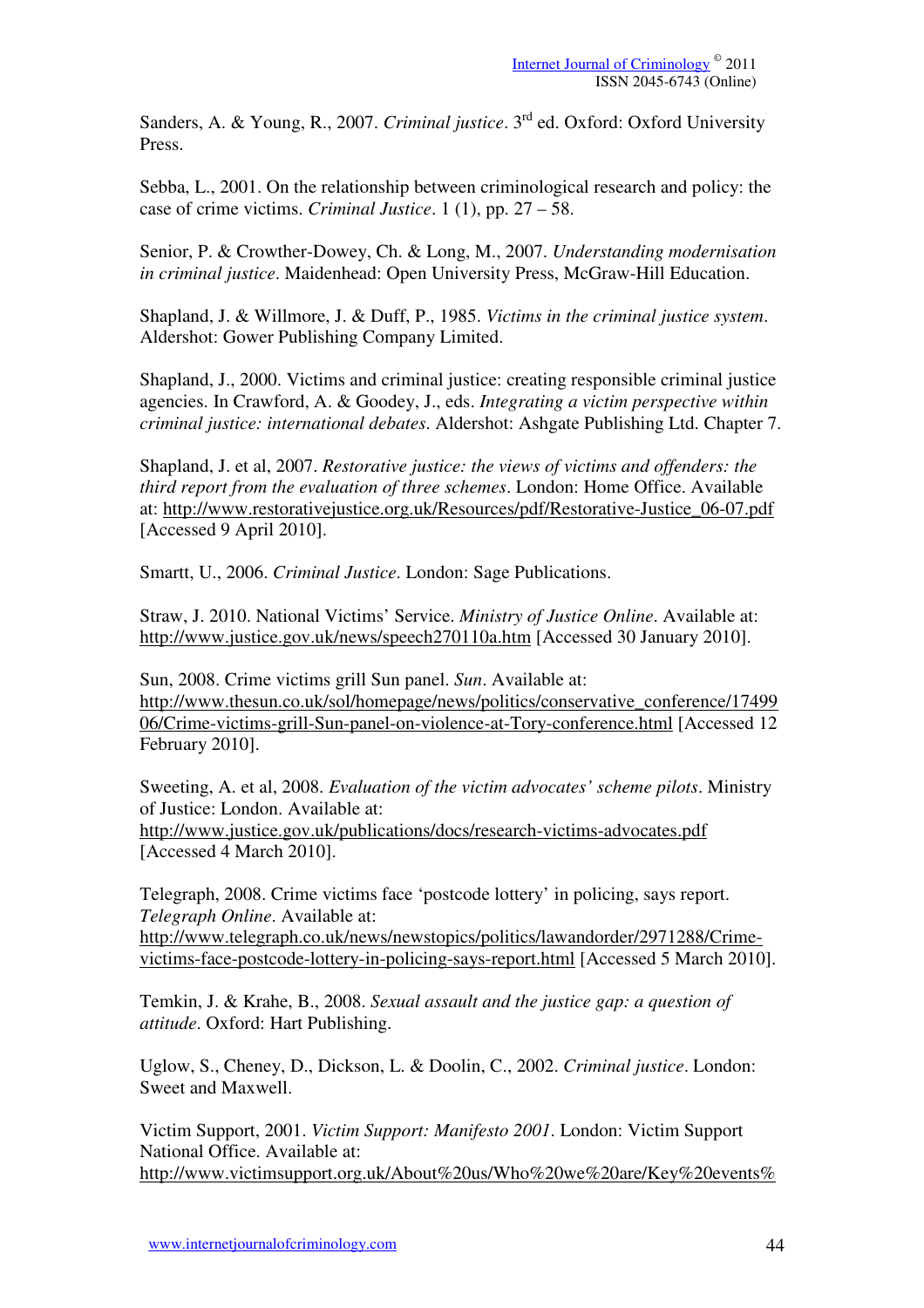20and%20achievements/~/media/C952D4C9E94E4DB0B1BA7128C199B8C5.ashx [Accessed 26 March 2010].

Victim Support, 2002. *Criminal neglect: no justice beyond criminal justice*. London: Victim Support National Office. Available at:

http://www.victimsupport.org.uk/About%20us/Publications%20section/~/media/Files /Publications/ResearchReports/Criminal%20neglect%20report [Accessed 25 March 2010].

Victim Support, 2003. *Working for victims of crime*. London: Victim Support National Office. Available at:

http://www.victimsupport.org.uk/About%20us/~/media/Files/Publications/Leaflets/w orking-victims-crime-leaflet/working-victims-crime-leaflet [Accessed 30 March 2010].

Victim Support, 2005. *Investigating the practical support needs of burglary*. London: Victim Support National Office. Available at:

http://www.victimsupport.org.uk/~/media/Files/Publications/ResearchReports/investi gating-practical-needs.ashx [Accessed 3 April 2010].

Von Henting, H., 1948. *Criminal and his victim: studies in the sociobiology of crime*. New Haven: Yale University Press.

Walker, A., Flatley, J., Kershaw, Ch. & Moon, D., 2009. *Crime in England and Wales 2008/09: findings from the British Crime Survey and police recorded crime*. London: Home Office. Available at: http://www.homeoffice.gov.uk/rds/pdfs09/hosb1109vol1.pdf [Accessed 2 April 2010].

Walklate, S., 2005. *Criminology: the basics.* Oxon: Routledge.

Walklate, S., 2007. *Imagining the victim of crime*. Mainhead: Open University Press, McGraw-Hilled.

Wemmers, K. & Cyr, J., 2004. Victims' perspectives on restorative justice: how much involvement are victims looking for? *International Review of Victomology.* 11 (2/3), pp. 259-274.

Wertham, F., 1949. *The show of violence*. New York: Doubleday and Company Inc.

Williams, B., 1999. *Working with victims of crime: policies, politics and practise*. London: Jessica Kingsley Publishers Ltd.

Wolfgang, M., 1958. *Patterns in criminal homicide*. Philadelphia: University of Pennsylvania Press.

Wolhuter, L., Olley, N. & Denham, D., 2009. *Victimology: victimisation and victims' rights*. London: Routledge-Cavendish